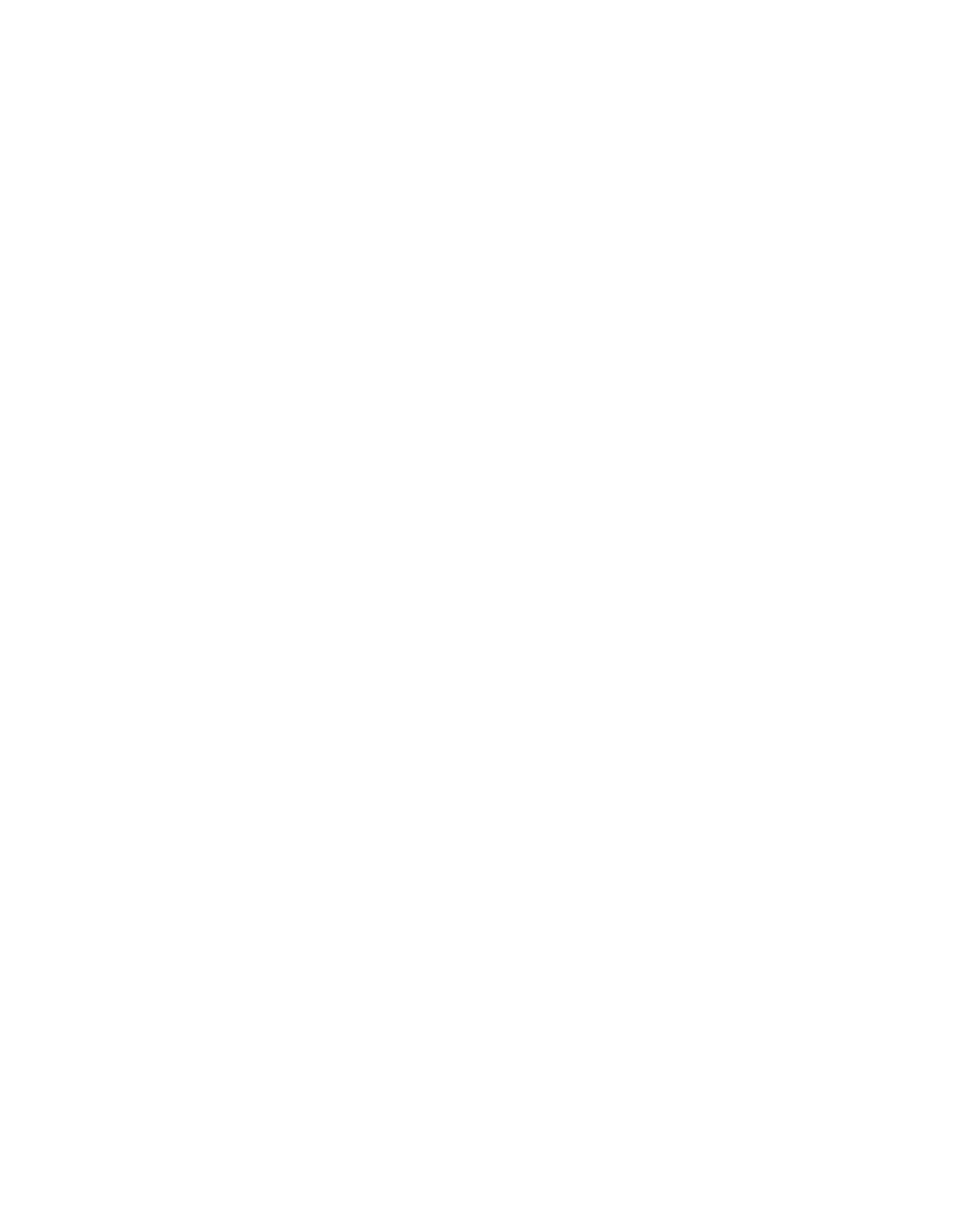# <span id="page-2-0"></span>Table of Contents

# Afghan Refugee Mentor RESOURCE GUIDE

*Episcopal Diocese of Washington*

If you have any questions about this guide, please contact Hazel Monae, Missioner for Equity & Justice, [hmonae@edow.org](mailto:hmonae%40edow.org?subject=Afghan%20Refugee%20Mentor%20Resource%20Guide)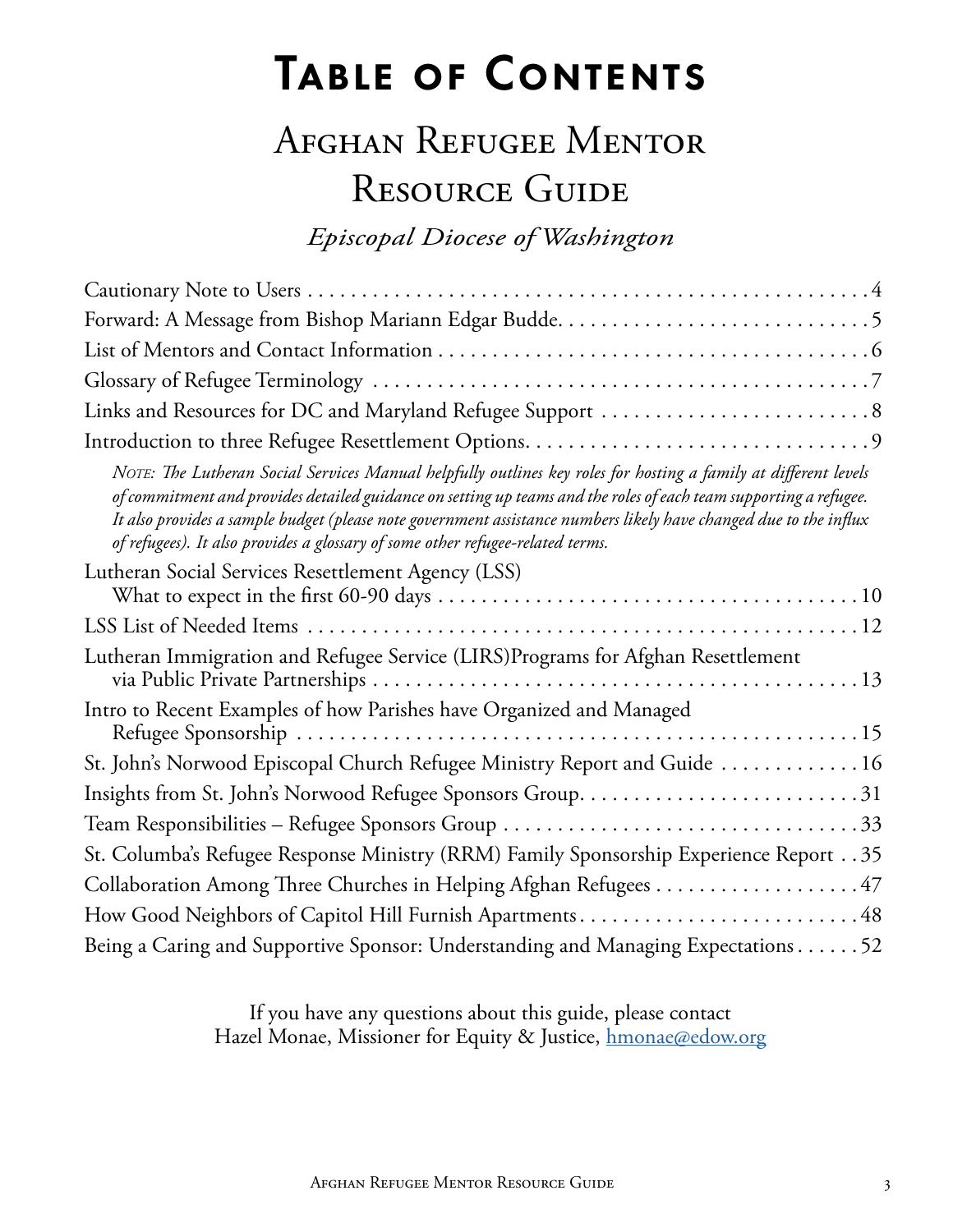# <span id="page-3-0"></span>Cautionary Note to Users of the Afghan Refugee Mentor Resource Guide

*In this rapidly changing environment for Afghan refugee resettlement, we urge all users to closely monitor new developments as the U.S. Government and the resettlement agencies cope with the massive influx of refugees that need to be settled. Policies and programs are changing quickly in the effort to accommodate everyone in need. This guide presents our best information and past experiences as of November 2021.*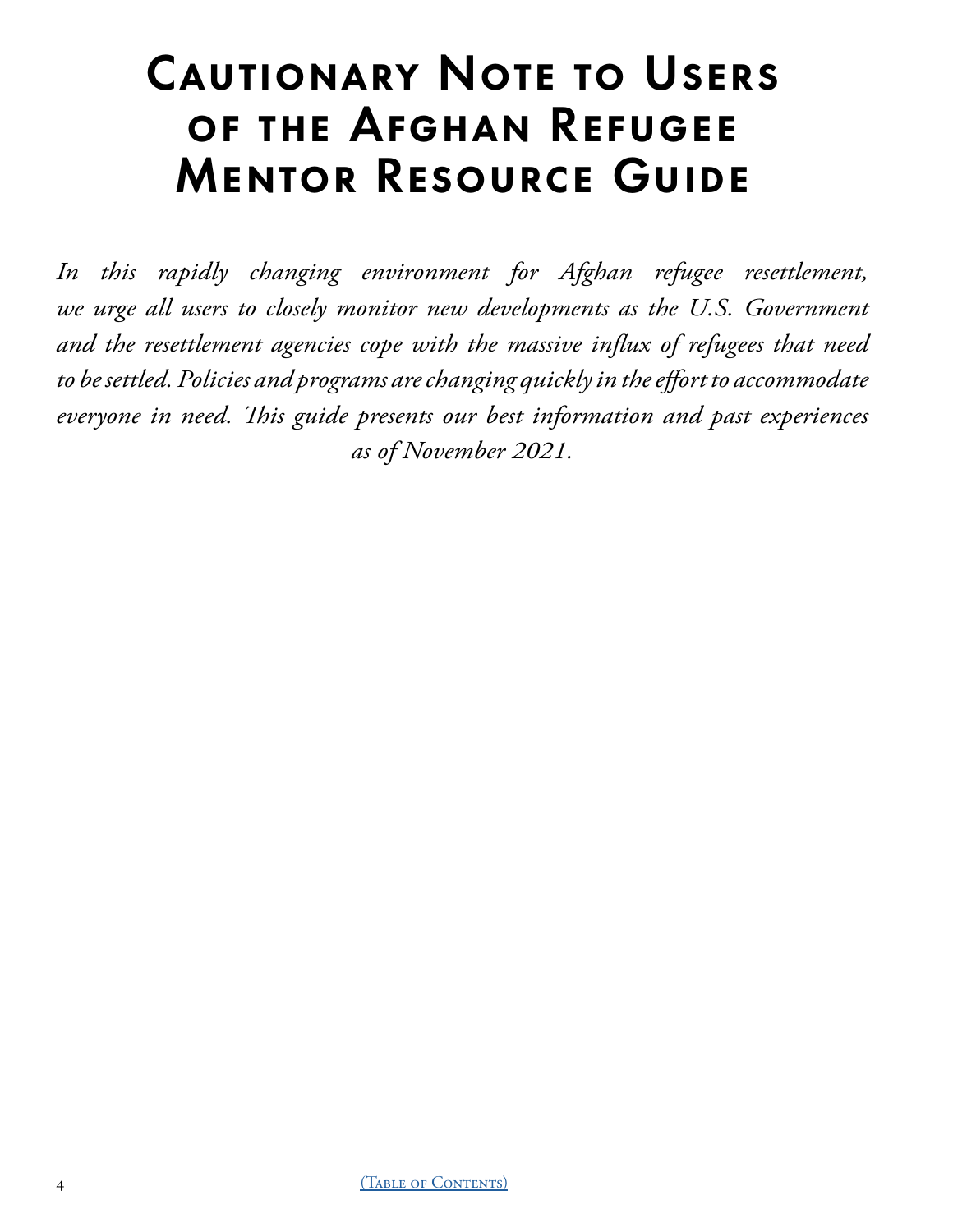<span id="page-4-0"></span>

### Welcoming the Stranger

*"…I was a stranger, and you welcomed me." Matthew 25:35*

Dear Friends in the Episcopal Diocese of Washington,

I have been in awe of our collective response to the urgent need to welcome and support the thousands of Afghan refugees that have sojourned so far from their homes in search of safety and peace. Yet I am not surprised, given your compassionate hearts and commitment to Jesus' Way of Love.

The global context for our work is sobering. According to the U.N. High Commissioner on Refugees, 82.4 million people were forcibly displaced globally as of the end of 2020. A quarter of them, 26.4 million, are refugees: people "unable or unwilling to return to their country of origin for reasons of race, religion, nationality, membership of a particular social group, or political opinion" (1951 Refugee Convention).

Jesus reminds us that these are our siblings. As his followers, we are called to welcome those who come to our land in search of safety.

Refugee resettlement has long been a priority of the Episcopal Church, and many in our diocese have long engaged in this ministry. We now seek to deepen and expand our engagement. Through the EDOW Afghan Refugee Response Team established this fall, **we are working to empower and support all our congregations to undertake the important work of Welcoming the Stranger in ways large and small, in partnership with other faith communities, nonprofits, and community groups.** I am confident that the capacity we build now will not only help meet the current crisis, but also help make "Welcoming the Stranger" a shared, sustainable ministry throughout the Diocese for the future, enabling us to welcome refugees from all over the world who will continue to come to our communities.

The support of a faith community can make the crucial difference in our new neighbors' success in resettling in the United States. We bring unique human value to the resettlement process: the warm personal embrace of often traumatized people, caring assistance in adapting to a new and strange environment and an unfamiliar community, basic human connection through personal relationships. Thank you for your part in this important work.

Faithfully,

المممند تختاج كمحتفاظو

The Right Reverend Mariann Edgar Budde Bishop of Washington

October 2021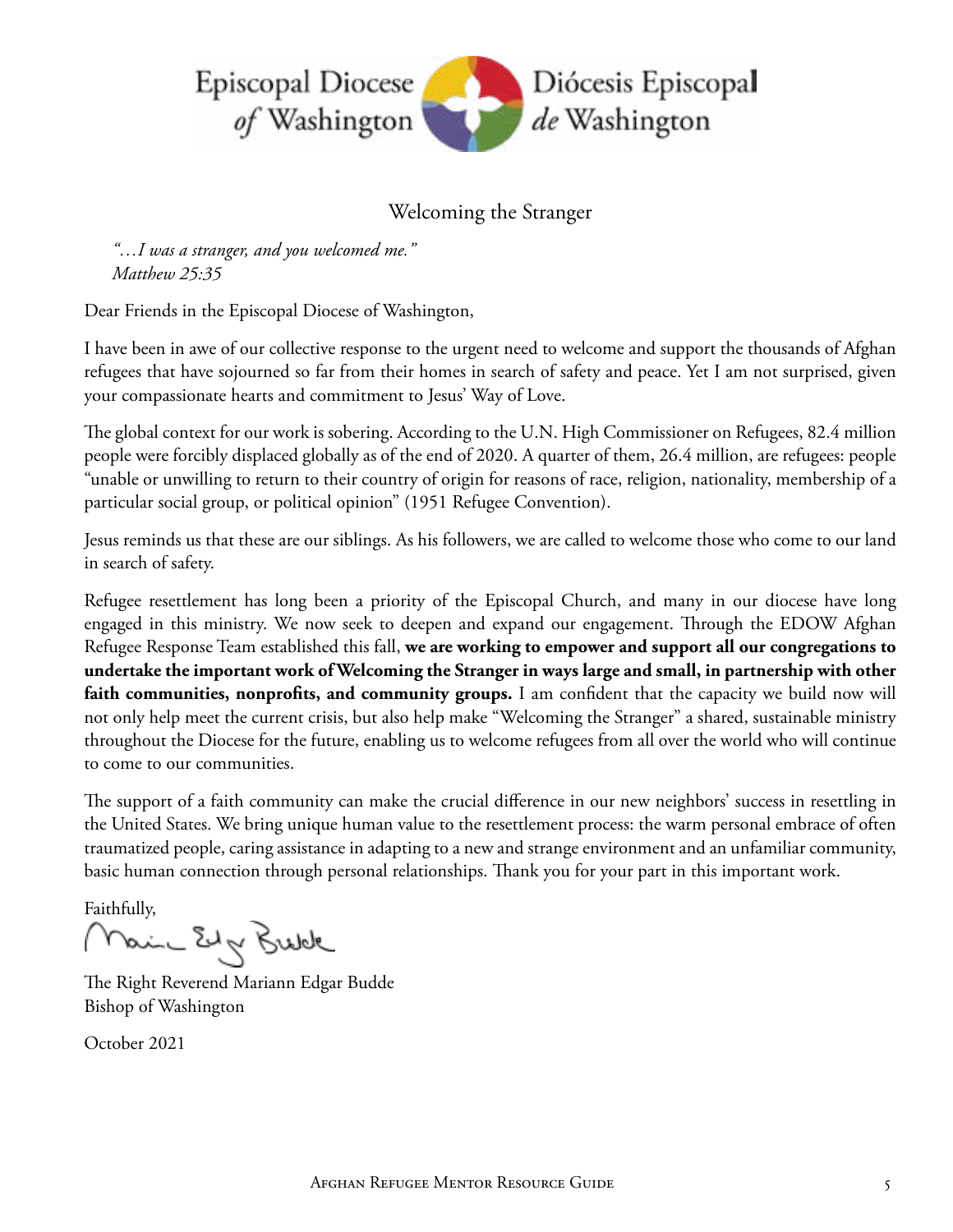# EDOW Afghan Refugee Response Team Mentors

<span id="page-5-0"></span>*The members of the Afghan Refugee Response Team listed below are available to answer questions and support you in your journey of supporting refugees in your parish/region. Please feel free to reach out to them.*

> **Nancy Adams,** *St. John's Norwood Parish,*  [njadams1@verizon.net](mailto:njadams1%40verizon.net?subject=)

**The Rev. Adrienne Clamp,** *Deacon, Redeemer,*  [adrienneclamp@me.com](mailto:adrienneclamp%40me.com?subject=)

**The Rev. Anne Derse,** *Deacon, St.John's Norwood Parish,*  [aderse@stjohnsnorwood.org](mailto:aderse%40stjohnsnorwood.org?subject=)

**Karen Getman,** *St. Mark's, DC, and co-chair: Good Neighbors of Capitol Hill,*  [karen.getman@gmail.com](mailto:karen.getman%40gmail.com?subject=)

> **Embry Howell,** *All Souls DC,*  [ehowell@gwmail.gwu.edu](mailto:ehowell%40gwmail.gwu.edu%20?subject=)

**Ann La Porta,** *St. John's, Georgetown,*  [a\\_laporta@yahoo.com](mailto:a_laporta%40yahoo.com?subject=)

> **Jim Losey,** *St. Columba's,*  [jlosey0709@gmail.com](mailto:jlosey0709%40gmail.com?subject=)

**Susan Maloney,** *GraceChurch, Silver Spring,*  [susankmaloney@gmail.com](mailto:susankmaloney%40gmail.com?subject=)

**Lisa Nickerson,** *Christ Church, Washington,*  [lmnicker@gmail.org](mailto:lmnicker%40gmail.org%20?subject=)

> **Kerianne Piester,** *St. Columba's,*  [keri.piester@gmail.com](mailto:keri.piester%40gmail.com?subject=)

**The Rev. Sara Thorne,** *Deacon, Christ Church, Kensington,*  [sara@ccpk.org](mailto:sara%40ccpk.org?subject=)

**Ther Rev. Jean Ann Wright,** *Deacon, St. Columba's,*  [jeanannquilts@gmail.com](mailto:jeanannquilts%40gmail.com?subject=)

September 2, 2021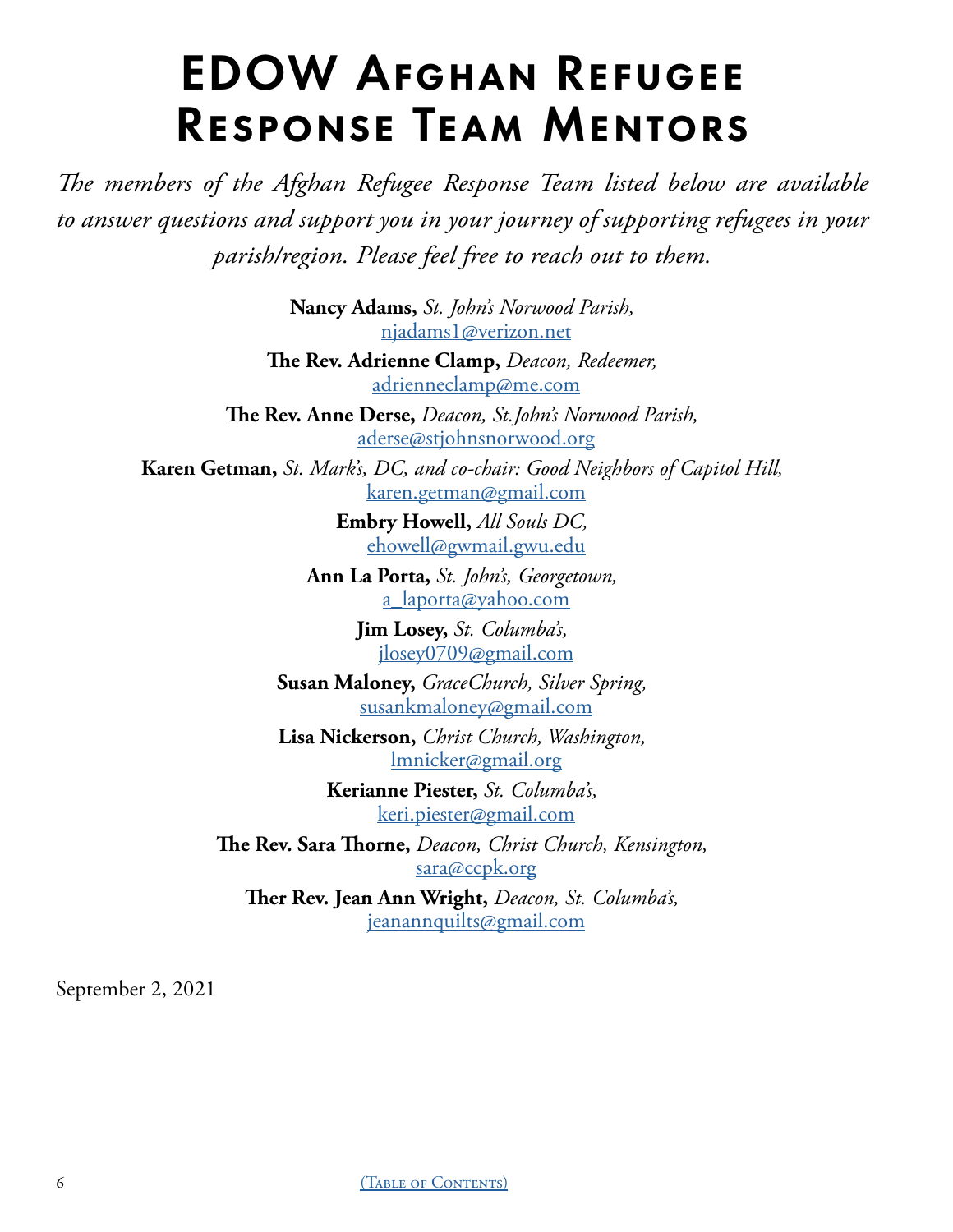# Refugee and Asylee Category Definitions

<span id="page-6-0"></span>As people enter the United States, they are given various statuses. Below are a few important categories and definitions to help guide you. The 3 categories below "refugee" apply directly to those who receive refugee status. Asylee is another category on its own.

Refugee: a person who has fled their country of origin and is unable or unwilling to return because of a wellfounded fear of being persecuted because of their race, religion, nationality, membership of a particular social group or political opinion. Once they have fled their home, they must apply for refugee status with an official entity, such as a government or the United Nations Refugee Agency, who determines whether a person meets the definition of a refugee, based on well-founded fear.

Special Immigrant Visa (SIV) Holders: Afghans who have completed the Special Immigrant Visa process and their dependents will be assisted by the Department of State and non-governmental organizations to begin their resettlement process. Those individuals who have not finished the SIV application process are paroled in by the Department of Homeland Security (DHS) while their SIV applications are adjudicated, or they determine whether to apply for another immigration status through United States Citizenship and Immigration Services (USCIS). Such individuals will be eligible to apply for work authorization and other benefits.

Humanitarian Parole: Afghans will be paroled into the United States, on a case-by-case basis, for humanitarian reasons. This permits certain Afghan nationals to come into the United States, on a case-by-case basis, for a period of 2 years and subsequent to appropriate screening and vetting, provided their movement to the United States is being carried out pursuant to the current operation. Once paroled by Customs and Border Protection (CBP), Afghan nationals may be eligible to apply for immigration status through USCIS. Afghan nationals paroled by CBP will also have conditions placed on their parole, to include medical screening and vaccination requirements and other reporting requirements.

There are three principal categories through which individuals can seek access to the U.S. Refugee Admissions Program (USRAP):

- A. P-1: **Priority One**. Individuals with compelling protection needs or those for whom no other durable solution exists. These individuals are referred to the United States by the United Nations High Commissioner for Refugees (UNHCR), or they are identified by a U.S. embassy or a non-governmental organization (NGO).
- B. P-2: **Priority Two**. Groups of "special concern" to the United States, which are selected by the Department of State with input from USCIS, UNHCR, and designated NGOs. Currently, these groups include certain persons from the former Soviet Union, Burma, and Iraq.
- C. P-4: **Priority Three**. The relatives (parents, spouses, or unmarried children under 21) of refugees who are already settled in the United States. The U.S.-based relative must file an Affidavit of Relationship (AOR) and must be processed by DHS.

Asylees: An asylum seeker is also someone who is seeking international protection from dangers in his or her home country. However, asylum seekers must apply for protection in the country of destination – meaning they must arrive at or cross a border in order to apply. Overall, the asylum process can take years to conclude. In some cases, a person may file his or her application or pass a credible fear screening and receive a hearing or interview date years in the future. If their application is ultimately accepted, the asylum seeker receives asylee status – granting them relief from deportation and the right to work legally in the U.S.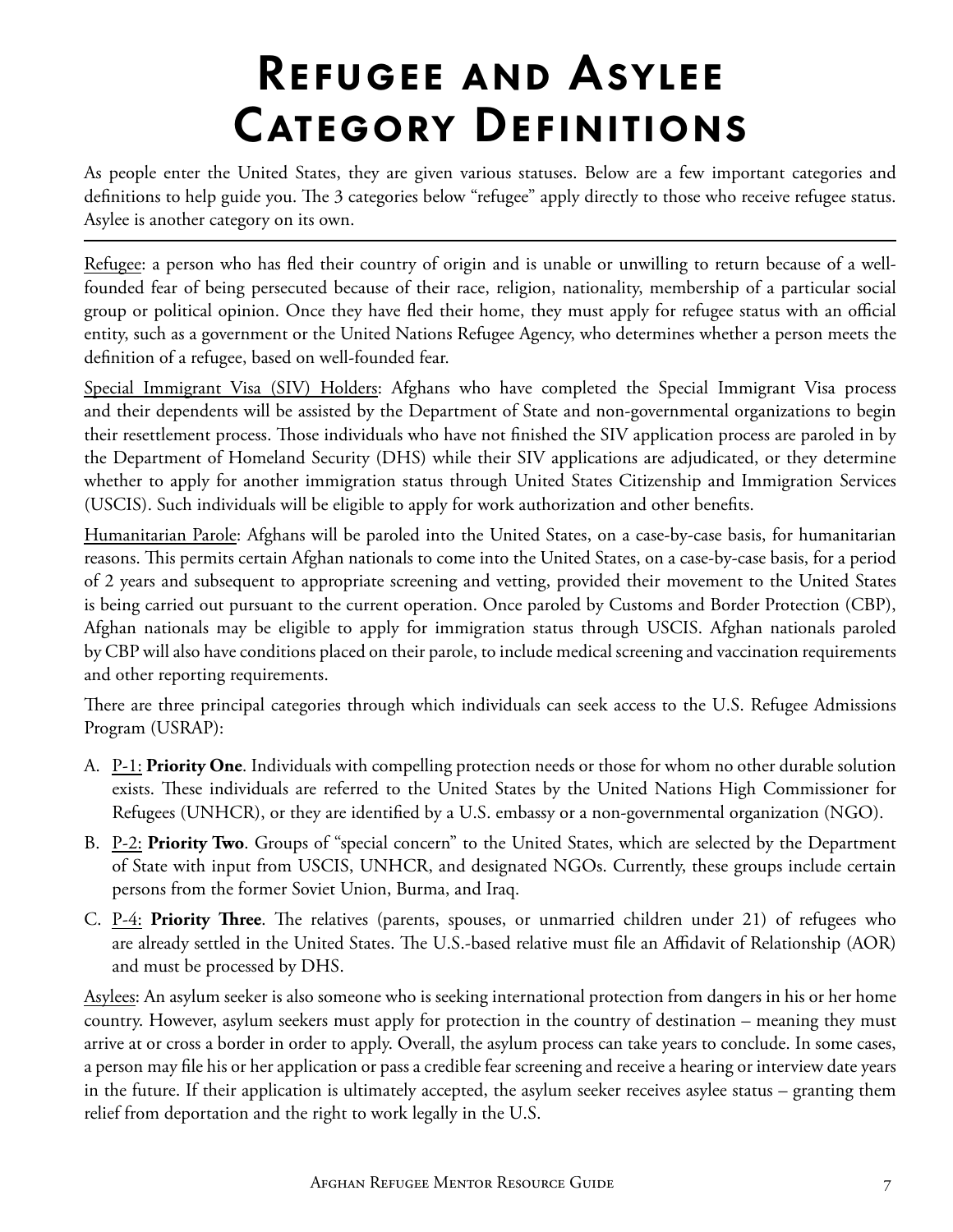# <span id="page-7-0"></span>Resources for Continued Learning

There are a lot of places to get information. Here are key resources that the EDOW Afghan Refugee Response Team has gathered to support your continued learning.

### **Resources**

Source: Department of Homeland Security Operation Allies [Welcome Fact Sheet](https://www.dhs.gov/sites/default/files/publications/dhs_resettlement_of_at-risk_afghans_508_0.pdf)

Source: Lutheran Social Services

- National Capital Area Welcoming Refugees [Good Neighbor Timeline](https://rcusa.org/wp-content/uploads/2020/04/DOC-7_LSSNCA_Welcoming-Refugees-Good-Neighbor-Timeline.pdf)
- Lutheran Social Services [Home Supply List](http://www.lsswis.org/wp-content/uploads/2020/08/LSS-Home-Supply-List.pdf)

*Note: The Lutheran Social Services Manual helpfully outlines key roles for hosting a family at different levels of commitment and provides detailed guidance on setting up teams and the roles of each team supporting a refugee.*

Source: USA Hello – [Immigration Information for Afghan Nationals](https://usahello.org/afghan-resource-center/us-immigration/) and [Afghan Resource Center](https://usahello.org/afghan-resource-center/#gref)

• These are helpful resources for Afghan Refugees to have access to essential services and information.

Source: United States Citizenship and Immigration Services *[Information for Afghans](https://www.uscis.gov/humanitarian/information-for-afghans)* 

• This is a helpful resource to understand the various statuses with which the Afghan Refugees are entering the U.S.

Source: KamaDC [Support for Afghans](https://docs.google.com/document/d/1yvw3A2r1vT5imT9V9TShQoeN6mOGP5PZ3bbbI_OrxWA/edit)

• From buying gift cards to driving new arrivals to appointments to donating spare airline miles, KAMA DC volunteers have compiled a list of ways that you can support Afghans arriving in the DMV area.

Source: Montgomery Community College [Refugee Training Center](https://www.montgomerycollege.edu/workforce-development-continuing-education/english-language-skills/refugee/index.html)

• The Refugee Training Center offers special programming for refugees, approved asylees, Special Immigrant Visa (SIV) holders, Cuban and Haitian parolees, and victims of human trafficking.

## **DMV area Refugee Resettlement Agencies**

[Lutheran Social Services](https://lssnca.org/) (LSS)

• Lutheran Social Services is a community partner of the Afghan Refugee Response Team and is our regions Refugee Resettlement agency.

[Lutheran Immigration and Refugee Service](https://www.lirs.org/) (LIRS)

• Another community partner to the Afghan Refugee Response Team, LIRS is dedicated to offering newly arrived refugees a warm welcome and a firm footing, in the hopes that our newest neighbors might find peace and prosperity once again.

[International Rescue Committee](https://www.rescue.org/) (IRC)

• The International Rescue Committee responds to the world's worst humanitarian crises and helps people whose lives and livelihoods are shattered by conflict and disaster to survive, recover and gain control of their future.

#### [Catholic Charities of the Diocese of Arlington](https://www.ccda.net/) (CCDA)

• Catholic Charities has served the needs of the vulnerable, regardless of their faith, on behalf of the Catholic Church in the northern part of Virginia.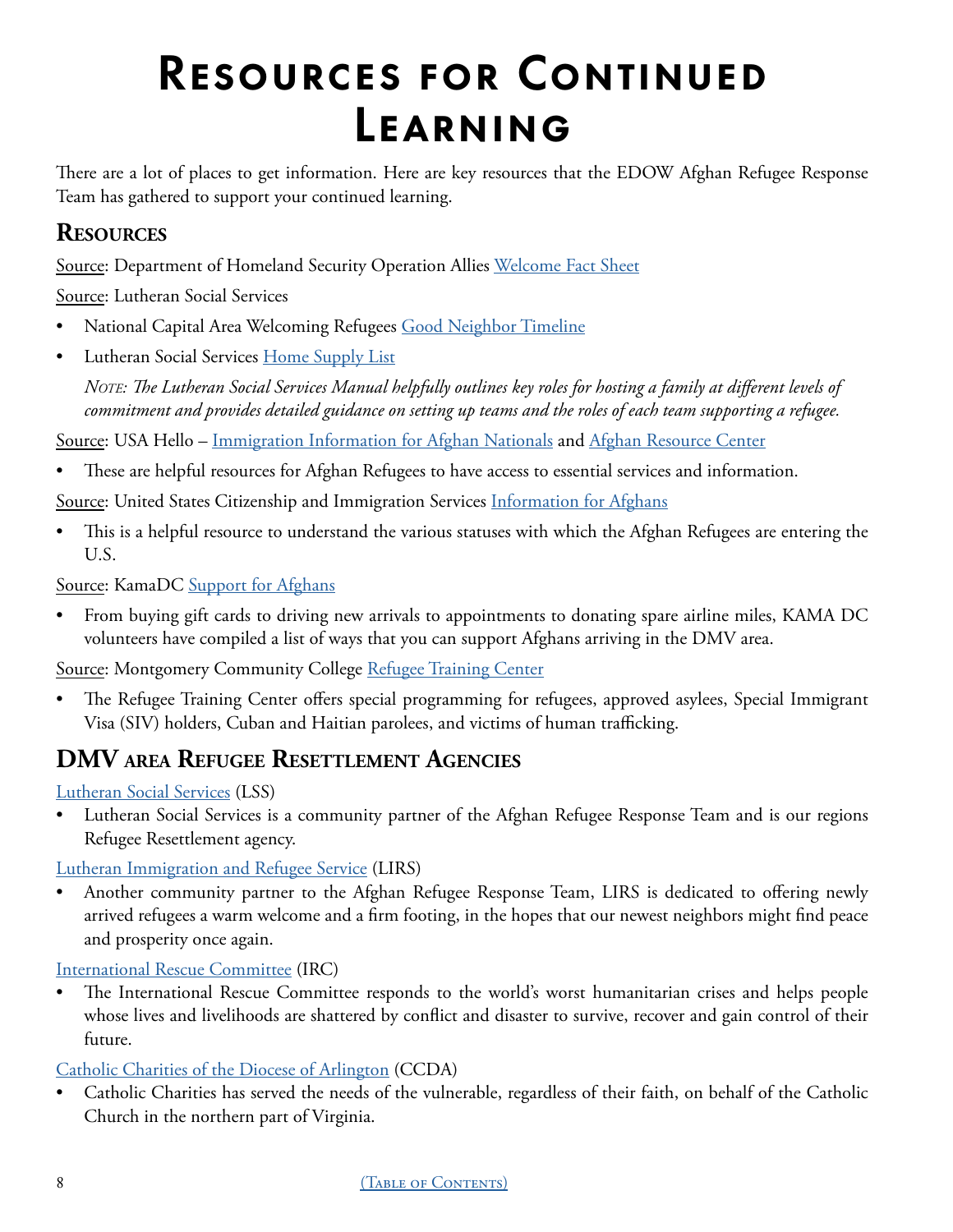# <span id="page-8-0"></span>Three Options for Afghan Refugee Resettlement

The following pages include three options for Afghan Refugee Resettlement. *Please note that there are various ways to support and a myriad of resources. Those presented here are ones the Afghan Refugee Response Team have experience with, but they are not the only possible ways to help.*

| Sponsor Circles Program via President Joe Biden Administration  14 |  |
|--------------------------------------------------------------------|--|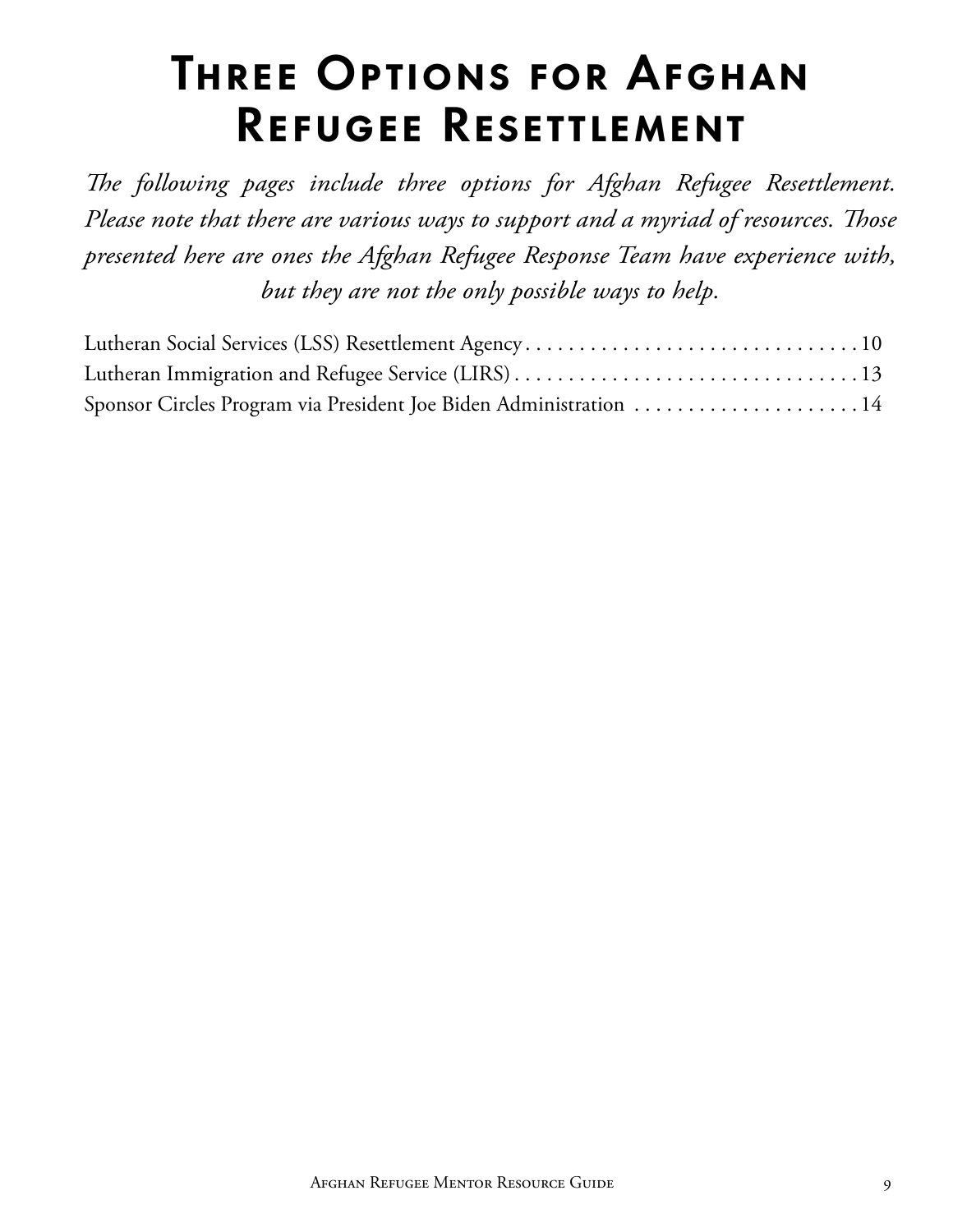# <span id="page-9-0"></span>Afghan Refugee Resettlement Option One:

# Lutheran Social Services Briefing WHAT TO EXPECT IN FIRST 60-90 DAYS

*This briefing was compiled by St. John's Episcopal Church, Norwood in an effort to capture the essential aspects of the first 60-90 days with a newly settled refugee family. Congregations will undoubtedly have varied experiences, but the Afghan Refugee Response Team believes this briefing will be helpful to review as it demonstrates a real world example of going through the Lutheran Social Services process.*

# **I. General Information**

• LSS Will set up a Google Spreadsheet of Core Services for first 90 days that will be accessible to parish Team Leaders. This will include scheduling of all appointments, dates and purposes, and transport needs/who is responsible.

*Note: We will need to coordinate internally and with LSS on transportation via this spreadsheet, but we may need a schedule of our own so we don't double book.*

- LSS notes that many of the initial processes will result in mail to family, but mail is not a known concept, so support teams should monitor mail initially to ensure that SS and other cards get to the family and they know what they are.
- Be aware that any photos of family should not be shared without their permission (including in Church communications such as websites, newsletters and social media, etc.)

## **II. First 60 Days:** Most intensive period of LSS Engagement, includes:

### **Day 1: Airport Pick Up and Transport to Home/Evaluation and Training**

- Picking up family at Airport (with van) and transport to house. LSS will provide interpreter.
- Housing: LSS will take family to house and review use of home, also review safety and overall standards of house. They will monitor housing for the first 2 weeks to ensure family is comfortable and adjusting.
- Culturally appropriate meal must be provided by team for first meal at home.
- Ensure at least 1 week of groceries are in the house.
- Family may have a phone, in which case we will need to help them get new SIM cards. Make sure they have a phone available and know who to call.

### **Day 2-30: Intense Appointments set by LSS** (one SJN could accompany)

- Social Security Appointment: whole family will be taken by LSS to get SS Cards.
- Benefits Appointments: LSS responsible for taking adult in family to apply for food stamps and public cash assistance. (Location: IRC Office, Silver Spring)
- LSS Home Visit: again after 24 hours to ensure family is comfortable and safe.
- 
- 10 (TABLE OF CONTENTS)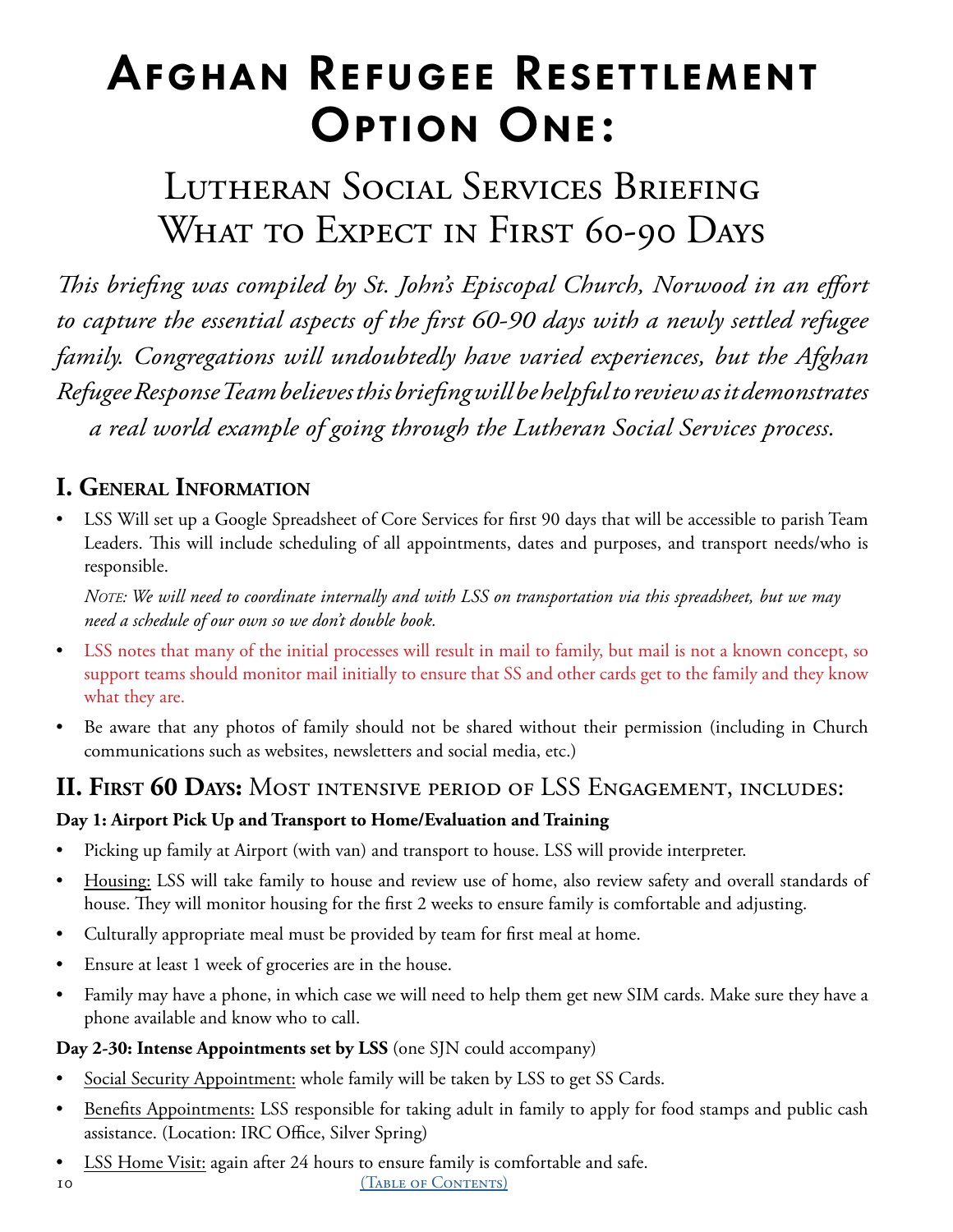- School Registrations: LSS will do, may need transport assistance
- Health Screening: LSS takes family to Silver Spring Community Clinic for initial health screening (required), follow up thereafter as needed
- ESL: Sign Up Primary Member (mother) and spouse for ESL at Montgomery College. ESL will be 4 days a week for 4 hours each.
- Family Self Sufficiency Plan: developed so that family understands the role of LSS (primary in 1st 3 months) and that of SJN. Set boundaries.
- Transportation System Training: Family will need to be taught how to ride busses to key locations (and will be tested on this within first 2 weeks), such as the grocery, library, Montgomery College for ESL. They will be tested periodically throughout the first 3 months to assess familiarity. Family will need Smart Trip Cards
- Medical Insurance: LSS Files for this at their offices
- Cultural Orientation: Adults/Family receives 4 hours of cultural training at LSS in first 2 weeks, including geography, U.S. culture, health and hygiene expectations, cash assistance: Childcare and transport will be necessary (SJN?)
- Enrollment in Employment Program: job searches start immediately as they are necessary for matching grants vs. TCA at LSS

*Note: Childcare may be needed in some cases. Childcare subsidies are available but requires additional process and take 30 days or so to process.*

#### **Day 30-60:**

- Case Manager Home Visit: comprehensive visit assessing cultural orientation and progress in language, ability to use transportation system, address monthly budget
- Social Security and medical insurance (MEDICAID) should be in place.

*Note: It takes 4-6 weeks for cards to arrive.*

*Note: need to monitor mail for these.*

- If there are medical problems in the interim while medical insurance is pending, family will get the bill and Medicaid will be paid retroactively.
- Medicaid: Once Medicaid cards come in, LSS staff member will review options for care organizations and help family decide on preferences.
- The Case Manager is responsible for updating all documentation and applications as key documents come in.
- Watch mail for temporary Green Cards important documents for them to establish a bank account.

#### **Day 60:**

- Case Manager Home Visit: Case manager will repeat cultural assessment and state of adjustment. Do they know their address? Phone number? The way to the supermarket on their own?
- Employment Process Continues: family needs to keep track of efforts to find jobs and develop an activity log each week. They must have 40 ours of active work, including ESL and job searches, per week to be eligible for benefits.

## **III. Finances**

- Family will receive \$1,125 for each family member for Government-assisted family resettlement. Could be used for initial rent, family gets balance at end of 3 month adjustment period.
- SJN and Family need to keep receipts for any payments in first 3 months.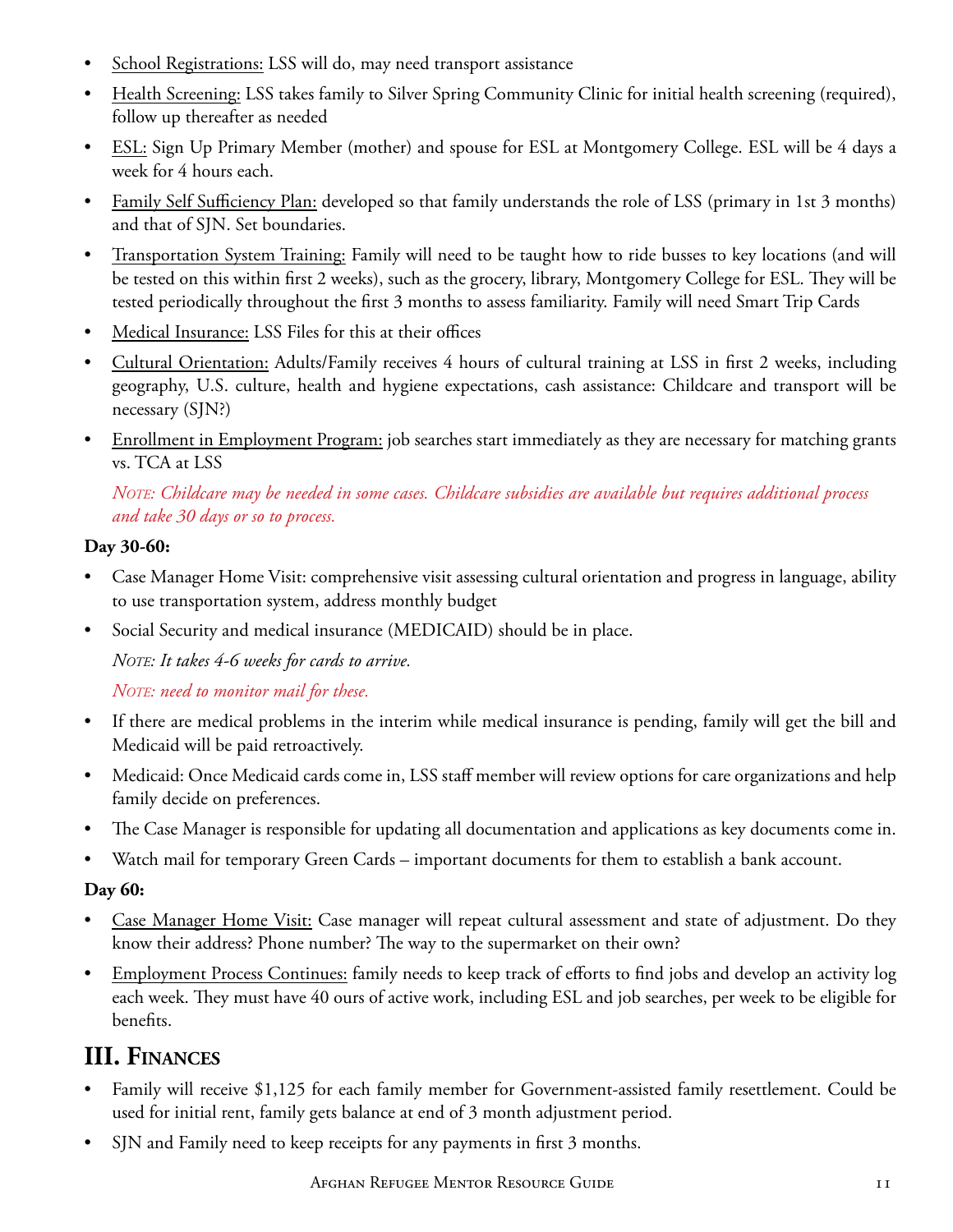# <span id="page-11-0"></span>Afghan Refugee Resettlement Option Two:

# Lutheran Immigration and Refugee Service (LIRS) APA community partners

### **Lutheran Immigration [and Refugee](https://www.lirs.org/) Service (LIRS) is looking for help to resettle vulnerable Afghan families.**

In direct response to the evacuation of thousands of vulnerable Afghans to the U.S., the Department of State created a 90-day program to resettle these families into welcoming communities throughout the U.S. The majority of Afghans who will be resettled worked for the United States on its mission in Afghanistan, in various roles across military, diplomatic, and developmental efforts – and in many cases, these are the family members and children of someone who helped the U.S.

Through the State Department funded 90-day Afghan Placement & Assistance (APA) program, program participants will receive:

- Food and basic needs
- Housing and supplies
- School enrollment
- Connection to English class and employment services for adults
- Cultural orientation and social connection

LIRS is looking to recruit "APA community partners" who are established organizations or community entities such as church congregations with an interest in helping to resettle vulnerable Afghan families for a period of up to 90 days. Please note,individuals and informal groups cannot serve as community partners. With the support of trained community partners, we believe we can achieve our goal of helping the Biden Administration resettle 50,000-75,000 vulnerable Afghans over the next six months.

Requirements to Become an APA Community Partner In order to become an APA community partner, you will be required to:

- Complete a 2-page application form which must be approved by the Department of State
- Sign a formal agreement with LIRS to be an APA community partner
- Receive training on how to be an APA community partner
- Commit to serving at least ten Afghan families for 30-90 days
- Provide culturally appropriate and client centered services to assigned families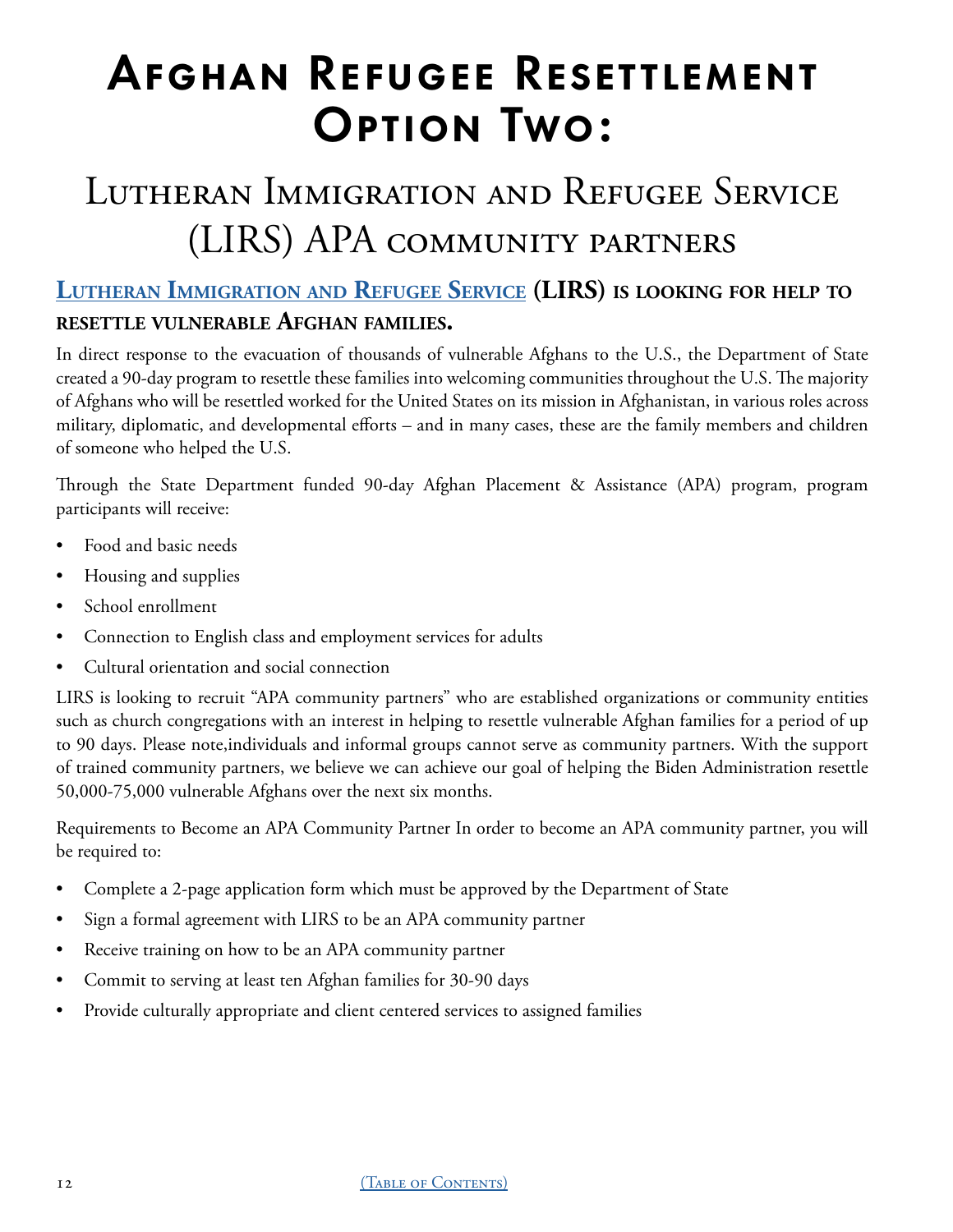# <span id="page-12-0"></span>Afghan Refugee Resettlement Option Three:

This is information shared by the Biden Administration. If this is something that you and your congregation want to do, please contact [Deb Stein](mailto:mailto:dstein%40communitysponsorshiphub.org?subject=New%20Alternate%20Public%20Private%20Partnership%20Option%20Sponsor%20Circle%20Program%20for%20Afghans), Community Sponsorships Hub Sponsors Circle Coordinator.

# A New Alternate Public Private Partnership Option Sponsor Circle Program for Afghans

The Biden administration on Monday [September 25, 2021] announced a new program that would allow groups of private citizens to sponsor Afghan refugees, a move that could bolster a weakened U.S. resettlement system tested by thousands of recent arrivals.

Under the program, groups of individuals may form "sponsor circles" to help Afghan refugees during their initial resettlement in the United States.

The sponsor circles will be responsible for helping refugees with basic services during their first 90 days in the United States, managing tasks traditionally undertaken by nonprofit resettlement groups. The groups, among other things, would help secure housing, provide basic necessities like furniture, clothing, and food, and help refugees access government benefits.

"Americans of all walks of life have expressed strong interest in helping to welcome these individuals," the State Department said in its announcement. "The Sponsor Circle Program for Afghans harnesses this outpouring of support and enables individuals to become directly involved in the welcome and integration of our new neighbors."

The program is a partnership with the Community Sponsorship Hub, a project of Rockefeller Philanthropy Advisers, Inc., which will vet, certify and train the individuals in the sponsor circles. The groups also must raise \$2,275 per Afghan newcomer.

Earlier this month, the Biden administration said roughly 7,000 of the Afghans who arrived in the United States since fleeing Taliban-controlled Kabul had been resettled into American communities. But most of the evacuees – more than 53,000 – continued to wait at U.S. domestic military bases. An additional 15,000 remained at overseas sites, waiting to be vetted.

#### [[Afghan refugee arrivals will test US resettlement system](https://www.rollcall.com/2021/08/27/afghan-refugee-arrivals-will-test-us-resettlement-system/)]

The arrival of the Afghan refugees, following their country's August collapse, has put tremendous pressure on the complicated U.S. resettlement infrastructure, which reduced staff and resources during the Trump administration years when few refugees were being admitted.

The Biden administration, despite lofty promises to rebuild the overall refugee system, has struggled: just 11,411 refugees were resettled in fiscal 2021, [the lowest number in the history](https://www.rollcall.com/2021/10/05/number-of-refugee-resettlements-hits-new-low/) of the current resettlement program.

Allowing private citizens to help directly with refugee resettlement could help fill the gaps, advocates say.

"With the current capacity challenges, a parallel model like this could be helpful for reaching higher refugee admissions," said Krish O'Mara Vignarajah, president of Lutheran Immigration and Refugee Service, a refugee resettlement group.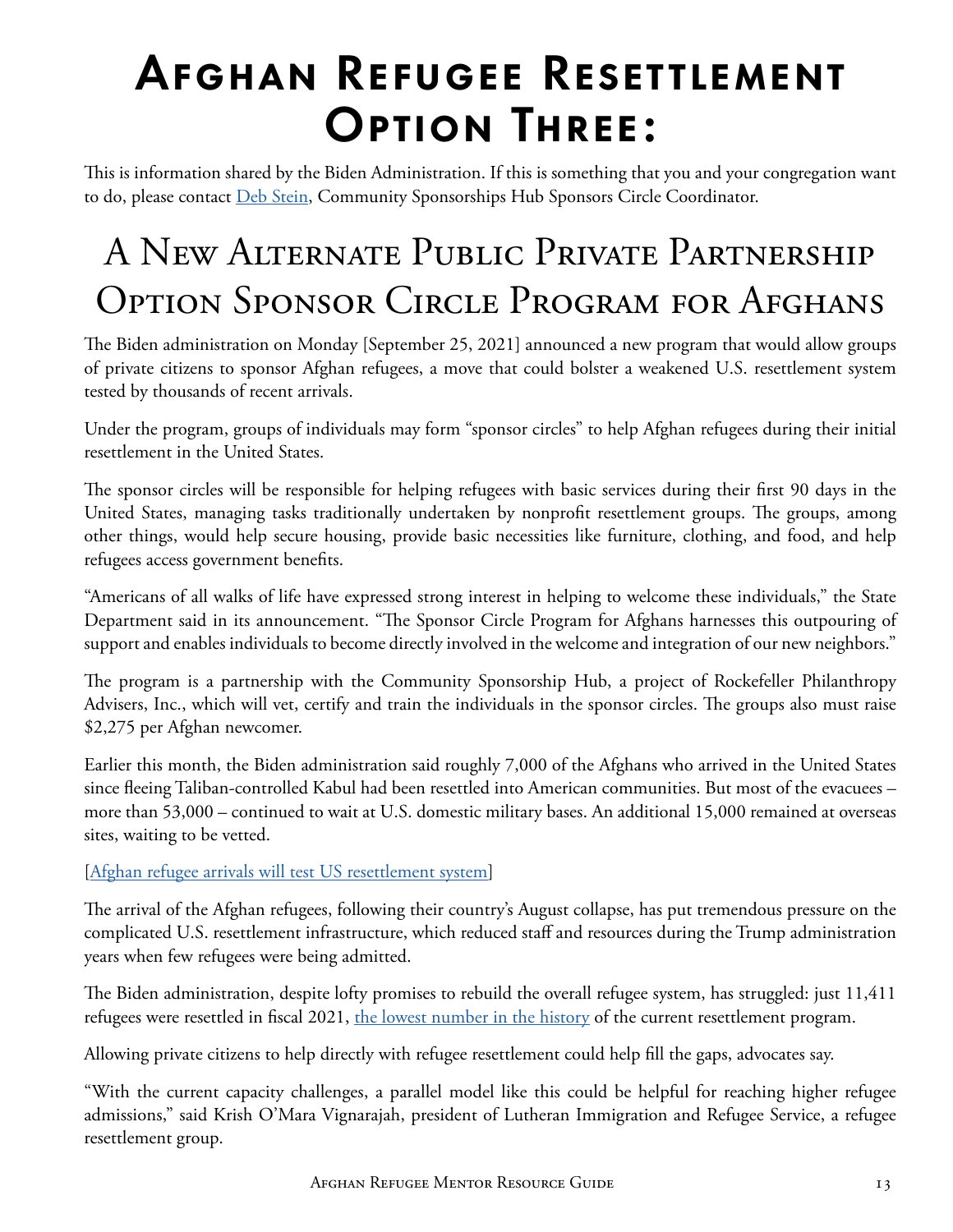The administration aims to resettle 125,000 refugees in fiscal 2022, a promise that dates to President Joe Biden's presidential campaign.

The administration had hinted at plans to expand private pathways for refugees in its refugee admissions proposal to Congress in September. The State Department said it aimed to launch a private refugee sponsorship program, through which "community members will take on the primary responsibility of welcoming and providing initial support to newly arrived refugees, helping facilitate their successful integration."

Private sponsorship of refugees is not new, Vignarajah said. Before 1980, church groups and private individuals were the primary source of refugee sponsors. The system exists already in Canada, where large numbers of refugees are guided through their initial months by Canadian citizens.

However, Vignarajah stressed that the citizens sponsoring refugees will need proper support from the existing resettlement infrastructure.

"With that said, it's imperative that it is implemented thoughtfully and with sufficient institutional support," she said. "We want to make sure that both refugees and the Americans who welcome them feel positioned for successful outcomes."

Source: *The Washington Post/Rollcall*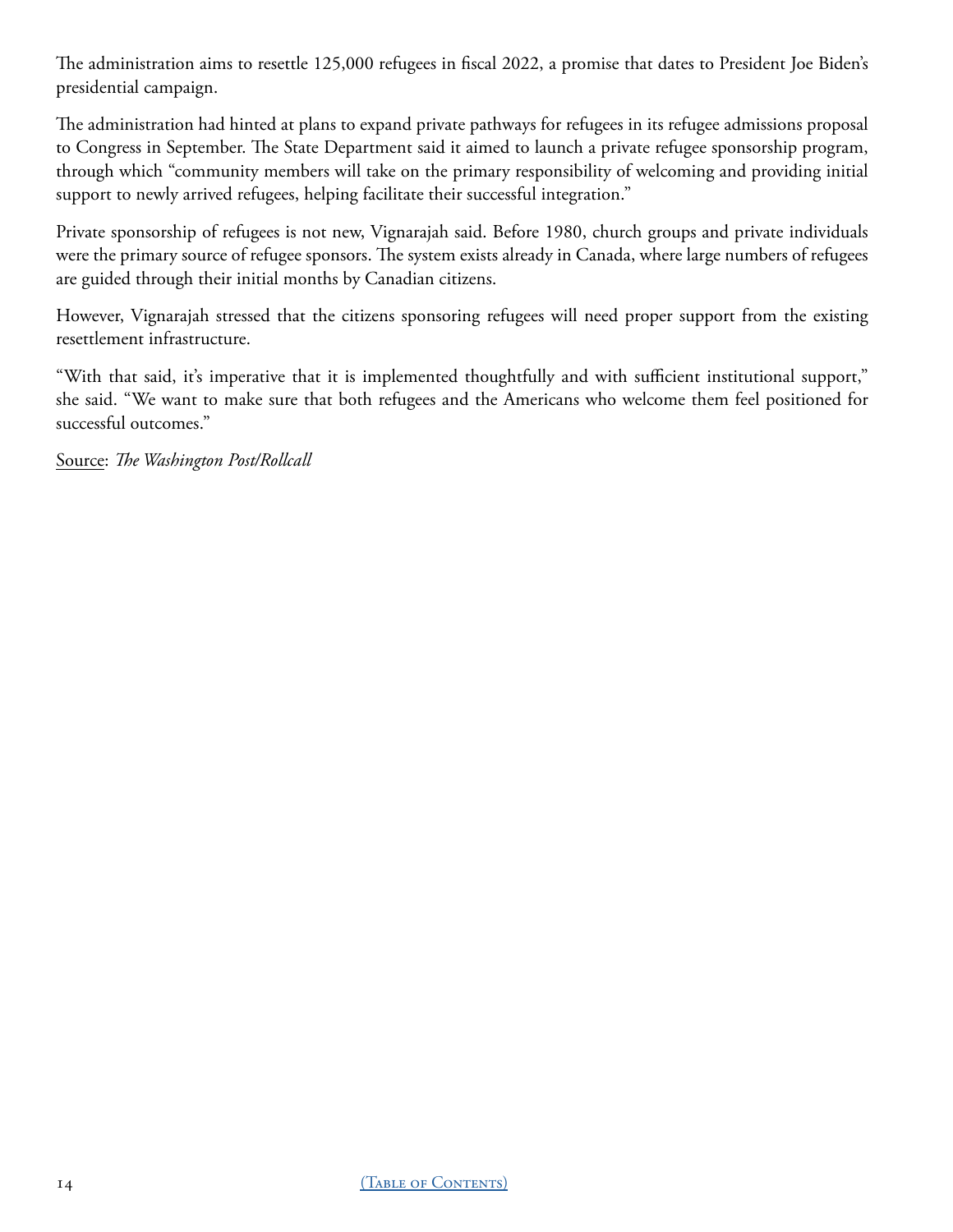# Guides, Helpful Hints, and "How-To's"

<span id="page-14-0"></span>*The following pages are guides, helpful hints, and "how-to's" provided by congregations and collaborations that have sponsored refugees in the past. We understand that each parish is unique, so this information is meant to serve as a guide. Take what speaks to you and leave what doesn't. If you have any questions, please refer to the mentor list on page 5.* 

| St. John's Norwood Episcopal Church Refugee Ministry Report                                                                                                 |
|-------------------------------------------------------------------------------------------------------------------------------------------------------------|
| St. Columba's Refugee Response Ministry (RRM) Family Sponsorship                                                                                            |
| Collaboration Among Three Churches in Helping Afghan Refugees:<br>All Souls Episcopal, Christ Church Georgetown, and St. John's Georgetown 47               |
| How Good Neighbors of Capitol Hill Furnish Refugee Apartments: Good Neighbors<br>of Capitol Hill (GNCH), a Coalition of Eight Capitol Hill Congregations 48 |
| Being a Caring and Supportive Sponsor: Understanding and Managing Expectations52                                                                            |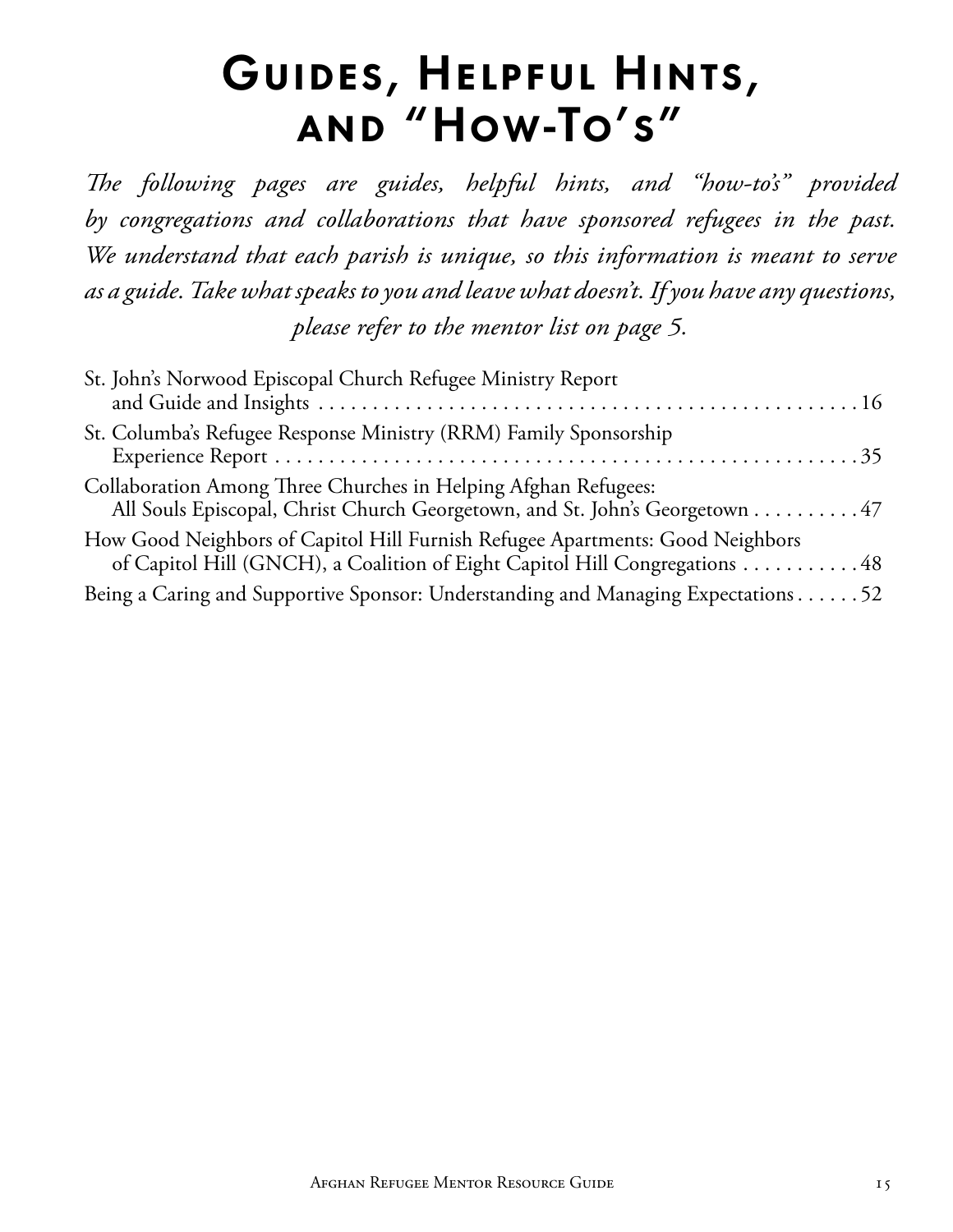# <span id="page-15-0"></span>St. John's, Norwood Episcopal Church Refugee Ministry Report and Guide

# on Support for the Kabira/Kambere/Lwambi Family From the Democratic Republic of Congo

*November 2018-November 2020*



**Arrival, November 2018 Dulles International Airport**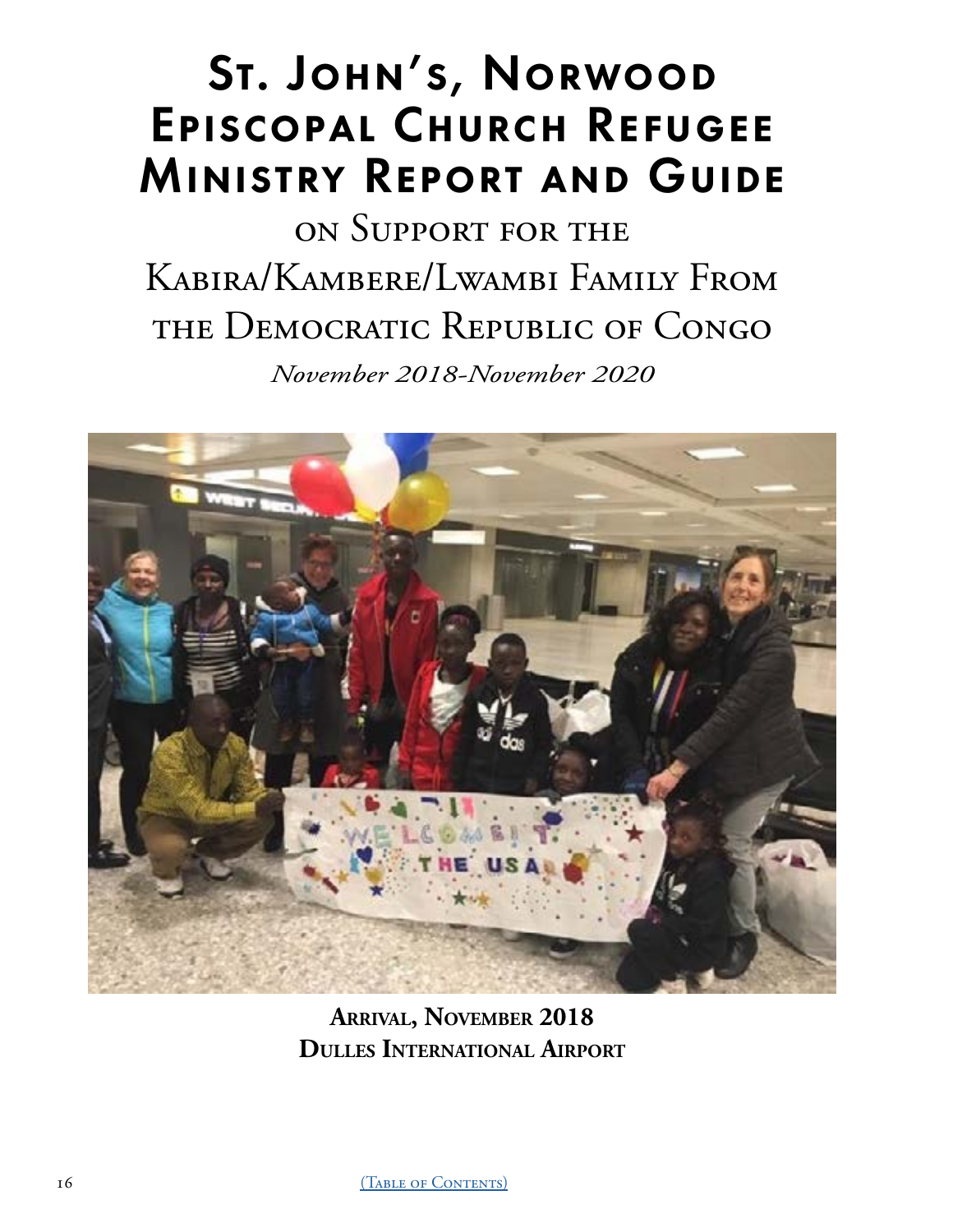# Report of Support for the Kabira/ Kambere/Lwambi Family From the Democratic Republic of Congo

### *2018-2020*

### **I. Background on the Ministry**

St. John's Episcopal Church Norwood Parish (Chevy Chase, MD) has a long history of supporting refugee families, dating back at least to the post-Vietnam era, when the church supported (2) Vietnamese refugee families. In 2017, St. John's resumed work in this area, starting initially with work to provide furnishings for incoming refugee families supported by Lutheran Social Services (LSS), one of the agencies in the Washington, DC/Montgomery County, Maryland area responsible for refugee support.

Initial work to help set up housing for refugee families did not involve actual engagement with the families. Thus, in 2018, St. John's members sought to expand our engagement, by volunteering to take on a full-year's support for a family. We anticipated supporting a family of 4 or 5 and began raising funds toward a goal of support of \$30,000 to help with rent and living expenses for the first year, with the understanding that the family would be reasonably small. Our intention was to support a family of a military interpreter for the United States from Afghanistan or Iraq. However, shortly after we volunteered we learned that special visas designated for these special refugees were being held up by the Government. Nevertheless, we began recruiting volunteers and working with LSS to train and obtain clearances for our volunteers.

After waiting many months for a family, Lutheran Social Services approached us to see if we would be willing to help a family if 10 from the Democratic Republic of Congo. After some serious soul searching, we decided that as a relatively well-off church community, if we could not support this family, it would be hard for others to do so. We agreed to take on the task as an LSS Refugee Good Neighbor sponsor for a year. Upon our agreement to sponsor the family work began in earnest.

### **II. "Our Family:" Who they are and What we Knew**

In late 2018, we received basic information on the family, their arrival date, ages, level of education, and languages spoken (Swahili) from LSS. The KabiraKambere/Lwambi (KKL) family was composed of Nzuba Kabira (mother and principal applicant), Vital Kambere (father), Imani Lwambi (19), Eric Lwambi (15), Esther Lwambi (13), Sera Lwambi (12), Ishara Lwambi (10), Dorika Lwambi (7) and 18-mont- old twins Lumoo (a little girl, also known as Benedie), and Butsiire (a little boy, also known as Benja). The family had very little English, but the children had studied a bit in the Uganda Refugee Camp where they had resided for 5 years. Nzuba was functionally pre-literate, (but we discovered she is a very wise woman), and the father, Vital could speak and read several Congolese dialects, as well as Swahili.

The KKL family originally was from North Kivu province in the Democratic Republic of Congo (DRC). They experienced several years of terror by rebels, first, in a rampage that resulted in the death of Nzuba's father and disappearance of her mother, and several years later, another incident in which their entire village was burned down. They lived for 3 years in the wilderness before finding shelter in the Nakivili Refugee Camp in Uganda. The family lived there, in uncomfortably dangerous circumstances, and there they applied to come to the United States. Their refugee status was accepted by the United States in 2018, and they traveled to the United States in November 2018. Staff from Lutheran Social Services of Montgomery County and St. John's Norwood volunteers greeted them at Dulles Airport and took them directly to their new home in Bethesda, MD.

Afghan Refugee Mentor Resource Guide 17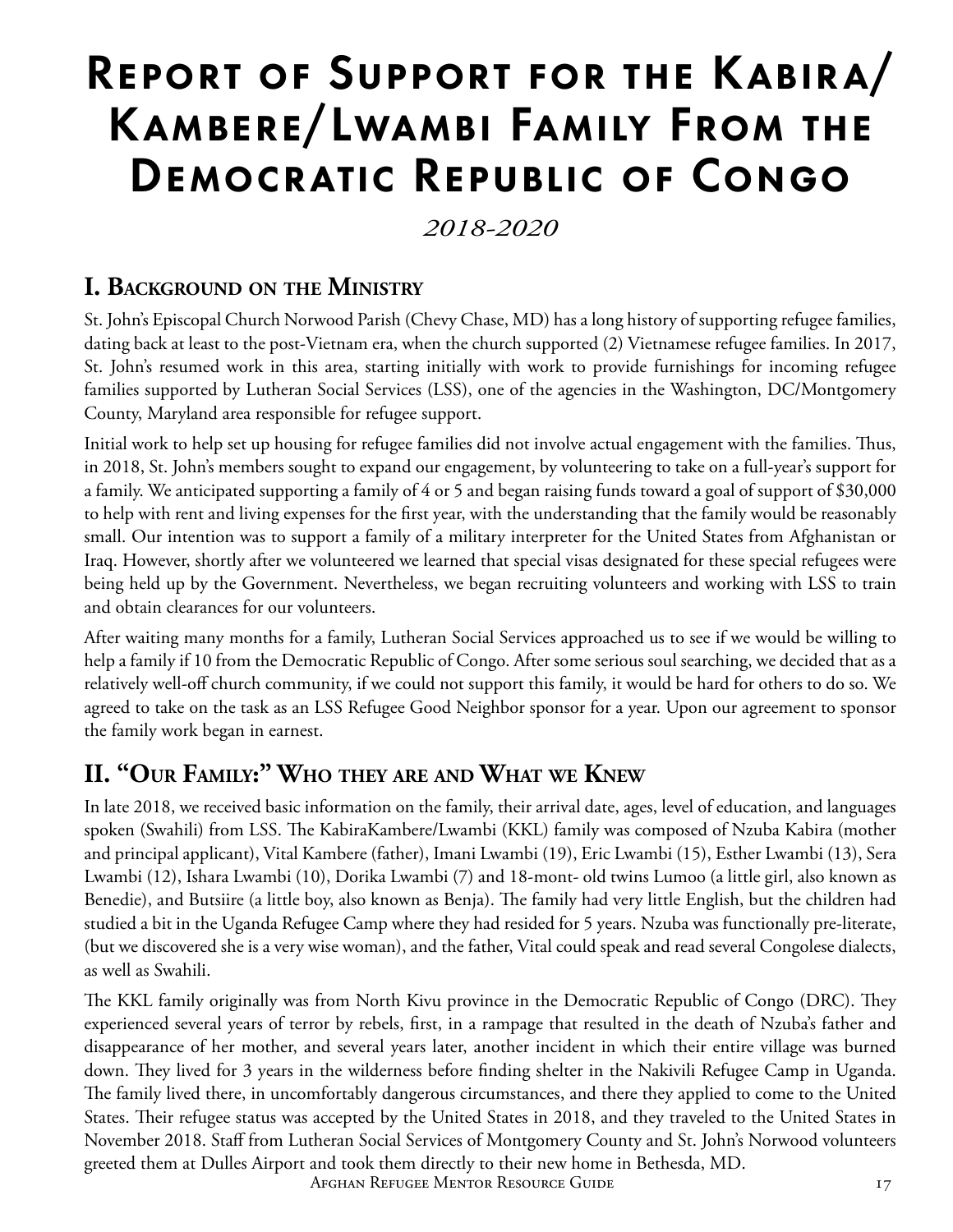## **III. Preparations for Sponsorship**

Lutheran Social Services: In preparing for sponsorship, St. John's relied heavily on information provided by Lutheran Social Services (LSS). LSS provided detailed substantive materials and check lists that outlined the key responsibilities of the general coordinator, employment team, food and clothing team, finance team, housing and furnishing team, transportation team, and welcome team. They also provided a housing supply list, and documentation on what to expect in the first 60-90 days, when LSS was most directly and actively involved. In addition, LSS provided training for all our volunteers and information on vetting and clearing volunteers that would have regular contact with the family members. LSS is responsible for many of the initial processes in the first few months, including obtaining social security numbers, work permits, and Medicaid cards.

Other Sources of Advance Support: St. John's teams also reached out to other groups that had experience sponsoring refugee families. In particular, we found very helpful the informal Refugee Support Group (contact merritt@ shconnections.org), a network of representatives from churches and synagogues that offered regular meetings to discuss key topics with experts and to share experiences and solutions to challenges. This group also has a blog site that helped members seek and obtain information between meetings.

We also reached out to specific churches and temples to train our team leaders, seeking advice from Temple Micah in Washington, DC, which had just completed their sponsorship. They were full of extremely valuable insights and provided information that supported our efforts all year long. We discovered that 3 religious entities nearby (Old Georgetown Methodist Church, Temple Beth-El and St. Mark's Presbyterian Church) also were sponsoring a recently arrived Congolese family and worked together with them to share information and host joint events with our families. Other faith communities hosting families regularly shared information and met with us to discuss common challenges. St. John's provided one of our members to discuss managing refugee trauma and, not least, caring for all the caregivers involved in these projects. (St. John's set up a monthly opportunity to meet with trauma experts to support all our volunteers, as well.

Local organizations, including Kindworks and Bethesda Rotary, also helped with furnishing the home, along with St. John's parishioners. We remain grateful to all these institutions for their willingness to share their insights, wisdom and financial and other support.

### **IV. Defining Teams and Responsibilities** *– based on LSS Guidance and that of above*

We set up teams of volunteers to handle the following tasks throughout our year. Below we also provide some thoughts from each team leader on responsibilities, time requirements, an assessment of what worked well and what did not and, if not, what we would recommend doing differently.

**Overall Coordination of the Refugee Team** (Lead: Christie King, and ultimately also Nancy Adams as co-coordinator)

- Responsibilities
	- **-** Regular team leader meetings
	- **-** Regular briefings of church leadership/address legal issues (lease)
	- **-** On call 24/7
	- **-** Emergency issues and back up
	- **-** Coordination with LSS on administrative issues, e.g., Social Security, Medicaid, Food Benefits (SNAP), Green Cards
	- **-** Local Community orientation
	- **-** Retention of all key documentation required to assist in obtaining benefits
- Amount of time required: Extensive in initial stages, through administrative procedures, like SNAP and Green Cards, regular intensive periods of engagement to monitor developments and address challenges.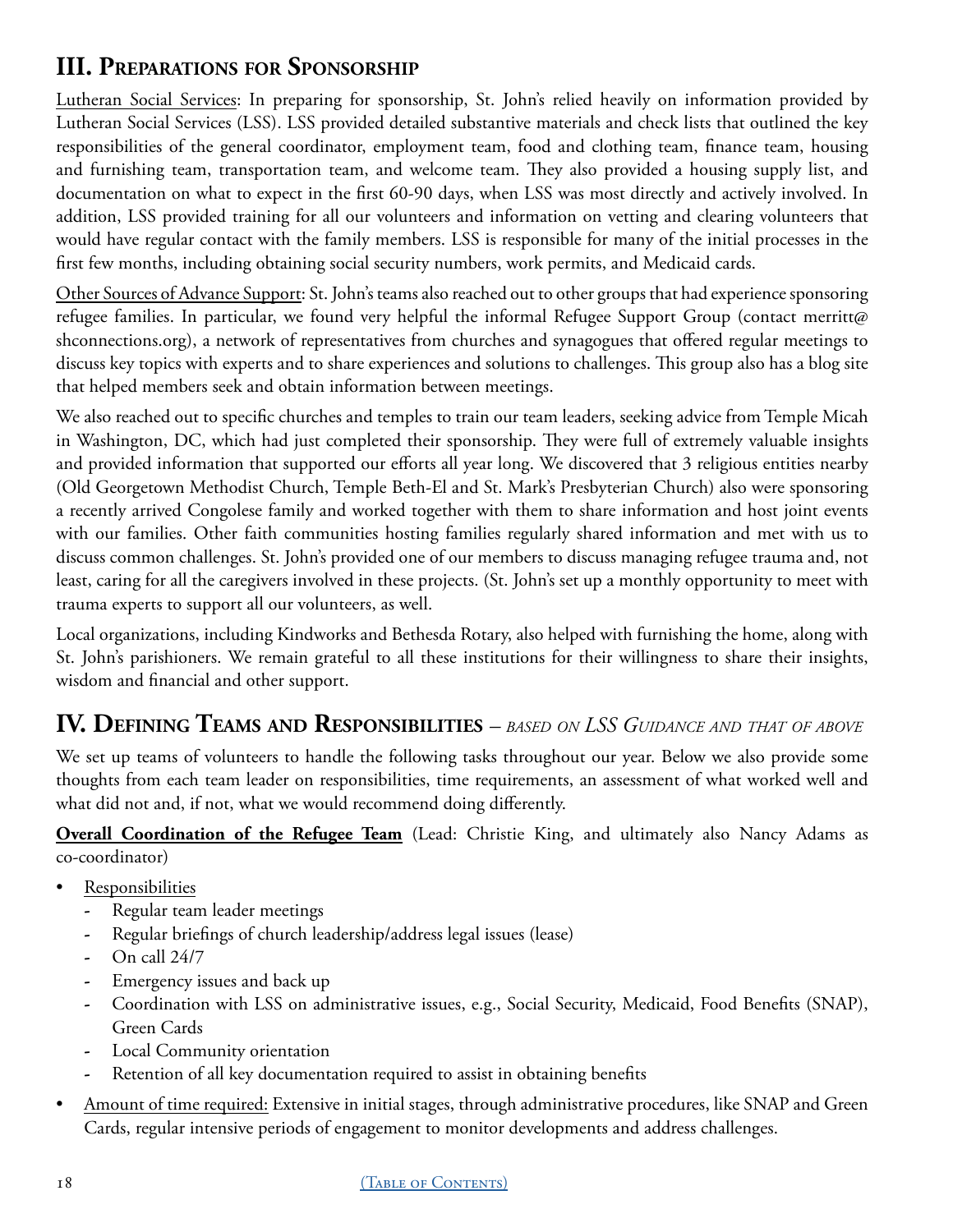- What we did right?
	- **-** Working with different interpreters (of different ages) helped us work with both the parents and children. For example, we worked with a young Congolese World Bank staffer to help the girls with their clothing needs (including intimate issues), but worked with an older Congolese interpreter who translates for Montgomery County Schools when addressing key family decisions (budget, jobs, schooling, moving, etc.)
- What internal processes helped? We held regular team meetings, and regular meetings with family (also periodically with interpreters when key decisions were required)
- What we would do differently?
	- **-** We recommend that volunteers focus more on providing more practical experiences, not stuff. After basic equipment, furniture and clothing have been provided, it might have been more helpful to take newcomers to places like the Church Opportunity Shop, Goodwill, etc., along with trips to the grocery store.
	- We could have included these practical learnings in the way our Teams were organized. The LSS material seemed to indicate that we needed to respect the family's privacy and not overwhelm them, but I think they would have been game for more interaction. Certainly, the outings we did with the kids in DC, and our excursions to the Mormon Temple for Christmas lights, our holiday and birthday parties, Halloween assistance, and the visit to the pumpkin patch will be things they will remember us by. But we could have done more with practical education.
	- **-** Of course, not every family will be arriving with the same experiences. And maybe the SIVS who are more likely to be arriving in the coming year will be much more sophisticated, and thus might be ready to be guided into job interviews. Christie did work with another woman in my neighborhood who was assisting an Afghan family in Baltimore by contacting a friend who heads an architectural firm. He got the guy in to interview with some folks on his staff, and they were able to steer him to some contractors they work with.

**Housing**: obtaining housing and furnishing a home, obtaining phone and utility services as necessary, as well as training the family on management of an American home (Lead by Nancy Adams)

- **Responsibilities** 
	- **-** Finding Housing: With little notice, we needed to make some decisions about location of the family whether, given the large size of the family, we could support them if they were not in nearby, and whether there were any options in the area that would meet their needs given County requirements for no more than 2 people in a bedroom. We opted to rent a house not far from the church, recognizing the family likely would not be able to remain in it for a second year. Several realtors tried to be helpful and lists from the Refugee Support Group were a useful place to start, but few options for larger families existed in the County.
	- **-** Soliciting Furnishings: Furnishings were not a particular challenge, but it was very helpful that the Bethesda Rotary Club supplied all the beds. Working with a Sign-Up Genius and several local organizations helped us meet the needs.
	- **-** Planning House set up: We assigned a team of people to help with setting up the house. It required about 20 people to organize contributions, set the house up, move the furniture and prepare for arrival.
	- **-** Setting up Utilities (also phones, WI-FI): We used Cricket for the family phones (we bought four of them the very first day (one for the father, mother, eldest daughter and son, latter who had the most English capability.) There was no separate phone in the house and we insisted that one of the 4 phones remain in the house at all times. We used Comcast WIFI, based on their school benefits program. Other utilities were paid by the landlady and pro-rated. St. John's initially paid all charges, and gradually the family began to pay portions of the fees. This was an important step to helping the family establish credit history.
	- AFGHAN REFUGEE MENTOR RESOURCE GUIDE 19 **-** Training in Managing the House: This was a particular challenge, given the size of the family and the fact that they had never lived in such a home and had 2-year-old twins. We did several sessions with the mother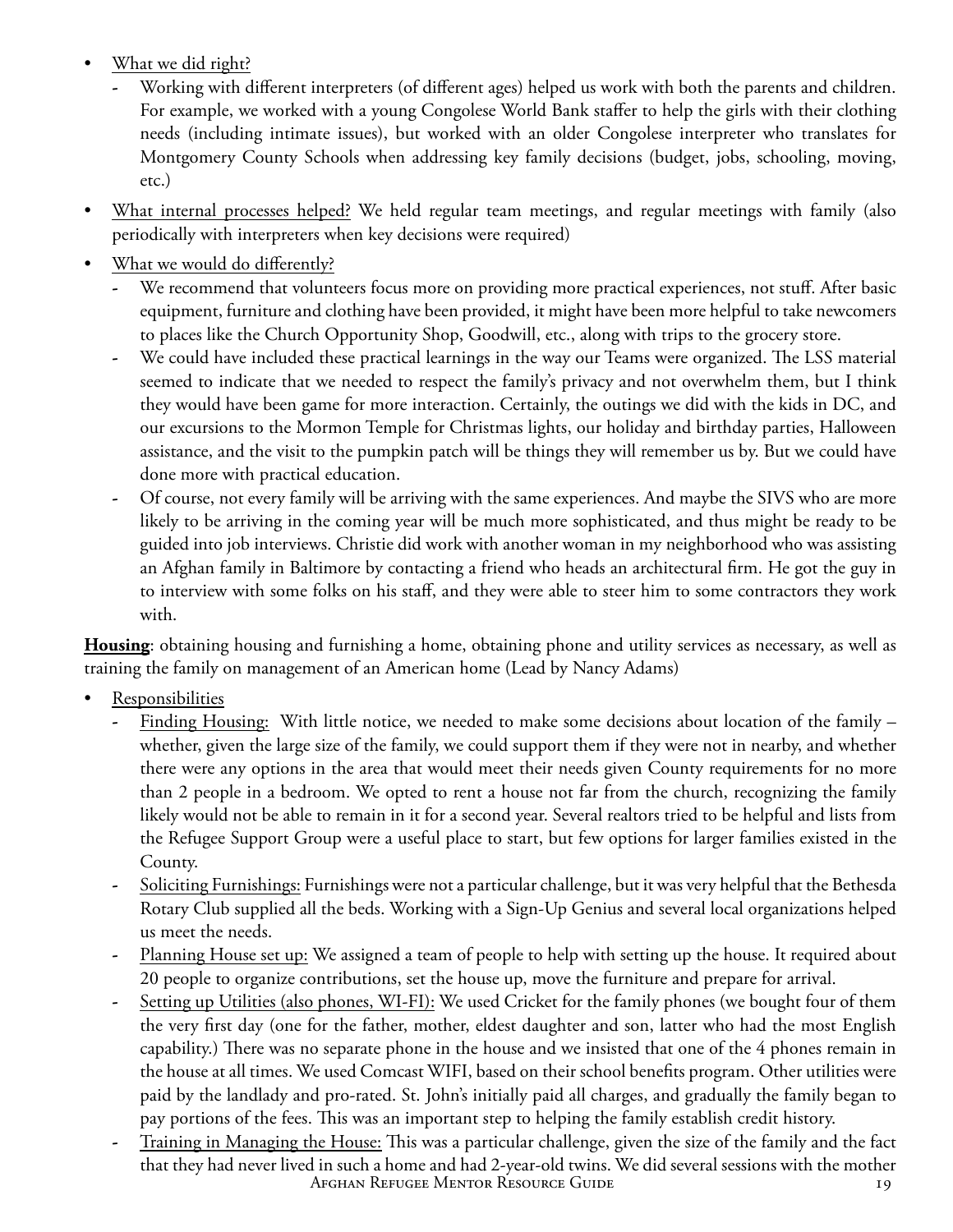and girls/boy children to clean with them, and periodically reminded them of the needs. Tutors also helped to reinforce cleanliness.

- **-** Periodic Checks on House: the landlady lived in an apartment in the basement of the house. We kept in close touch with her, but also made regular visits. Again, tutors were helpful.
- **-** Handling any Housing Challenges (leaks, repairs, etc.): We worked with the landlady to ensure repairs were made and encouraged the family to alert us of problems.
- **-** Searching for Future Housing: We recognized that we would need to assist in finding a more affordable housing situation for the family at the end of the year and worked unsuccessfully with LSS to find housing. In the end, the family opted to move to Baltimore, where they had church connections.
- **-** Move at End of Year: We helped move the family to their new home and ensure systems were set up.
- Amount of Time Required: Extensive time to find housing and to set it up and move, periodic efforts to address problems, significant repair work to the home after departure was required.)
- Specific Challenges and Opportunities: Montgomery County housing rules were a challenge as was finding a house with sufficient space for such a large family.
- What we did right?
	- We built a good relationship with the family and worked hard to show them how to care for their home and their responsibility to their landlady. The landlady was a challenge, since she lived in the basement of the house, and the family was always quite loud. Regular meetings with her (and lots of calming and attention to her needs were important.

**Finances**: management of funds, helping set up bank accounts and billing arrangements, training the family on budgeting and financial management skills (Lead by Melanie Folstad)

- Responsibilities:
	- **-** Obtaining Vestry (church leadership) approval to raise funds to support a family and expand our refugee ministry.
	- **-** Setting up an initial budget, with gradually phased increases in payments for rent from the family.
	- **-** Arranging for finance team to help educate the family on financial obligations, financial management, and document retention,
	- **-** Provide team assistance in oversight for fiduciary role and support for navigating financial decisions.
	- **-** Helping family set up bank accounts, bus passes (for automatic re-loading funds), etc.
- Amount of Time Required: Initial level of financial literacy was low, and there was little comfort with documentation, billing, bank accounts, etc., so initial time commitment was significant. Early stages setting up accounts, getting bus passes, etc., required more time, then regular billing processes set in.
- Specific Challenges and Opportunities: Again, lack of financial literacy and familiarity with handling of documentation, bills, etc. was a challenge. Doing so with limited communication was a particular problem and we would recommend using interpreters, if necessary, for a few months to help translate concepts, as well as specifics. The family was diligent in meeting their requirements as they gradually took on responsibilities for financing.
- What we did right?
	- **-** Financial literacy education was important and warranted. The team responsible for financial education was invaluable and helped set up files for documents (which mostly weren't used, but helped us find key documents when they went missing!) It is important to develop a system and stick to it. We recommend keeping things as simple as possible.

#### **Healthcare**: Led by Susan Hebert

• Responsibilities: LSS was responsible for initial arrival screening and applications for Medicaid, but our team (basically just Susan), picked up from there and helped the family with their Kaiser HMO application, full

20 (TABLE OF CONTENTS)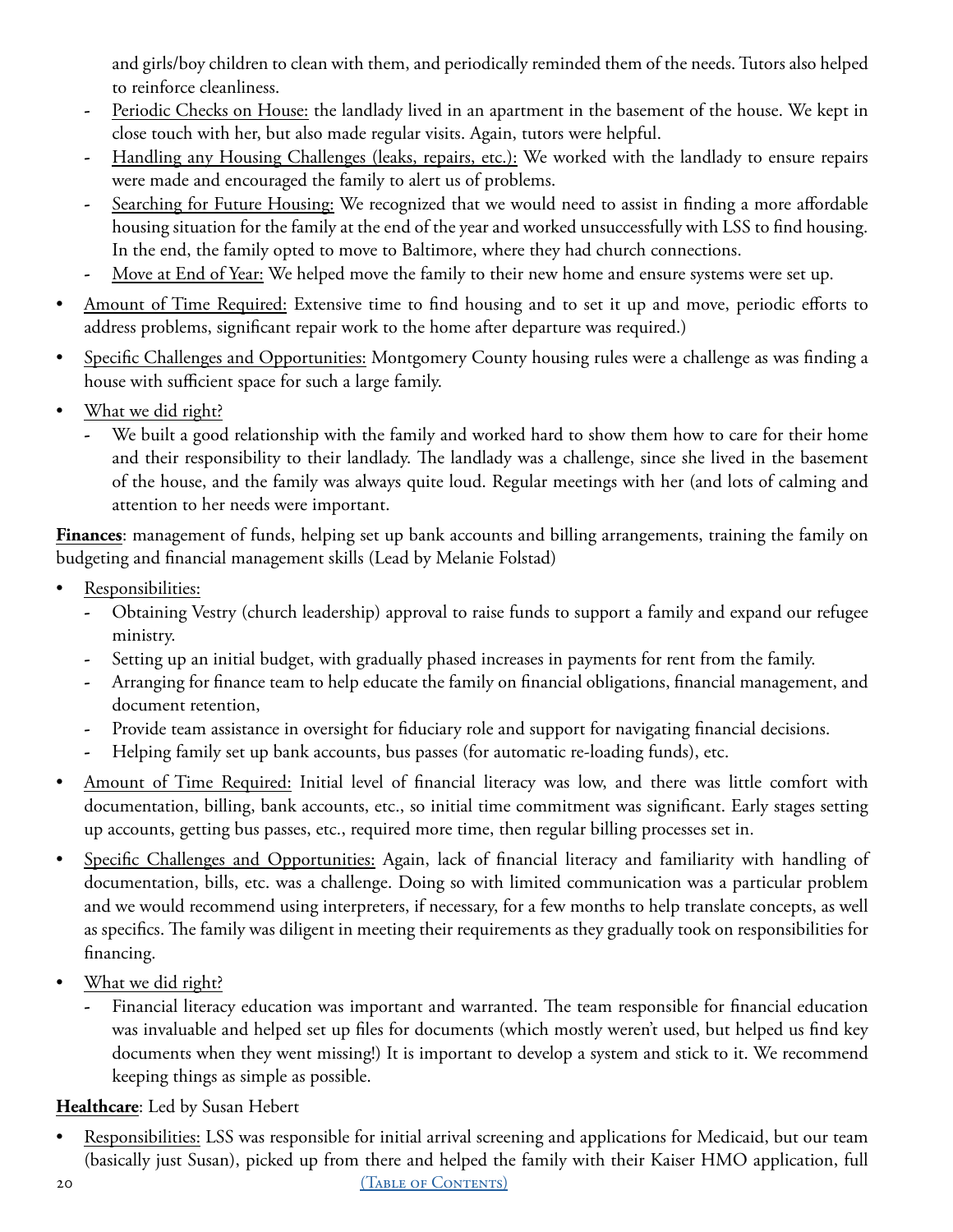initial Kaiser physicals and vaccinations, as well as all school physicals. We also taught the eldest daughter (who had some English) how to contact Kaiser and get an interpreter on the line. Essentially, Susan was on call for illnesses and concerns, and helped get everyone to the doctor's appointments and keep track of records. Coordination of all appointments was also a key role.

- Amount of Time Required: The initial time requirements for moving a family of this side through all their physicals was intensive and a bit overwhelming. There were a few additional times when assistance was required to advise the family, a few quick trips to Kaiser for illnesses, and, by a separate team, additional physicals with a Civil Surgeon for their Green Card Processes.
- Specific Challenges and Opportunities: As with other teams, the size of the family made working on health issues, physicals, and transportation and record keeping was challenging. However, it also offered an opportunity to educate the family on the U.S. Healthcare system and how to use it.
- What we did right? The family's decision to use Kaiser was a great decision. Having all the resources for the entire family in one place, effective record-keeping and appointment processes, feedback from doctors, etc. was outstanding. Ensuring dentistry coverage was also essential.
- What would we change? We would have had several people responsible and familiar with the family's records. While it is hard to share this information, and while our team leaders helped on occasion, we would recommend that a few additional health team members should be assigned for larger families.

#### **Employment**: Led by Kate Tapley

- Responsibilities: Job search assistance for 3 family members (Father (Vital), Mother (Nzuba) and part time job for 19-year-old daughter (Imani.) First priority was the father, as Nzuba still had twin 2-year-olds at home and Imani was still in school. This required extensive outreach to others in the church for assistance in contacts for jobs, resume writing and interview training (for Imani).
- Guidance received: We were disappointed in the assistance received through LSS. Efforts to obtain jobs at Walmart never materialized,and little assistance was provided to determine why. Ultimately, Vital got a job through other friends at a produce packing facility quite far away. Transport time and costs were significant, as the family had no car. Ultimately, Nzuba got a job at the same place.
- Specific Challenges and Opportunities: Culture of job hunting in the U.S. was one factor. We could not convince Vital that he needed to smile in interviews, for example. We initially tried to find jobs for Imani in restaurants and hotels, but she was concerned about being in a kitchen with a male chef. Ultimately, we found her a job at Giant and helped her with a resume. She enjoyed the job, but then the family moved, Covid hit, and she was unable to get employed again. Pre-contacting Giant and explaining the situation helped tremendously, as did Imani's wonderful smile.
- Amount of time required: Periods of active engagement for job searches and preparation for interviews.
- What would we change?
	- **-** We would try to build a bigger network of potential employment contacts earlier on.
	- **-** We would work harder at explaining why training programs would help their job prospects.
	- **-** And we would do more interview training.
- Overall, as with other teams, working with a family this size was a challenge.

#### **Tutoring (Adults)**: Led by Ann Ramsey-Moor

As with tutoring refugee children, the task of tutoring their parents in English varied in scope, intensity, and difficulty depending on the kind of foundation tutors had to build on and the learning supports that were (or were not) available. In our case, the challenge was enormous – not only because neither parent spoke any English, but because the mother, Nzuba, had no formal education and the father, Vital, had only briefly attended a Frenchlanguage primary school in Democratic Republic of Congo.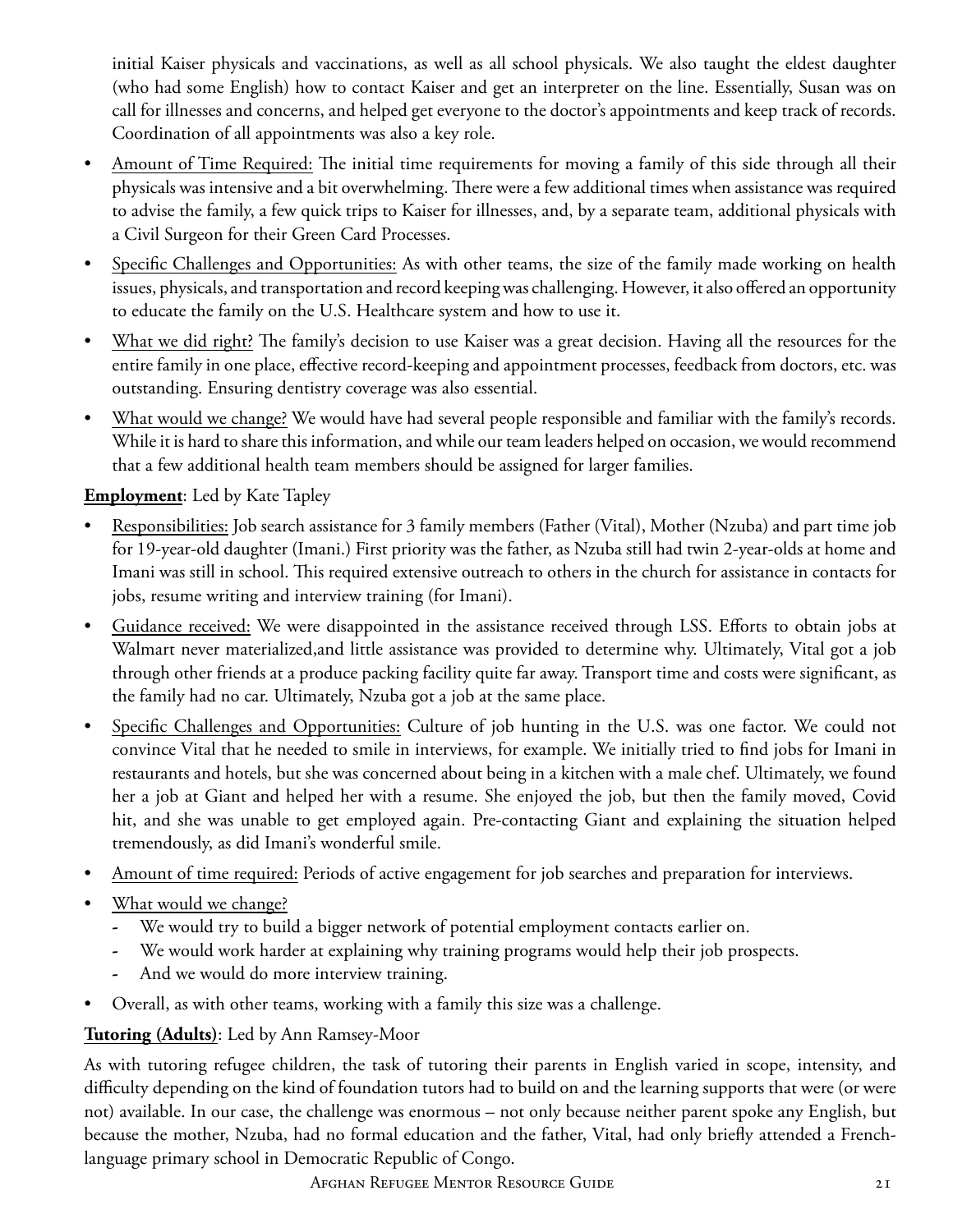Moreover, it quickly became clear that appropriate materials for our job were almost nonexistent. Instructors at an English tutoring seminar at MCAEL (Montgomery Coalition for Adult English Learning) had briefly discussed low-literacy situations and their difficulties. But the adults we were dealing with were essentially non-literate.

Atop all else, our refugee parents faced conflicting, simultaneous demands: learning enough basic English to function in daily life, and, seeking employment to become self-supporting. That in-built conflict, present throughout our 6+ months of tutoring, limited what we could accomplish and likely also impacted the parents' desire and ability to learn English.

• Responsibilities: As was repeatedly stressed, both parents were expected to learn English. Under ordinary circumstances, both would have been required to enroll in an English for Refugees class at Montgomery College. Early in 2019, Vital was enrolled in and briefly attended a class -- until he found a job at Taylor Farms. But as a nursing mother, Nzuba was allowed to have at-home tutoring instead. Thus, tutoring Nzuba became our entire focus.

Our labor-intensive DIY project involved:

- **-** Assembling a team of volunteer tutors several with professional linguistic, international teaching, and/ or Peace Corps backgrounds.
- **-** Building our own curriculum (with input from ESL professionals), with emphasis on conversation: learning simple greetings, describing family members, naming household objects and food items, etc. Recognizing clock times, letters, and numbers, and learning how to write her name, were also part of the plan.
- **-** Pairing up tutors and, with family buy-in, creating a workable tutoring schedule.
- **-** A semi-constant search for additional options (*e.g.*, free or community-based programs) that would allow Nzuba and the twins to learn together. Except for a co-op preschool, none of those investigated would have worked because they required at least some English-speaking ability up-front.
- Amount of Time Required: Pairs of tutors began working with Nzuba two mornings a week, for one to two hours per session. By tutor request, a third weekly session was added later. Tutors spent much time before and after sessions creating detailed lesson plans, finding "show and tell" items for lessons, and writing reports. Despite these painstaking efforts, Nzuba's progress was extremely slow. And tutors grew increasingly frustrated, feeling that "experts" were needed in their place or alongside them. Some dropped out. Others, by summer, began taking Nzuba and the children on field trips where English conversation could be combined with doing something enjoyable outdoors. Yet another did some remarkable art projects with them.
	- **-** At length, we managed to enroll Nzuba in a free Saturday-morning Basic English class at the Gilchrist Immigrant Resource Center. She enjoyed going to school, but she struggled even in this structured environment. Although registered for a second session of Basic English at Gilchrist, she did not show up the morning of the first class. We later learned that she, too, had gotten a job at Taylor Farms. This effectively marked the end of our formal tutoring enterprise.
- Guidance received: Members of Temple Micah who had tutored a Syrian refugee couple helped frame our initial expectations as tutors. Patty Larson of the MCAEL staff and Brooke Lindsay, a St. John's parishioner and ESL instructor at Montgomery College, offered suggestions and concrete assistance during the year. We also received feedback, later on, from a teaching assistant at Gilchrist's Saturday Morning Basic English class.
- Specific challenges: These were many, and included the following:
	- **-** As noted, trying to teach even the simplest English to an adult with no formal education was very difficult.
	- **-** Having to create our own curriculum materials was time consuming.
	- **-** At-home distractions. With children ever-present and no babysitter, it was hard for everyone to stay focused.
	- **-** No way to determine the impediment(s) to progress: lack of motivation, low learning capacity, or something else?
	- **-** Invisible impact of years of trauma and dislocation.

22 (TABLE OF CONTENTS)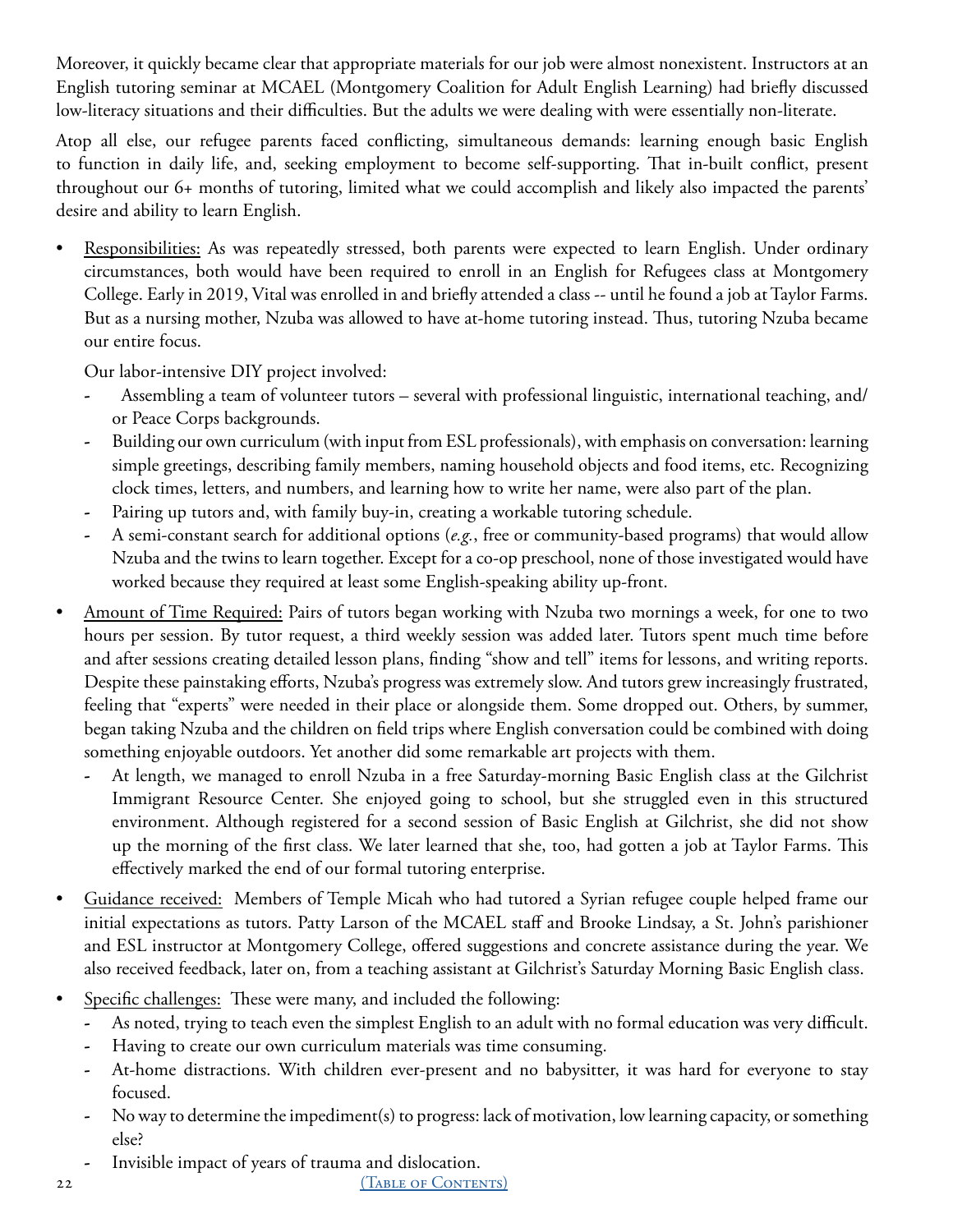- **-** Nzuba's express desire to get a job, even when she had no English-speaking ability.
- **-** No accountability structure, despite English being a "required" priority.
- What we did right? By me, the Tutoring Team (Joanne Allen, Julia Andrews, Margaret Hilton, Frances Li, Barbara Pace, Carolyn Peirce, and Anka Zaremba) deserves high marks. Rolling up their sleeves, they undertook something very demanding, effectively creating a path where there wasn't one. They worked creatively and unselfishly, for countless hours, finding new ways to accomplish a job with no clear definition or predictable results. Ultimately, as teaching and learning English became a truly rocky road, they concentrated on something that would endure: forging bonds of friendship.
- What would we change?
	- **-** Determine, at the outset, what is honestly expected of the adult(s) we are to tutor qualitatively and quantitatively – as well as what is possible. The stated requirement that our refugee parents learn English had no parameters; and there were no apparent consequences when they abandoned that pursuit.
	- **-** Learn more about the cultural context of the refugee family and how to work with it. By all appearances, our family did not understand or appreciate the need to learn English in order to succeed in America because formal education was not a high value in their culture.
	- **-** Refrain from imposing upper-middle-class urban American assumptions and values on a rural African family. What they needed – and wanted – was simpler and more basic.

#### **Education/Tutoring (Children)**: Led by Carl Schaefer

The responsibilities and time requirements that accrue to the refugee team in this area depend very much on the extent to which the parents of the family can take on the responsibilities themselves, which in turn depends crucially on the English language ability of the parents. It is also determined by the amount of time the parents have available to deal with schools and homework themselves. I would assume that refugee parents who have no English but are fluent speakers of Spanish (and are literate) could take on far more responsibility in the area than parents who can speak (and are literate in) neither English nor Spanish.

The ideal person to lead this area would be a current parent of children who are enrolled in the county's public schools, at the levels of the refugee school-age children. Of course, many parents in that demographic group have little time to spare themselves.

If the volunteer team is required to take on responsibilities that are, practically speaking, *in loco parentis*, it may be better to simply assume that the school system will accept a non-parent's exercising those responsibilities, whether the official county school rules allow it or not. We were initially advised that Montgomery County Public School teachers are not allowed to discuss a student's academic performance in school with anyone who is not a parent or legal (*i.e.*, court-appointed) guardian. As matters turned out, teachers were happy for us to sign permission slips and attend parent-teacher conferences; counselors raised no objections to our approving course selections; and school medical staff raised no objections to our approving some required vaccinations.

- Responsibilities:
	- **-** Deal with whichever school system office handles international admissions. This process may take several days and will probably involve proving county residence (it may be required that the students' names appear on a lease or dwelling-sharing agreement), testing/interview for student placement, determining the specific schools/programs for which individual children will enroll, and getting proof of the initial round of required vaccinations. This step will probably result in the international office's preparing preliminary papers for enrollment in the individual schools.
	- **-** Complete the enrollment at individual schools by visiting the appropriate office at the individual school (typically registrar or counseling).
	- Buses. If PS bus transportation is approved, then get the details (route numbers, pickup, drop-off, date service will start) from the system's transportation office.
	- Afghan Refugee Mentor Resource Guide 23 **-** Be prepared to deal with missed buses. Expect occasional calls from students asking for a ride to school.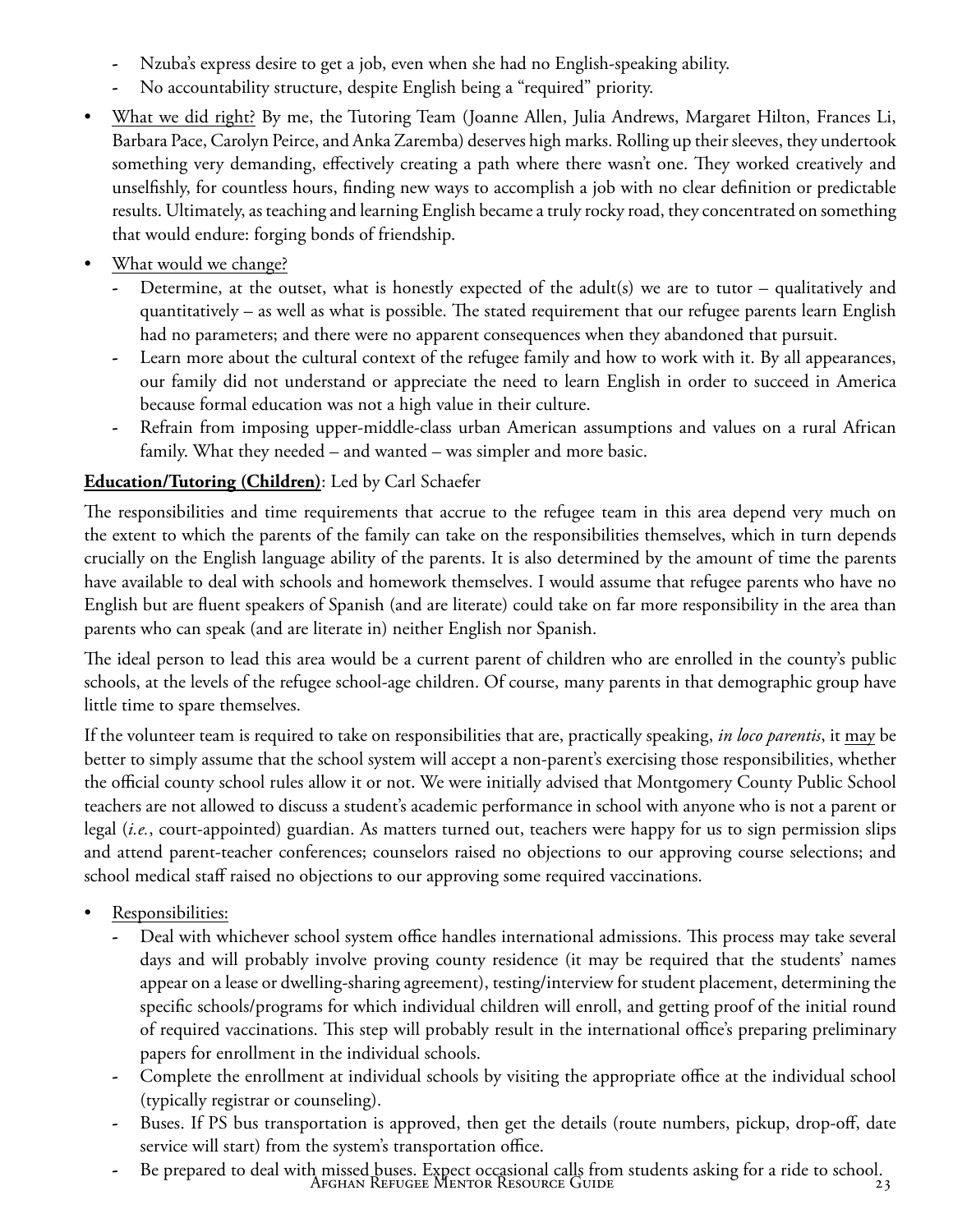- **-** Be prepared to drive students to and/or pick students up from evening events (international nights, school concerts, science fairs, etc.)
- **-** Call attendance secretaries (or use a school portal) to report absences.
- **-** Routine communication tracking: Checking (daily if possible) communications from school, which may include homework assignments, returned/marked homework, report cards, permission slips, announcements of school events, lunch menus (may be an issue if there are dietary restrictions), special events, back-to-school nights, parent/teacher conferences, info requests regarding qualification for free lunch. And others.
- **-** If the school does have a parent portal, try to get an account that does not require you to state that you are a parent, relative, or legal guardian -- this is possible in Montgomery County.
- **-** Go to back-to-school nights, school open-house days (usually Columbus Day or Veteran's Day in Montgomery County), and parent-teacher conferences (which must be scheduled).
- **-** Tutor children. Huge area. Practical issues arise: What locations and times are best for the tutoring? How do you tutor multiple children at different levels at the same time in the same space/house?
- **-** Establish direct communication lines with individual teachers if there appear to be significant academic or social issues.
- **-** Communicate all of the above to refugee parents to the extent that this is possible. Important so that the parents have as much as say as possible, but also to prepare parents for all these responsibilities once the period of sponsorship has ended.
- Amount of Time Required: (describe periods of intensity, regular engagement)
	- **-** Getting through enrollment could entail several 6-hour days, depending on number of children.
	- **-** Ideally, there would be some level of involvement almost every school day.
- Specific Challenges and Opportunities:
	- **-** Be prepared for difficulties in arranging tutoring schedules. Every volunteer has her/his own life to live.
	- Don't be surprised if you are older than 50 and cannot understand your second-grade tutee's math homework. Periodicity of fashions in math teaching methods is a bit like hemlines.

**Transportation**: Led by Alan Snyder

- Responsibilities: assistance in transportation in initial stages, training/demonstrating for the family the use of the Metro bus, and metro to get to schools, jobs, and shopping
	- **-** Arrange for family collective movement to church in early days, and help with busses later
- Amount of Time Required:
	- **-** Initial time 2-3 hours per week, later less.

#### **Clothing and Food Support**: Led by Valerye Strochak and Sheila Temourian

- Responsibilities:
	- **-** Providing initial clothing packets for family at airport pick up (boots, hats, coats, etc.), and then additional clothing for school (winter items) and later for spring/summer.
	- **-** Periodic monitoring of clothing needs of growing children
- For food, the initial challenge was finding local resources, teaching the family how to read labels, finding specialty stores that carried food they wanted, helping them use SNAP benefits and teaching them how to price items. For clothing, the initial challenge was finding clothing appropriate for the weather and sizes.
- Amount of Time Required:
	- **-** Initial engagement was intensive, ensuring everyone had appropriate clothing for the weather. The second round for Spring/Summer also was pretty intensive, but otherwise, needs were sporadic.
- **•** Specific Challenges and Opportunities: The size of the family made the clothing process, in particular, totally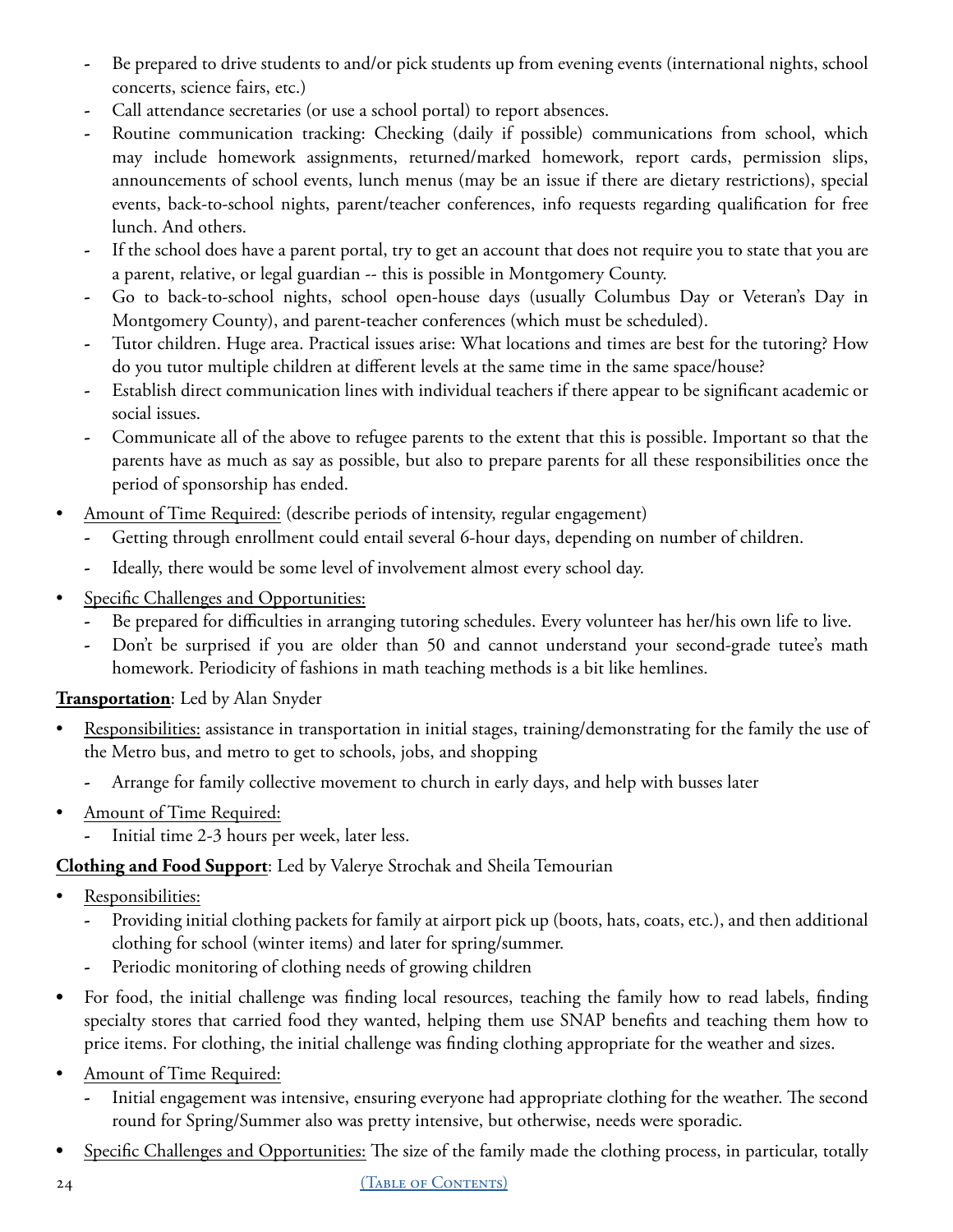chaotic. Finding clothing that fit, was appropriate, keeping track of shoe sizes, etc. was really overwhelming. We tried to take kids in smaller numbers to find clothing, which helped.

- Guidance Received: limited
- What we did right? We used a young female interpreter from the World Bank who was very helpful in dealing with the kids and their clothing needs (particularly things like bras for the girls). We highly recommend sponsors set aside some money for interpreters and for clothing
- What would we change? The size of the family was too large for us.

**Social Engagement**: Christie King/Nancy Adams/Anne Derse/Nancy Balph

- Responsibilities: Plan and encourage others to host the family (or members) for social events. (See Attachment at end for list of engagements)
- Amount of time required: Initial effort was intensive, later work was more sporadic
- Guidance received: limited
- Specific Challenges and Opportunities
- What we did right? Many of our team helped organize small events, like trips to the monuments, birthday parties, art projects, refugee events, concerts, art shows, etc. This was a great benefit to all and wonderful opportunity to share experiences with them.
- What would we change? We could have done much more with the parents, but their schedules made this difficult. This left them far behind their kids in social adjustment. As noted above, our tutors began to do more social things with Nzuba in the short time she was studying and that helped.

**General Thoughts**: What we learned/What we would do differently?

- Setting and having realistic expectations of the family, knowledge levels, learning capacity is very important from the outset
- Be Mindful of excessive generosity to family (Christmas gifts, wants vs. needs)
- Build on Activities: We organized Christmas cookie decorating, birthday parties, Valentines-making, trips to a local concert, trips to an art showing, trips to the DC monuments, outings to Great Falls, Halloween outings. We could have done even more.
- Housing Location (pros and cons think about convenience for tutors, who will be there most frequently). We opted for a closer home, recognizing that most of our tutors and volunteer team were retirees or working and a further location would limit our assistance for the family
- Needing more Partnerships: Reach out to other organizations Rotary, other sponsors, other faith communities, organizations providing furnishings, etc.
- Team Exhaustion: We recognized that several of our teams faced significant burn out, particularly the team leaders. We offered the opportunity to meet monthly with St. John's members who are psychologists to share concerns and
- Rethink the ability to support a family of this size as one community
- Don't know what they know/what they understand/whether we are communicating effectively
- Using interpreters for critical discussions (focus on interpreters the family trusts). We also found it helped to target the interpreters used to the specific need and audience (we used younger interpreters for the kids.)

## **Update on the Kabira/Kambere/Lwambi Family**

Afghan Refugee Mentor Resource Guide 25 In December 2019, the KKL family decided to move to Baltimore to be nearer their Pentacostal (and Swahilispeaking) church community. The church was a small community, composed mostly of similar families new to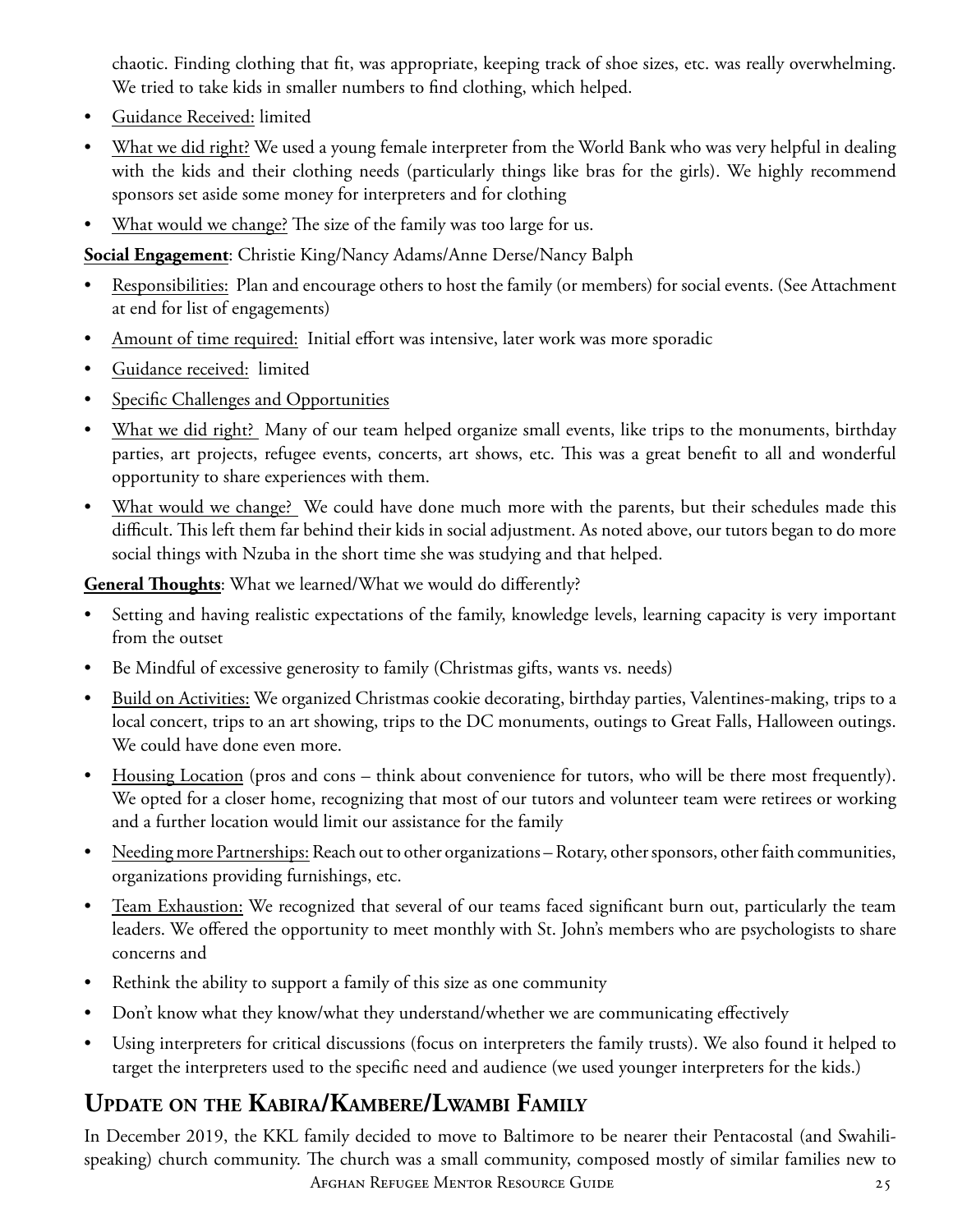the U.S., and support for the family was quite limited. Several members of St. John's continued contact and some assistance, but with the onset of the Covid restrictions and school shut-downs, the situation in Baltimore became quite challenging. Thus, the family decided in December 2020, to move to Wisconsin to be near a number of people from their refugee camp who settled in Kaukana, Wisconsin.

In June, 2021, one of our team (Nancy Adams) had the opportunity to visit them in their new home in Kaukana. Kaukana clearly is a better fit for the family. The housing is much cheaper and larger, with a nice yard and neighborhood. The parents and eldest daughter found jobs immediately nearby at a Nestle factory and the school situation (and quality) is a significant improvement over Baltimore County schools. The second oldest daughter, Esther, even tested out of having to go to summer school this summer due to her hard work with a local school tutor. They were very happy to see a member of St. John's and share in stories of their first year in the U.S. See the family in Kaukana with Nancy (*next page.*)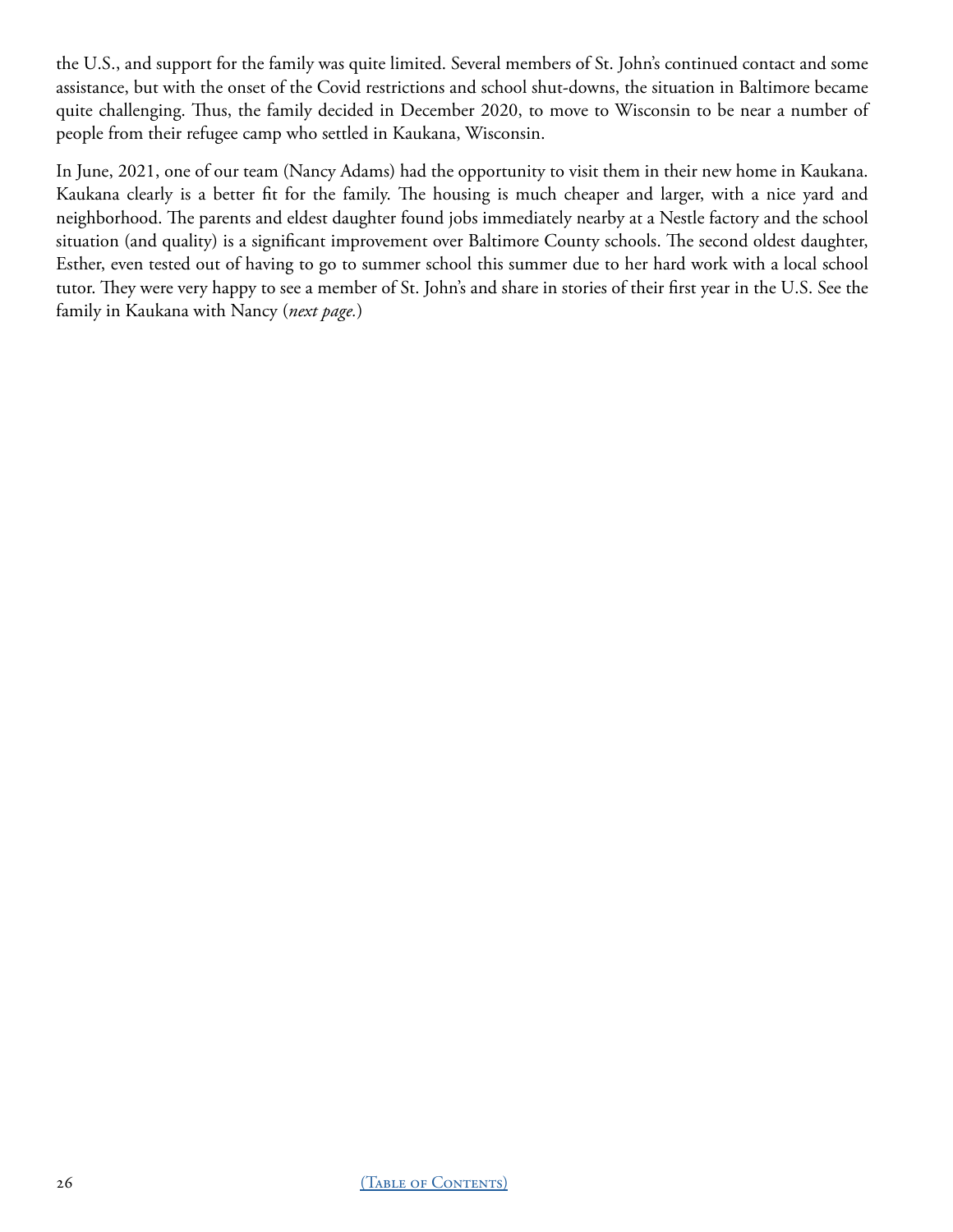

# **Kaukana, Wisconsin, June 2021** *See Attachment: Engagement and Activity Report*

### **ATTACHMENT**

## **Report to Lutheran Social Services on St. John's Norwood Church's Engagement and Activities With the Kabira/Kambere/Lwambi (KKL) Family**

### *November 28, 2018-November 2020*

Overview: From the date of their arrival in late November 2018, St. John's has had an active team engaged extensively with the KKL family to provide housing, furnishings, food and shopping support, regular social and experiential activities, tutoring, both of the mother (Nzuba) and all the children, provided transportation, support for job searches (including resume writing), ensured all medical needs, including school physicals and inoculations, have been provided, arranged for summer camp activities for Eric, Esther, Ishara and Dorika, and arranged preschool for the two-year-old twins. Members of the core refugee team, composed of approximately 10 team leaders, have been active on virtually a daily basis with the family. Teams include housing, food and clothing, finances, employment, transportation, and tutoring/school support, and include over 35 persons frequently involved.

Following is a brief, non-exhaustive summary of our actions and activities with the family since their arrival.

#### **November 2018:**

• Coordinated with other congregations and civic organizations to raise funds and locate furniture and acquire new beds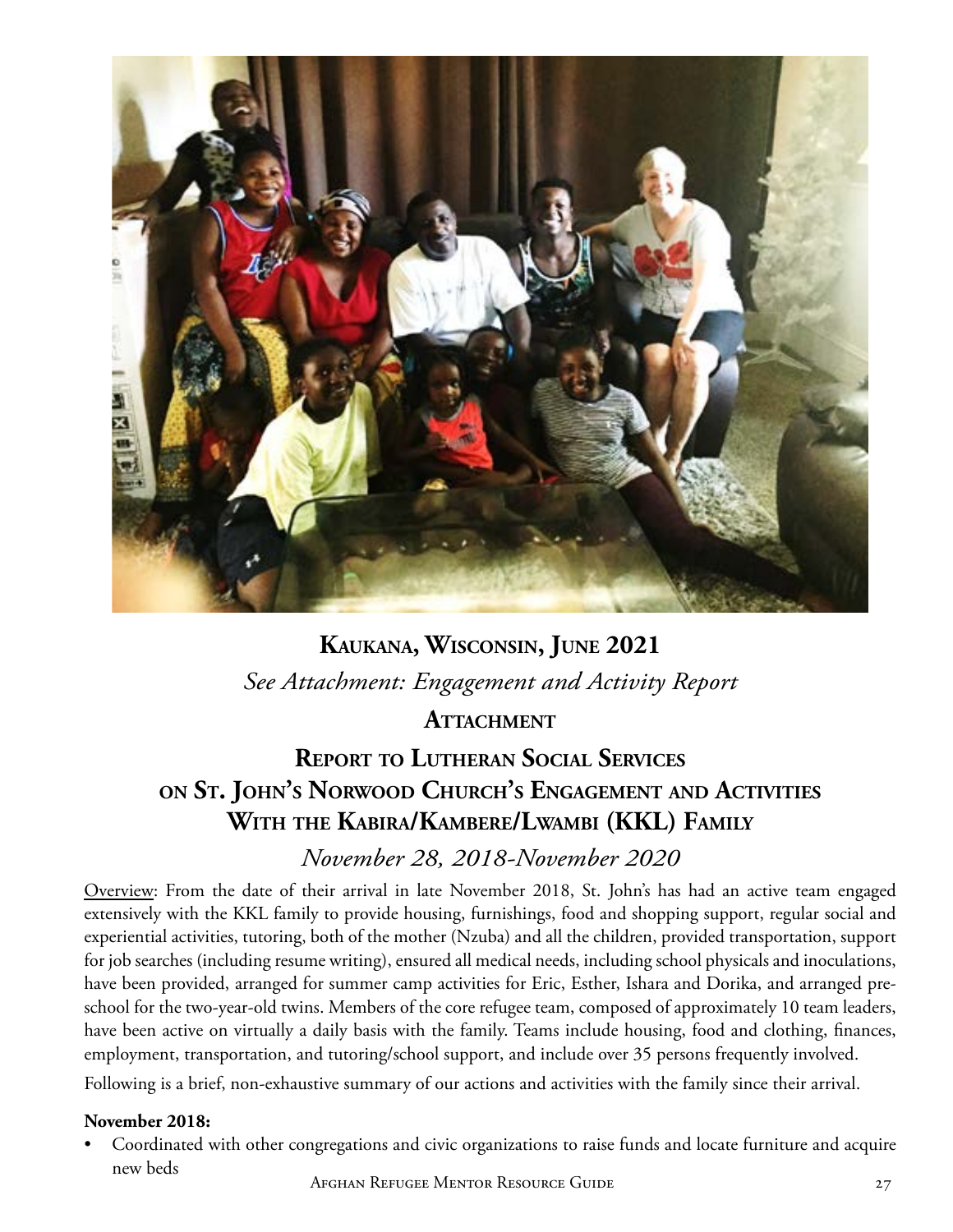- Located and fully furnished a 5-bedroom, 3-bath home in Bethesda for the family before their arrival
- Provided warm clothing at airport and for each family member
- Provided initial food for the family, and took them shopping (ongoing)
- Provided a welcome dinner
- Assisted LSS in obtaining school and health documentation
- Obtained 4 phones and service for the family
- Assisted in registering the family for Social Security cards
- Introduced children to local parks and playgrounds
- Instructed family on use of washer, dryer, stove, fire extinguisher, refrigerator, microwave, and food processor

### **December 2018**

- Established regular transportation support and demonstrated how the metro rail and bus systems worked to key locations
- Provided introductions and connection to the Montgomery County African Women's Group to assist, where necessary, in cultural and communication issues
- Initiated WI-FI service in the home and set up computer systems
- Coordinated with LSS for Medicaid enrollment
- Coordinated with LSS for food stamp and WIC enrollment
- Took kids and parents to meetings and testing with MCPS international admissions, and for all appointments for vaccines necessary for school
- Assisted in registering the kids to their respective schools, arranging bus schedules, initial transport to schools
- Transported the family to church when they expressed an interest in attending to learn English faster
- Initiated 3-4 times per week after school tutoring for the kids
- Initiated 2 time/week English language tutoring for the mother (Nzuba) (first 9 months)
- Helped the family decorate their home for Christmas, including buying a tree, providing ornaments
- Held a Christmas cookie decorating party at the residence
- Hosted a Christmas dinner at the church
- Arranged for Christmas presents from Suburban Hospital and Clark Construction employees, for all family members
- Took the family to the Mormon Temple's Festival of Lights

### **January 2019**

- Initiated financial education program, set up bank accounts, filing systems, etc.
- Took kids to the Washington Mall/Monuments
- Transported three older teens to choir rehearsal weekly through spring
- Worked with family to educate them on house cleaning, etc.

### **February 2019**

- Held Valentine's making party for the family
- Took remaining kids to Washington Mall/Monuments
- Initiated period art classes for kids in home and at team residences (ongoing)
- Enrolled family at Kaiser Permanente and took them for initial visits
- Helped Vital with job search and bus schedule to work
- Negotiated with landlady for repairs
- Drove kids to work when they missed the bus
- Attended parent-teacher conferences and school events

### **March 2019**

- Took kids to concert at St. Mark's church and to an art show
- Introduced kids to library and obtained library cards
- 28 (TABLE OF CONTENTS) • Held regular meetings with Team Leaders to keep them up to date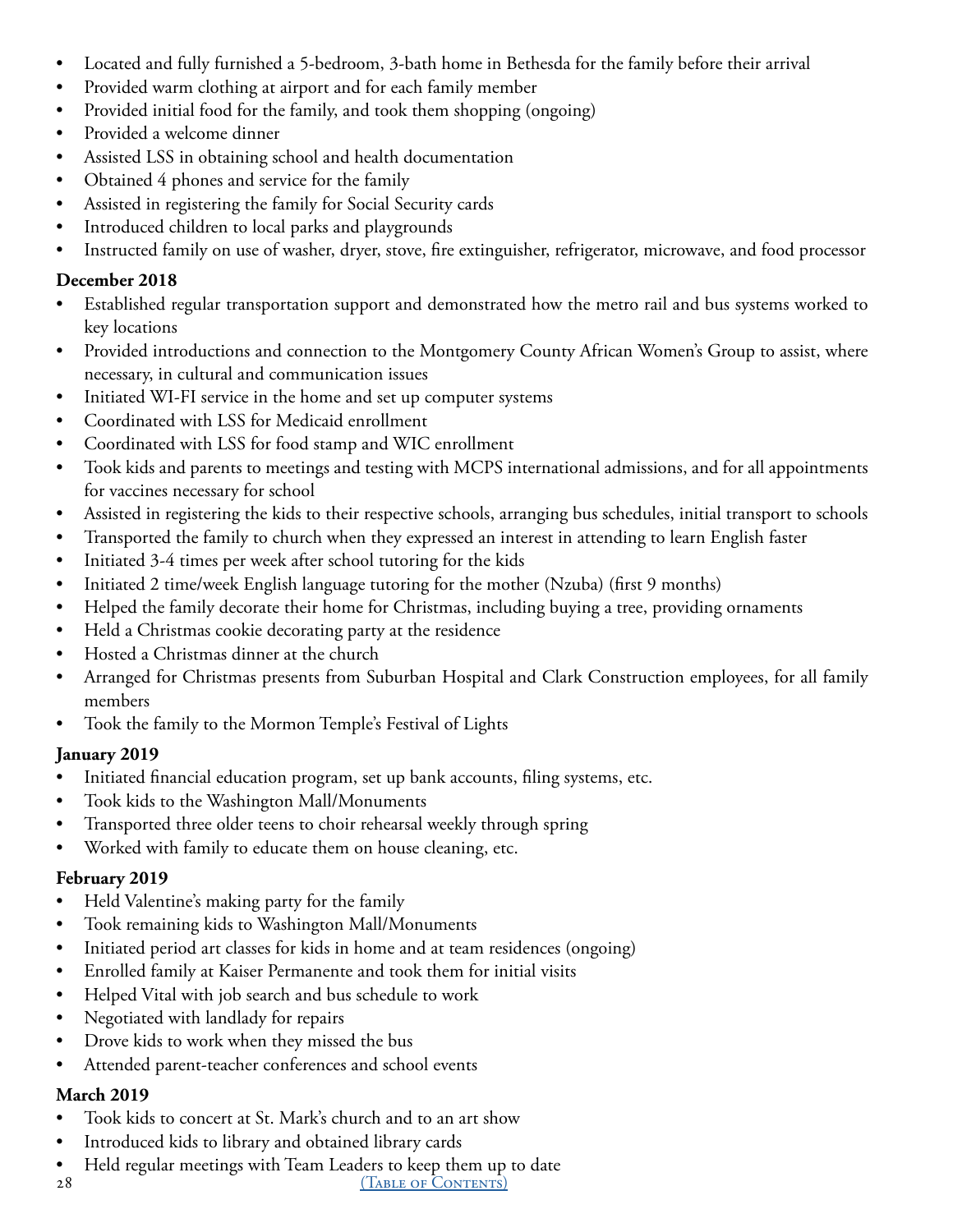- Arranged for free YMCA membership for entire family
- Assisted in helping children prepare for class presentations

#### **April 2019**

- Took family to Washington Zoo and for pizza outing
- Continued art projects weekly
- Outings in the park with church members
- Signed Nzuba up for Saturday English Classes (in addition to home tutoring) and transported her to class

#### **May 2019**

- Reevaluated clothing needs for the spring/summer
- Helped Imani develop a resume and summer job plan
- Arranged for summer camp for Eric, Esther, Sera, Ishara and Dorika
- Hosted birthday party for 2-year-old twins and celebrated family's six-month anniversary with potluck barbecue
- Initiated search for alternative housing as landlady threatened to evict the family (she withdrew her request)
- Applied for free Ride-On bus passes for all school-aged kids

#### **June 2019**

- Assisted in family participation in LSS Refugee Day
- Helped Family participate in National Cathedral's Refugee Day celebration
- Took kids to outing at Great Falls
- Regularly took kids to swimming pool
- Initiated monthly meetings with parents and older kids on family issues (with interpreters)

#### **July 2019**

- Took family to Fourth of July celebration
- Ongoing swimming adventures on weekends (camp during week)
- Arranged for Nzuba to take required training for pre-school cooping (ultimately, only  $\frac{1}{2}$  day per week), including Health, CPR, fingerprinting, applications and medical screening for twins and mother

#### **August 2019**

- Regular food shopping trips
- Art projects at home with team
- Picked up backpacks and school supplies/clothing, as needed
- Pre-school physicals and inoculation updates

#### **September 2019**

- Assisted in back-to-school school processes
- Resumed 4 time/week after-school tutoring
- Weekly running outings and dinners for the kids
- Arranged for and attempted to register twins for full time days are(parents declined due to need to move
- Met regularly with the family and an interpreter to discuss the options for their move once they moved to independence

#### **October 2019**

- Hayride and outing for apple picking
- Weekly running outings and dinners for the kids
- Pumpkin carving party
- Provided Halloween costumes, decorations and took the kids trick-or-treating in their neighborhood
- Arranged for SNAP resumption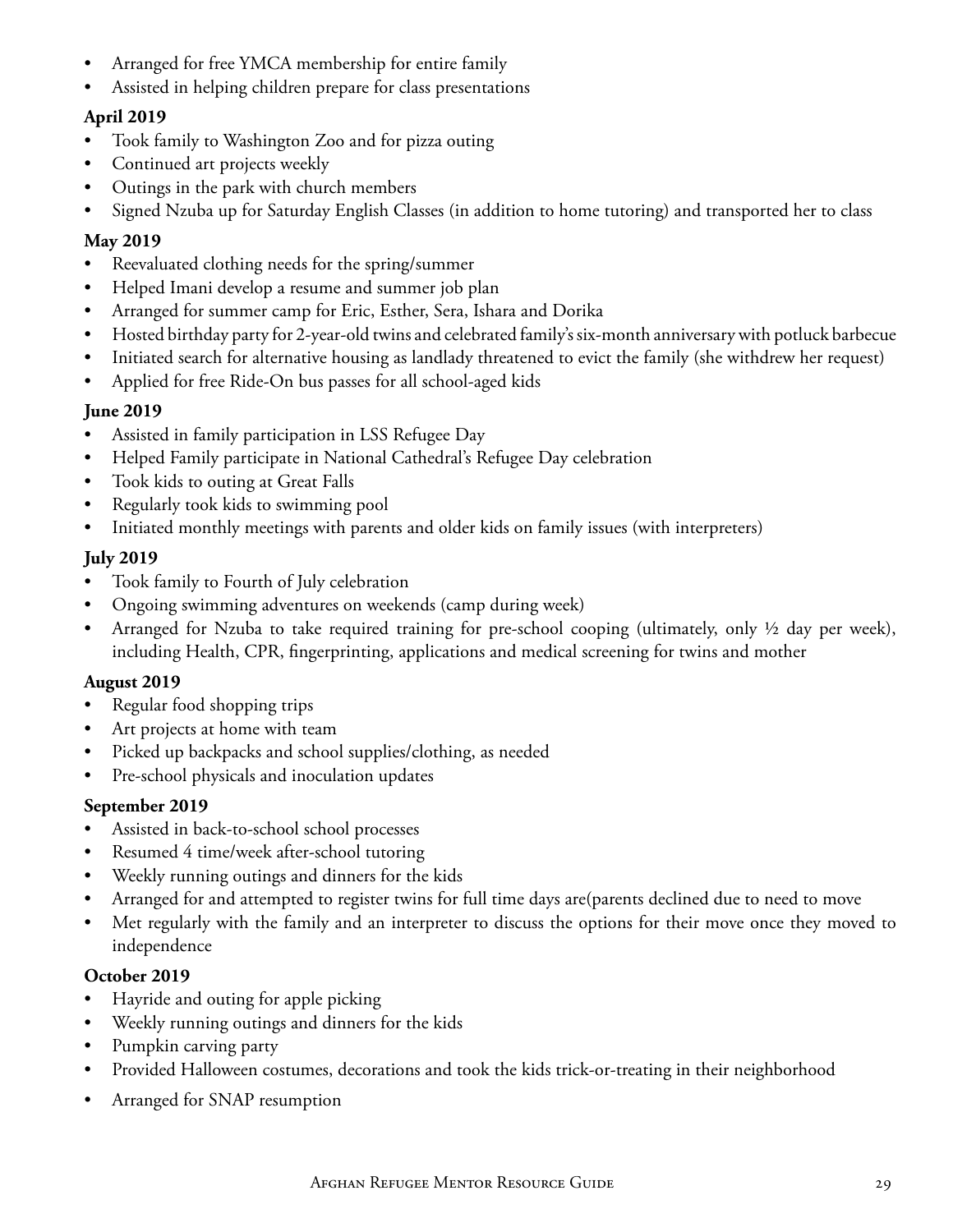#### **November 2019**

- Initiated new housing search (as of end of lease, December 31)
- Additional work to re-establish SNAP benefits
- Periodic doctor's appointments
- Initiated Green Card paperwork processes (with guidance from LSS)
- Collected documentation for Green Card process
- Working with Eric (16) to find short-term seasonal employment
- Coordinating with family's friend and a pastor in Baltimore to identify housing closer to parents' workplace
- Kept parish and teams updated on family's progress, needs and eventual need to move

#### **December 2019**

- Planned and completed move to Baltimore, MD
- Assisted in school registrations in Baltimore
- Assisted in address changes, utility set up, etc.
- Helped clean and repair Bethesda house

#### **January 2020**

- Assisted in filing all documentation for Green Card Applications
- Assisted in Medical Exams, for Green Card Applications

#### **February 2020**

- Obtained donation of an automobile
- Arranged for and paid for auto repairs and registration requirements

#### **March 2020**

• Assisted in car title transfer

#### **April/October 2020**

- Assisted in research on missing IRS refund and Care Act Funds
- Contacted U.S. Senator for Assistance on above
- Assisted with Online School Challenges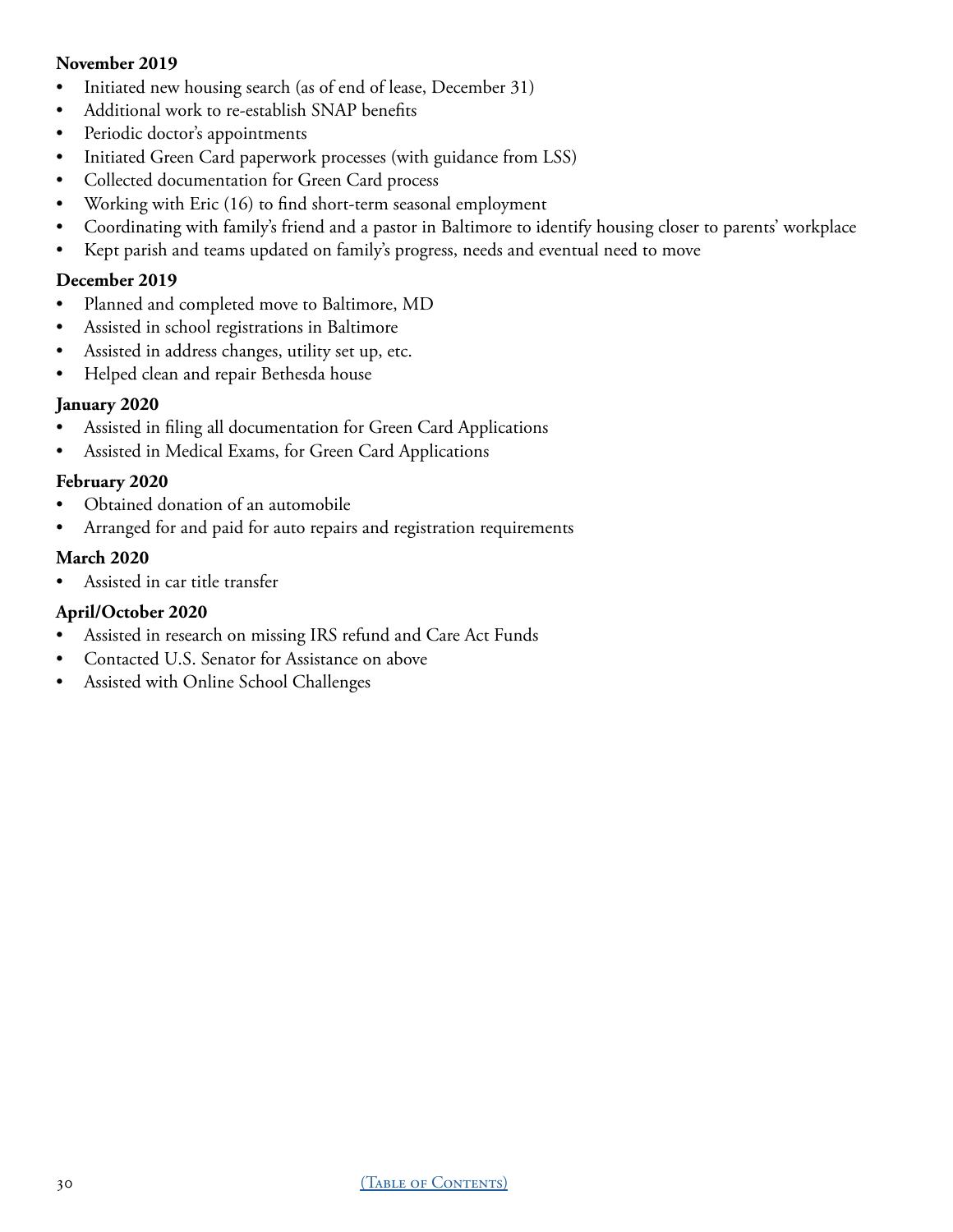# <span id="page-30-0"></span>Insights from the St. John's, Norwood Refugee Sponsors' Group

## **General Guidance**

- Be sure to set expectations with the family in all areas early and often. Most sponsors have found weaning the family off support as the year goes on is very difficult.
- With a very large team of volunteers, you need strong central leadership. Rules have to be very clear. As well intentioned as everyone may be, you need consistency in all that you do. Holy Trinity had a handful of people that were extremely active in overseeing the family's needs and the large volunteer base. There was a weekly call of team leaders so all were kept apprised of issues the family was having.
- Teams will need to be truly dedicated, particularly the education and transport teams. Appointments: with many family members, making sure that all appointments are met, etc., takes very strong organizational skills, so that transportation is lined up, drivers are ready and no one has scheduled a conflicting appointment. A centralized calendar for the team may be necessary.
- Be prepared for lots of paperwork. It is very time consuming, particularly early on, to fill in all the medical and school forms. It is good to have a few people who fill out forms regularly because it will go quicker (they know the data that goes in the form so that someone isn't constantly re-inventing the wheel.

## **Welcome Team Issues**

- Only a few SJN team members should join LSS at the airport.
- Use Google Translator initially, as necessary if no interpreter is available.
- Limit the number of people who initially have regular contact with the family so not to overwhelm and confuse them. Plan daily visits initially by the same individuals.
- Work with Clothing Team to have shoes and appropriate warm weather clothing and coats at airport
- Start slowly with social group activities. Give the family time to adjust.

# **Education Team**

• Carl Schaefer has been researching the Montgomery County METS program for older children who have had their educations interrupted. Several schools serve this purpose.

# **Employment Team Issues**

- St. Marks, Beth-El and Bethesda UMC's refugee employment committee have shared some insights and materials they circulated to solicit interest. They are currently seeking employment for their Congolese family, which arrived several months ago. Nancy and Anne D have copies of their material.
- Christie stopped at Trader Joe's and asked whether any of the African staff speak Swahili and was assured that they do. This might be a good place for a first job application.

# **Clothing Team Issues**

- One community borrowed a foot measuring device from a shoe store so they could find/solicit donations of appropriately sized shoes for the family after arrival.
- Op Shop for clothing?
- Youth Group Clothing Drive?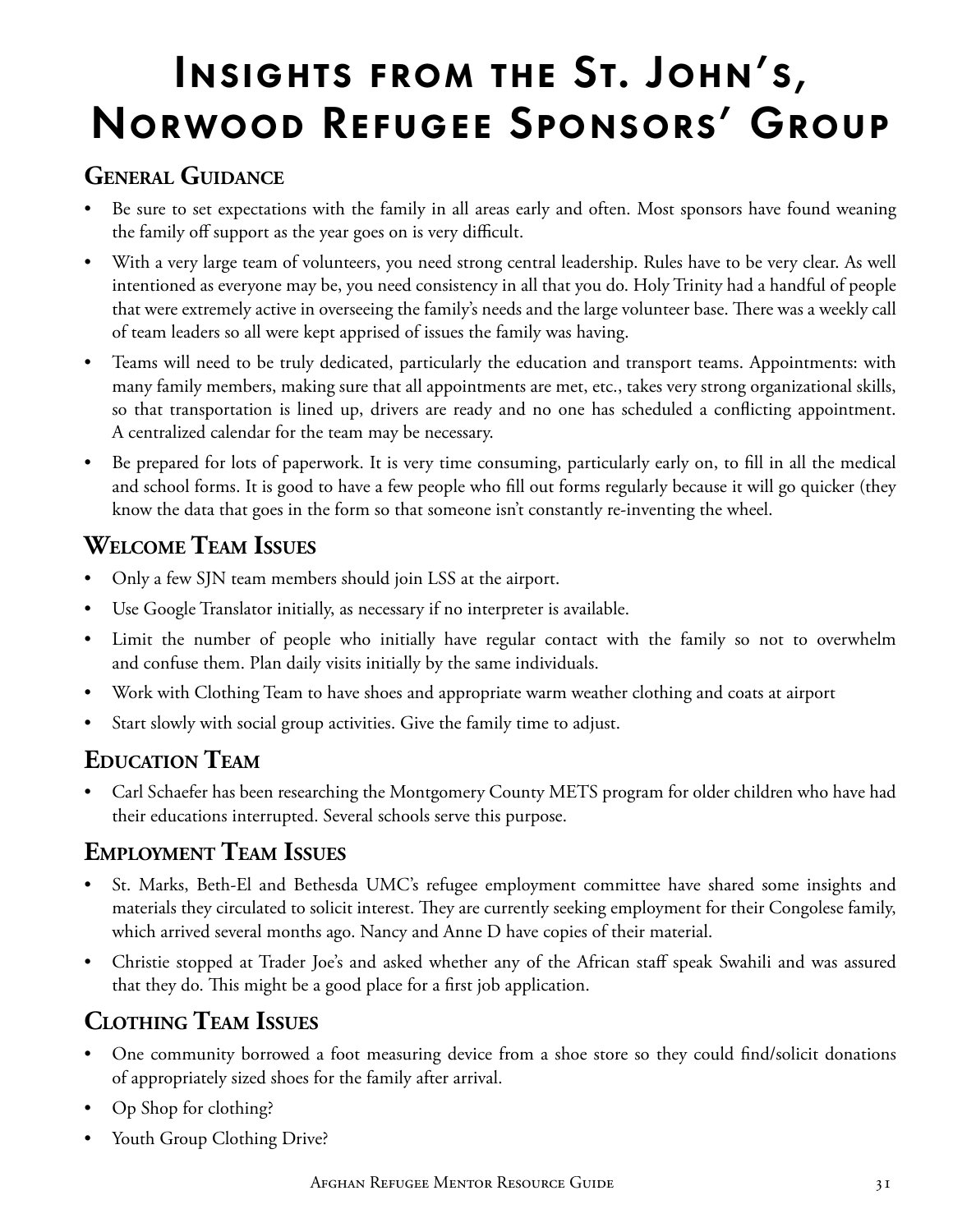## **Food Team Issues**

- Need to provide culturally acceptable food for first meal in home.
- Christy is seeking guidance on what would work
- Staples should also be provided meeting key dietary needs and reflecting traditional food needs.

# **Medical/Dental Team Issues**

- The most recent Congolese family had numerous cases of latent TB, gynecological issues, and other concerns that needed to be addressed immediately. Anne D. has contacted Montgomery County to assess the ability of the Kaseman Health Clinic in Rockville to see if it might be possible for them to get an initial health screening physical upon arrival. Filing for Medicaid early will be critical.
- The family is listed as "Pentacostal." Anne Derse has reached out to a Swahili Revival Fellowship, which meets on its Olney Church Campus of the BWOMI-City of Hope. The Beth-El coalition's family goes there.

## **Housing Team Issues**

- Holy Trinity and Beth-El have both provided sample letters to demonstrate to landlords that they are responsible for the rent, and ultimately, care of the property and will be engaged actively. These could serve as models for us.
- Set up utilities in family name (both parents) upon arrival to help create credit history. We will want to ensure we have rental insurance in the tenant's name, too.
- If we have a delay between arrival and availability of the property, we should check with AirbnB has a refugee resettlement program to cover the rent for up to one month. Need to check if it is still available.
- Bethesda Rotary and Kindworks have furniture to contribute. Rotary has already committed to providing all new beds. Kindworks has offered to provide furniture and also help setting up the house.

*Note: Several St. John's furnishing contributors do not drive and need pick up. Nancy has the list.* 

- Plan regular (almost daily) visits to the home in the early days to monitor and educate family on use of the equipment and appropriate care of the home. Teach, don't just do. We need the family to understand how it is expected they care for the house. We will need one team member who will be a point of contact with the realtor for necessary repairs.
- Plan on the need for extensive engagement in the first 2-3 months.

### **Finance Team**

- Plan to start phasing out subsidies incrementally as soon as some employment is obtained.
- Both parents need to be on all accounts (and the lease, if possible) to establish credit for both. In our case, the mother is the "principal".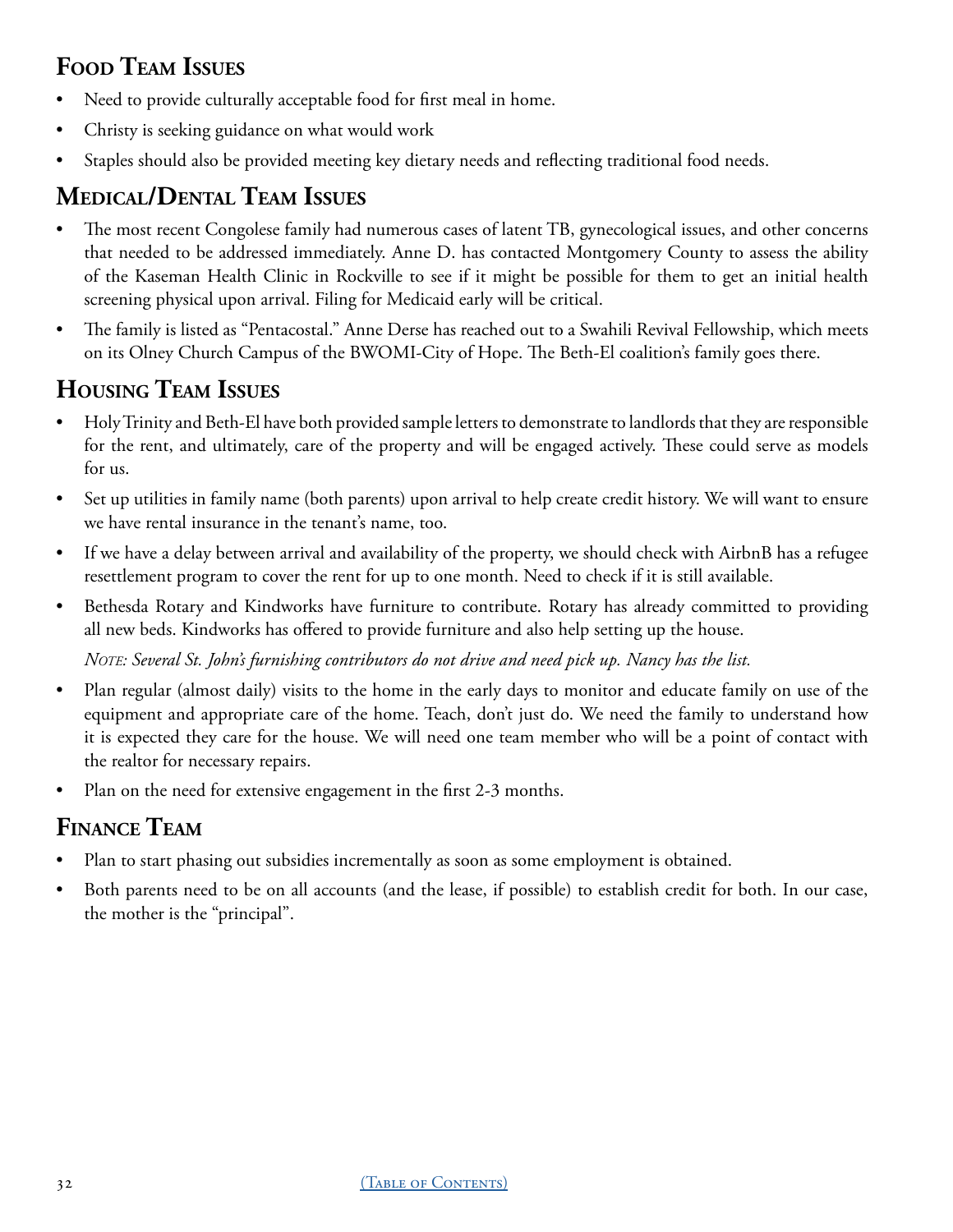# Refugee Sponsors Group Team Responsibilities

## <span id="page-32-0"></span>**Welcome/Fellowship Team**

- provide orientation to home and community
- stock the refrigerator with food before family arrival
- host/prepare a welcome meal with a small group
- put together a welcome packet/basket
- organize outings and social gatherings with the family and among volunteers throughout the year

## **Housing Team:**

- teach family about home maintenance
- obtain and set up furnishings and supplies that may be missing from the furnished home that is already in place;
- help secure computer systems in home (and cell phones with service?)
- obtain furnishings and set up any additional homes

## **Finance Team:**

- create a budget sheet that meets the needs of the family
- engage with the family in financial planning, monthly finance/budget meetings, and in accounting for the spending of raised funds;
- collect, distribute, and account for new and continuing funds
- teach banking, budgeting and basic finance to the family
- assist in the preparation of income tax forms
- determine a plan for fundraising to provide support to the family
- implement sign-up for donation of items and funds
- develop a plan for family to establish credit

# **Food and Clothing Team:**

- ensure the family has enough culturally-appropriate food and clothing needed upon arrival;
- help family identify ethnic food markets that meet their needs;
- assist with supplying seasonal, school, and work clothes;
- accompany family on regular trips to the store

## **Transportation Team:**

- arrange/provide transportation for family to and from appointments, worship services, after-school activities, job interviews, stores etc;
- supply children under age 8 with car seats/booster seats
- help train the family to use the metro and get around by bus and metro;
- assist the family in obtaining state identification cards, if necessary
- manage a shared calendar where appointments are listed and drivers/companions are assigned

# **Education/Tutoring Team:**

- assist with school registration,
- help family navigate school system and communications
- accompany parents (latin term) to school conferences?

Afghan Refugee Mentor Resource Guide 33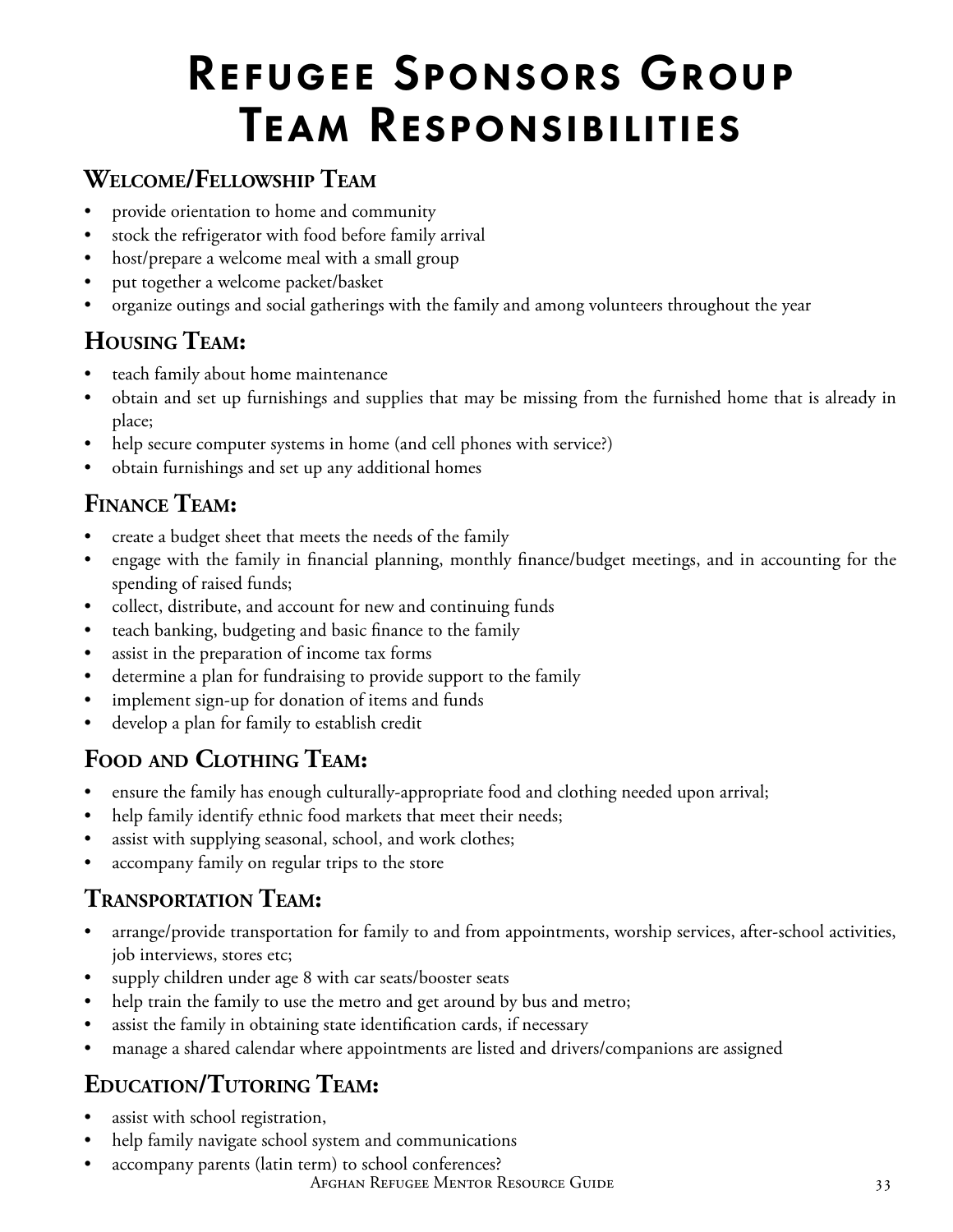- provide tutoring for children and/or adults
- ensure that students have necessary school supplies
- identify translators and translation options

## **Employment Team:**

- assess the skills and interests of employable adults
- identify potential professional mentors in areas of adults' career interests
- work with the family and LSS and/or local employment agencies to help to secure jobs for employable adults
- help with access to job training and education when appropriate
- assist adults with employment preparation (e.g., resume writing, interview skills)
- help assess work benefits
- work with Transportation Team to coordinate transportation to and from work site

## **Medical/Dental Team:**

- help family access health benefits;
- assist with setting up and keeping medical appointments;
- help family find medical and dental providers
- find resources for trauma related to refugee issues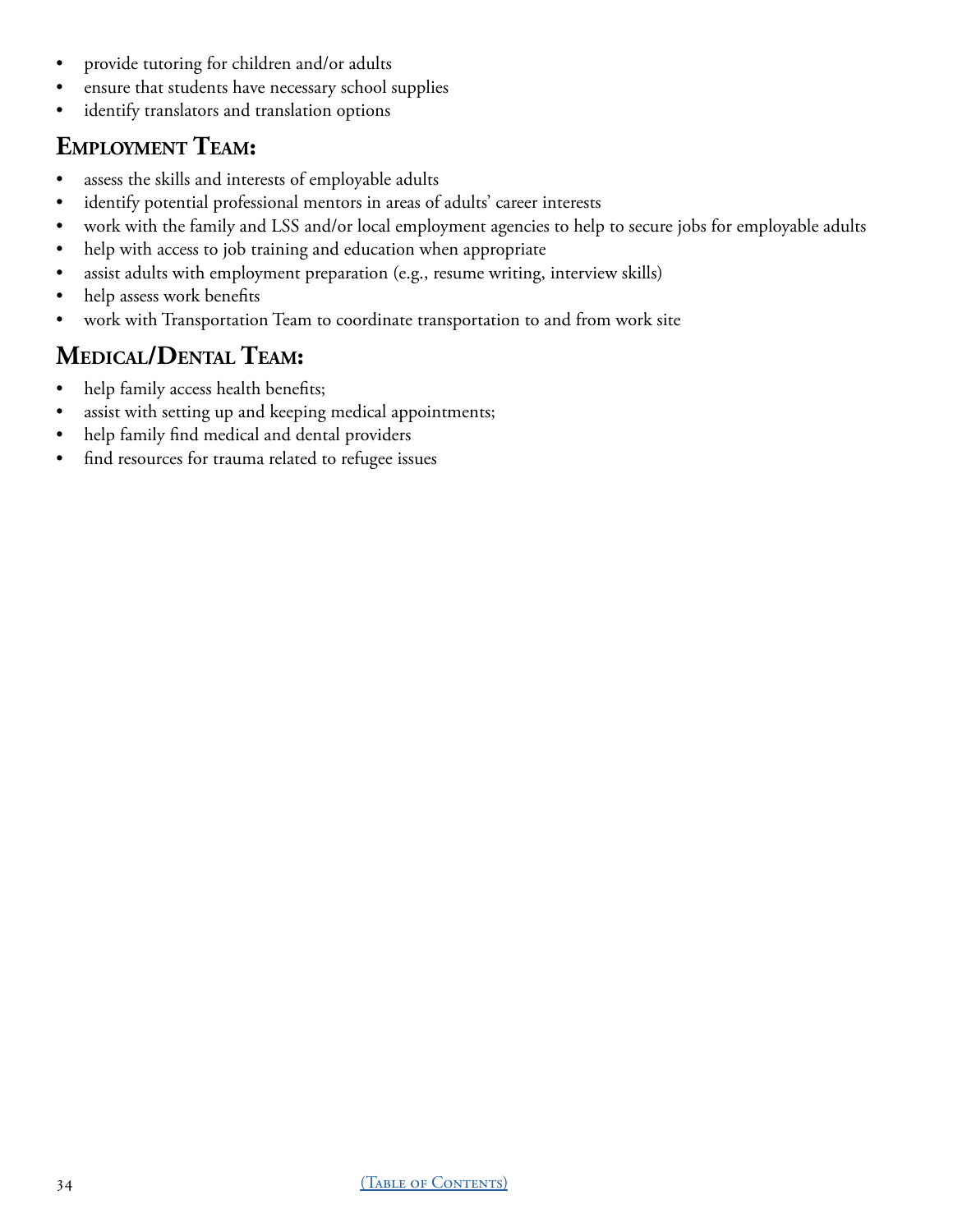# <span id="page-34-0"></span>St. Columba's Episcopal Church Refugee Response Ministry:

SPONSORSHIP OF THE KHWAJA FAMILY from Kabul, Afghanistan

*February 2017-December 2019*



**Khwaja Family Arrival, Dulles International Airport February 22, 2017**



**Khwaja Family at RRM 2nd "Anniversary" Community Dinner, March 2019**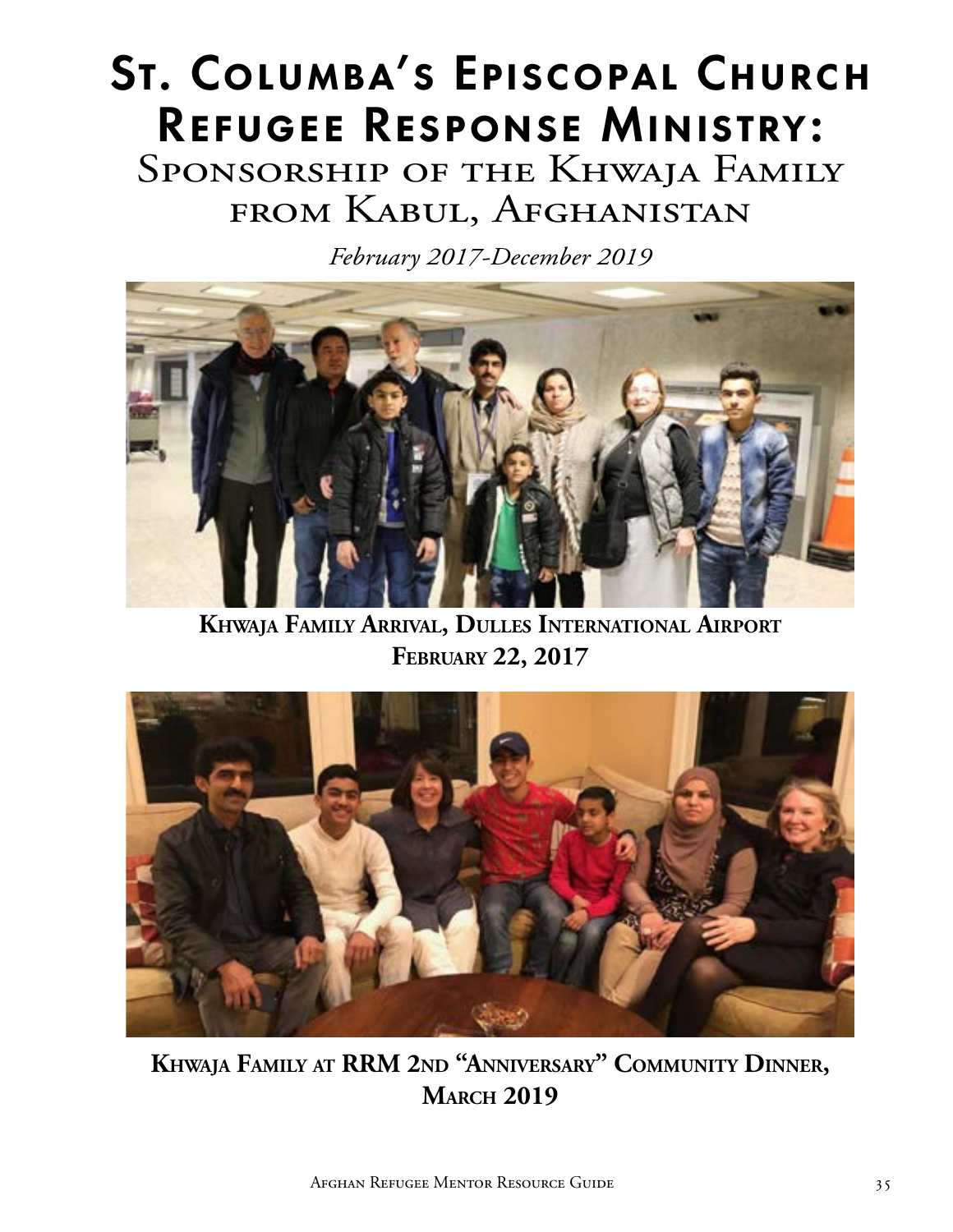# A Report on St. Columba's RRM Sponsorship of the Khwaja Family, from Kabul, Afghanistan

### *2017-2019*

## **Background on St. Columba's Refugee Response Ministry (RRM)**

In late 2015, when stories about war-weary Middle Eastern refugees dominated the news, parishioners began asking how St. Columba's, as a parish, could respond to this terrible humanitarian disaster. In response, Rector Ledlie I. Laughlin called a parish meeting on December 18, 2015, to discuss possible responses, including sponsoring a refugee family as well as creating opportunities for greater understanding in the face of anti-Muslim hatred and rhethoric. From a follow-up meeting with interested parishioners in January 2016, came the creation of the Refugee Response Ministry (RRM) led by co-chairs, James Losey and Deacon Jean Ann Wright, with the stated mission: *To sponsor a refugee family from the Middle East, help them resettle in the United States, and assist them in becoming self-sufficient within one year of their arrival.* That spring, the co-chairs met with members of the new ministry to discern how to best achieve this mission.

### **RRM Discernment and Next Steps**

The new RRM team met with Lutheran Social Services (LLS), the primary refugee resettlement agency serving the Washington Metropolitan Area, and other parishes engaged in refugee sponsorship, particularly Chevy Chase Prebyterian's Refugee Resettlement Task Force, to learn more about refugee family sponsorship. Based on the information gathered and internal discussions, St. C's RRM decided to become a LSS "Good Neighbor Sponsor." By late spring 2016, the RRM co-chairs had requested and received the full approval of the St. C's vestry to sponsor a refugee family and raise funds to support sponsorship.

With the request for funds coming at the end of the budgeted program year, the RRM was granted permission to make a special ask of the parish and funds raised were placed in a new outreach fund for the purposes of resettling a refugee family. Once fundraising began, it took very little time – less than three months – to raise approximately \$40,000, including more than twenty \$1,000 donations from parishioners who came to be known as "refugee angels." Simultaneously, the RRM began to organize teams of volunteers to carry out the necessary tasks that would be required of sponsorship based on a committee structure recommended by LSS, including an employment team, food and clothing team, health team, finance team, housing and furnishing team, transportation team, and welcome team. The committee structure encouraged additional parishioners to take on leadership roles as committee co-chairs and allowed others to determine how best they could serve the ministry based on their skills and knowledge.

### **Preparing for the Arrival of a Refugee Family**

The RRM recognized the collection of furnishings for a refugee family's new home as an important next step. At this point in time, LSS was unclear approximately how long it would take to be matched with a refugee family. Thus, in August 2016, the Housing and Welcome committees launched a drive to collect home furnishings, primarily new, from the parish using LSS's "Welcome Boxes" list of furnishings as a guide. In less than one month, all the items requested from the parish were collected and stored in the home of a parishioner. Furniture – primarily used – also was collected and placed in a storage unit rented by the RRM.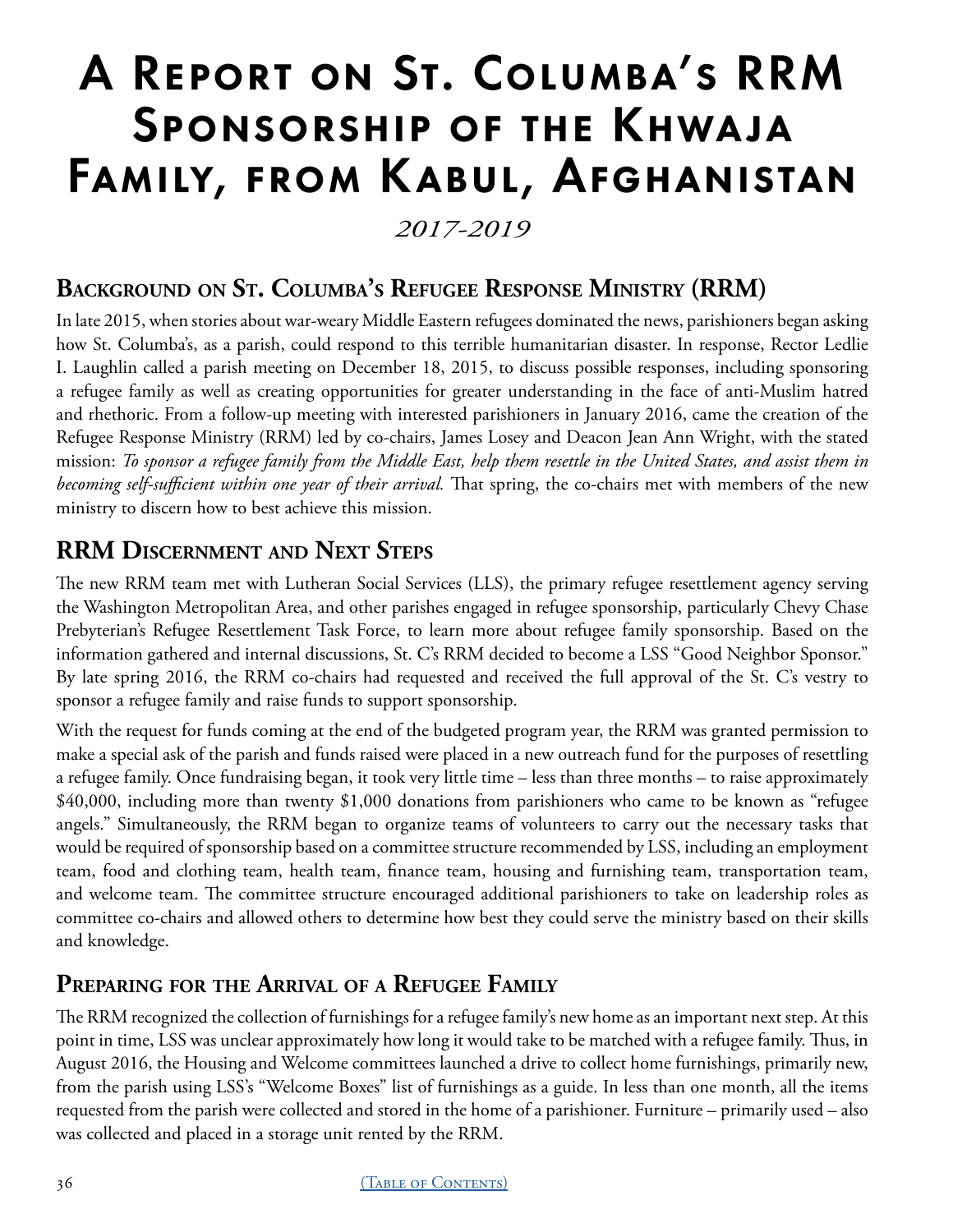Another key next step was an LSS-led training session for volunteers likely to work with the refugee family in the fall of 2016, involving more than 50 parishioners. LSS staff explained to our volunteers what to expect during the first 60-90 days, when the LSS case manager would be most directly and actively involved in securing the family's social security numbers, work permits, and Medicaid and other public benefit cards. We also learned about the vetting and clearing volunteers would need to obtain for those who would have regular contact with the family members. This training meeting also allowed the RRM leadership to identify key skills and knowledge within the parish, as parishioners chose which committee they would serve on based on their interests, skills and knowledge.

## **Anticipation of a Refugee Family, Regrouping, Arrival of the Khwaja Family**

For months, we anticipated the arrival of a refugee family for sponsorship by our parish. With the November 8th presidential election of Donald Trump and his subsequent signing of a travel-ban, we feared the refugee family we were awaiting might not be let into the country. Finally, in early February, the RRM Co-Chairs received word that "our family" had left Kabul, en route to Germany, with a final destination of Dulles Airport. Preparations got underway to receive this family of three – mother, father and infant child – including locating infant items like a stroller and car seat. While awaiting this refugee family's arrival at Dulles, we learned for the first time that they had relatives – other recently arrived refugees – living in Virginia who planned to reunite and resettle together with the family members we were awaiting. Once they arrived, a discussion took place, aided by a translator and the LSS case manager, with our ministry Co-Chairs, the newly arrived family, and this family's relatives. Ultimately, despite the advice of the LSS case manager, the refugee family we anticipated sponsoring decided to live with relatives in Virginia without sponsorship. While we were disappointed, we remained committed and applied for another refugee family via LSS. It was the first of many lessons in how expectations about how resettlement works required adjustment. We needed to be flexible, understanding and realistic.

By mid-February, LSS asked us to sponsor a larger refugee family, an Afghan family of five, which we accepted. On February 22, 2017, we welcomed the Khwaja family – Fridoon Khwaja (father), Shakeba Khwaja (mother), Siddiq Khwaja (son age 14), Omer Khwaja (son age 13) and Usman Khwaja (son age 7). From Kabul, Afghanistan, the family arrived on a Special Immigrant Visa since the father, Fridoon, had worked for a contractor in the U.S. Embassy in Afghanistan. While we had an interpreter present at our first meeting, we discovered quickly that Fridoon spoke English and the oldest son, Siddiq, had studied English for one year providing him with a basic capacity to communicate in English. The other family members had very little or no understanding of English. All the family members spoke Dari, their native language, and Fridoon also spoke Farsi. The family left Afghanistan to flee the Taliban and threats against the family. Having worked in the U.S. Embassy compound, the Taliban tried unsuccessfully to recruit Fridoon. Following threats to his life, Fridoon left his job and moved his family within Kabul. While it took a few years for Fridoon to obtain approval of his SIV application in Afghanistan, the family were excited to resettle in the Washington area. We learned that they also had relatives in Virginia – an uncle and cousins – but they had limited contact with them prior to their arrival. While they sought to reconnect with these relatives shortly after their arrival, the Khwajas recognized that these relatives would be unable to support their resettlement.

### **RRM Committees, Primary Responsibilities, & Learning**

Based on guidance from LSS, we set up committees of volunteers led by two co-chairs. Below are the committees, their primary responsibilities, time commitments, and some of the learning that occurred from our first two years of sponsorship of the Khwaja family.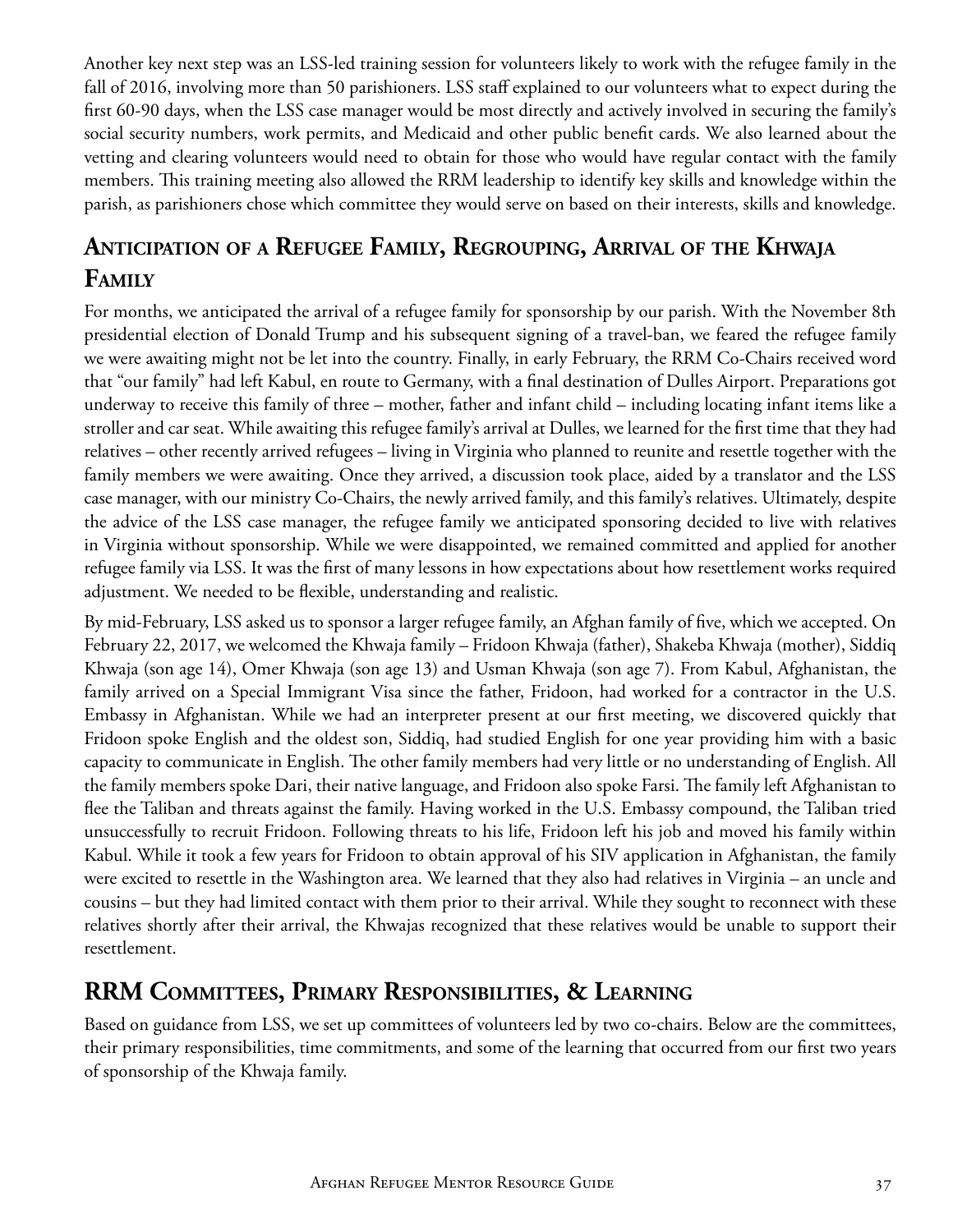**Overall Coordination of the RRM Team** (Co-Chairs: James Losey, Jean Anne Wright, and by mid-2017 Keri Piester)

- Responsibilities
	- **-** Monthly team leader(s) meetings
	- **-** Regular briefings of vestry and church staff/CFO, particularly regarding financial assistance and apartment lease
	- **-** On call 24/7 for first two weeks to month of resettlement
	- **-** Contact for emergency issues and back up
	- **-** Coordination with LSS on administrative issues, e.g., Social Security, Medicaid, Food Benefits (SNAP), Green Cards
	- **-** Retention of copies of all key documentation visas, passports, etc required for obtaining public benefits
	- **-** Support cultural orientation, initial welcome events, and other events
- Amount of Time Required: Extensive in initial stages (first three months) involving meetings with family, LSS case manager, and committee co-chairs. Followed by regular intensive periods of engagement to monitor developments and address challenges.
- What did we do Right?
	- **-** Met regularly with family and committee co-chairs.
	- **-** Identified parishioners & others with expertise in housing, education, and finance to support the ministry's mission, including interpreters.
	- **-** Regularly updated volunteers and broader parish on family's progress and volunteer opportunities
- What would we do Differently?
	- **-** Rely more on co-chairs and volunteers to provide practice knowledge and experiences. In other words, encourage even greater interaction with the family.
	- **-** Create a separate committee to coordinate ongoing social engagement with the family. Many volunteers stepped forward initially to organize outings, field trips, celebrations, and accompany the family to religious services at a local mosque and children's soccer games. Over time, however, it proved difficult to sustain this level of engagement without more intentional planning and outreach to the broader parish.
	- **-** Emphasize the importance of information sharing and coordination with the co-chairs.
	- **-** Provide additional cultural training and discussion of expectations with volunteers. We relied too heavily on LSS for training and discovered it was insufficient.

**Housing**: locate affordable housing, coordinate and conduct any rehab of housing as needed, furnish home, stock home with household necessities, ensure utility services are set up, instruct family on proper use of household appliances, provide guidance on home security and maintenance. (Co-Chairs: David DeBruin and Jane Dana)

- Responsibilities
	- **-** Housing Selection: RRM Housing Committee relied on three criteria to select housing for our family of five – affordability, proximity to public transportation and parish, and rating of public school system. With input from a parishioner who is a real estate agent, this committee selected an apartment complex on East-West Highway in Silver Spring that met all the criteria, though affordability meant anticipating that two incomes potentially would be needed to cover the rent and other living expenses.
	- **-** Soliciting Furnishings: Furnishings requested via a sign up system from parishioners were easily obtained. Given the uncertainty of when a refugee family would arrive, furnishings had to be stored in a storage facility for nearly three months. The cost of storage was covered by funds raised.
	- **-** Home Set Up: A team of approximately 20 volunteers set up the home; some people moved heavier items from the storage facility into the home; other volunteers did the unpacking and set up the apartment.
	- Setting up Utilities, Including Cell Phones & Wi-fi: Initially, we provided one cell phone, but soon discovered two phones were needed. We discovered Comcast provides a low cost WI-FI service based on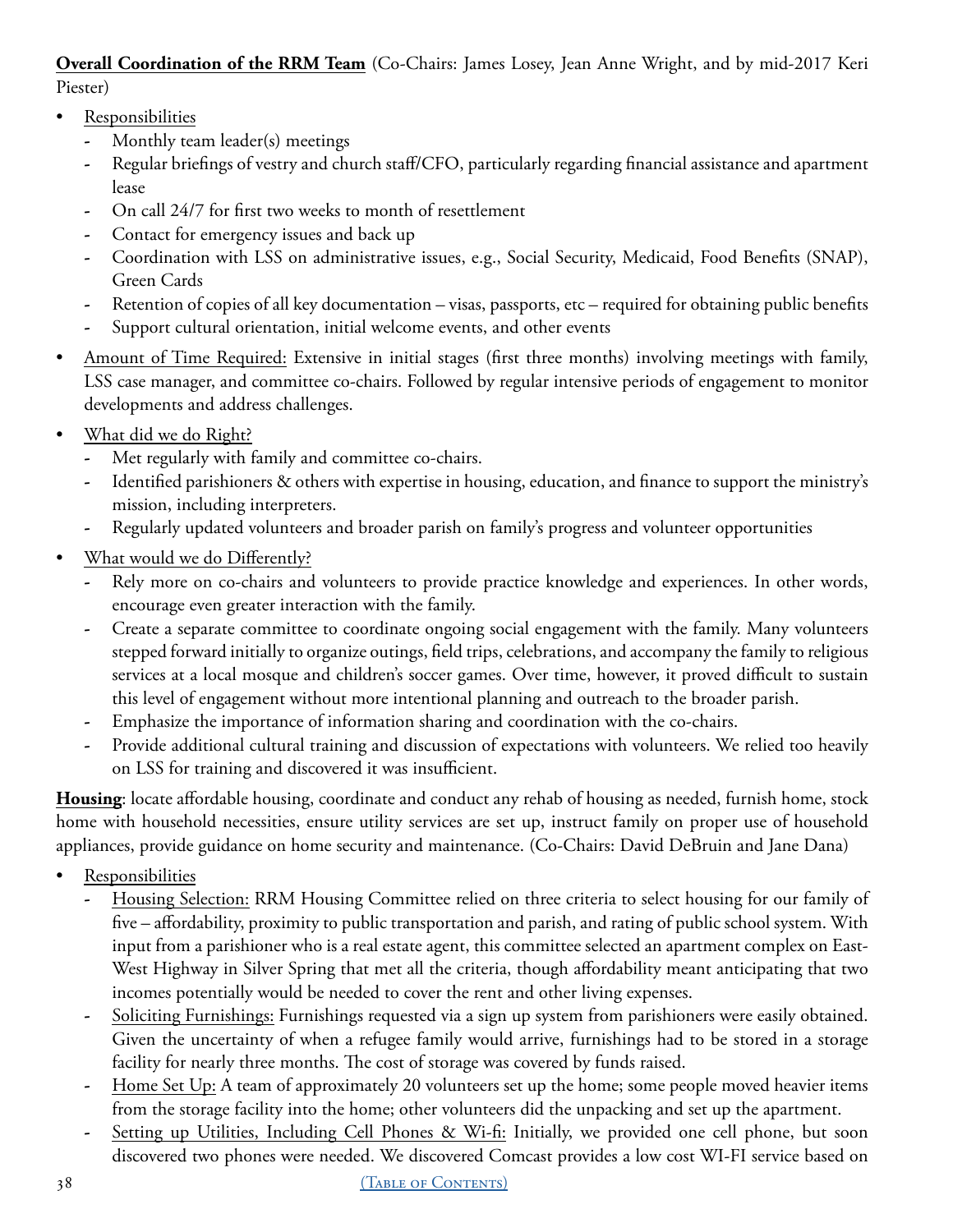income level which we secured for the family to pay directly to establish a credit history. Electricity was the only other utility which the church paid directly as the primary party on the lease. Once the father (Fridoon) was employed, the family covered this cost. After the first year, when the lease transferred to the family, the electric bill was fully paid by the Khwajas.

- Amount of Time Required: Initially, for a brief period of time, a few team members dedicated extensive time to locate housing. Collecting and storing the furnishings required several hours on more than one day. That said, many volunteers came together easily for a full day of setting up the apartment. Following the apartment set up, there was a meeting with the family about maintaining the home and working with the management company for the complex to address any repairs or problems. At the end of the one year lease, the family considered moving to an apartment with a lower monthly rent. We supported that search and found it challenging to locate an apartment for a lower rent. Fortunately, we again consulted the same parishioner/ real estate agent who discovered a rental public assistance program that allowed the Khwaja's to stay in their apartment with a rent reduction of nearly \$200 based on their income. This volunteer worked with the family and the management company to complete and submit the necessary forms and documents.
- What did we do Right?
	- **-** We identified the right criteria to guide our housing selection. In the long term, finding the family housing in a location with a highly rated public school system proved to be key to the family's successful resettlement. Consulting a housing expert, in our case a local real estate agent, provided the committee with the expertise needed to find and guarantee an affordable housing option.
- What would we do Differently?
	- **-** We would involve the family in discussions about housing options, so they could understand the factors other than cost that shaped our decision making regarding housing. Learn about the family's expectations for housing in the U.S. and help them understand the difficulty of finding affordable housing.

**Finance**: administer and keep track of expenditures, assess family's current and ongoing financial needs, help set up bank accounts and billing arrangements, educate the family on budgeting and financial management skills (Co-Chairs: Laura Hills & Gardell Gefke)

- Responsibilities:
	- **-** Set up an initial budget, with gradually phased increases in payments for rent from the family.
	- **-** Educate the family on financial obligations, financial management, and document retention,
	- **-** Assist family with setting up a bank account and filing income tax.
- Amount of Time Required
	- **-** Initial time commitment to set up accounts, review rental agreement, and discuss family budget. Periodic meetings (monthly/quarterly) to review and approve expenditures, assess the family's movement toward self sufficiency and adjust schedule for phasing out rental support by the parish.
- What did we do Right?
	- **-** Scheduled regular meetings with the family/head of household (Fridoon primarily) to review the family's budget and financial needs.
- What would we do Differently?
	- **-** There was some unwillingness to share financial information by the family/head of household over time. From the outset, this team with assistance from the co-chairs needed to establish clearer expectations regarding financial assistance and the requirements for financial accountability. As stewards of parish funds, this committee struggled with balancing the family's desire for privacy regarding their finances and assessing their ongoing financial needs.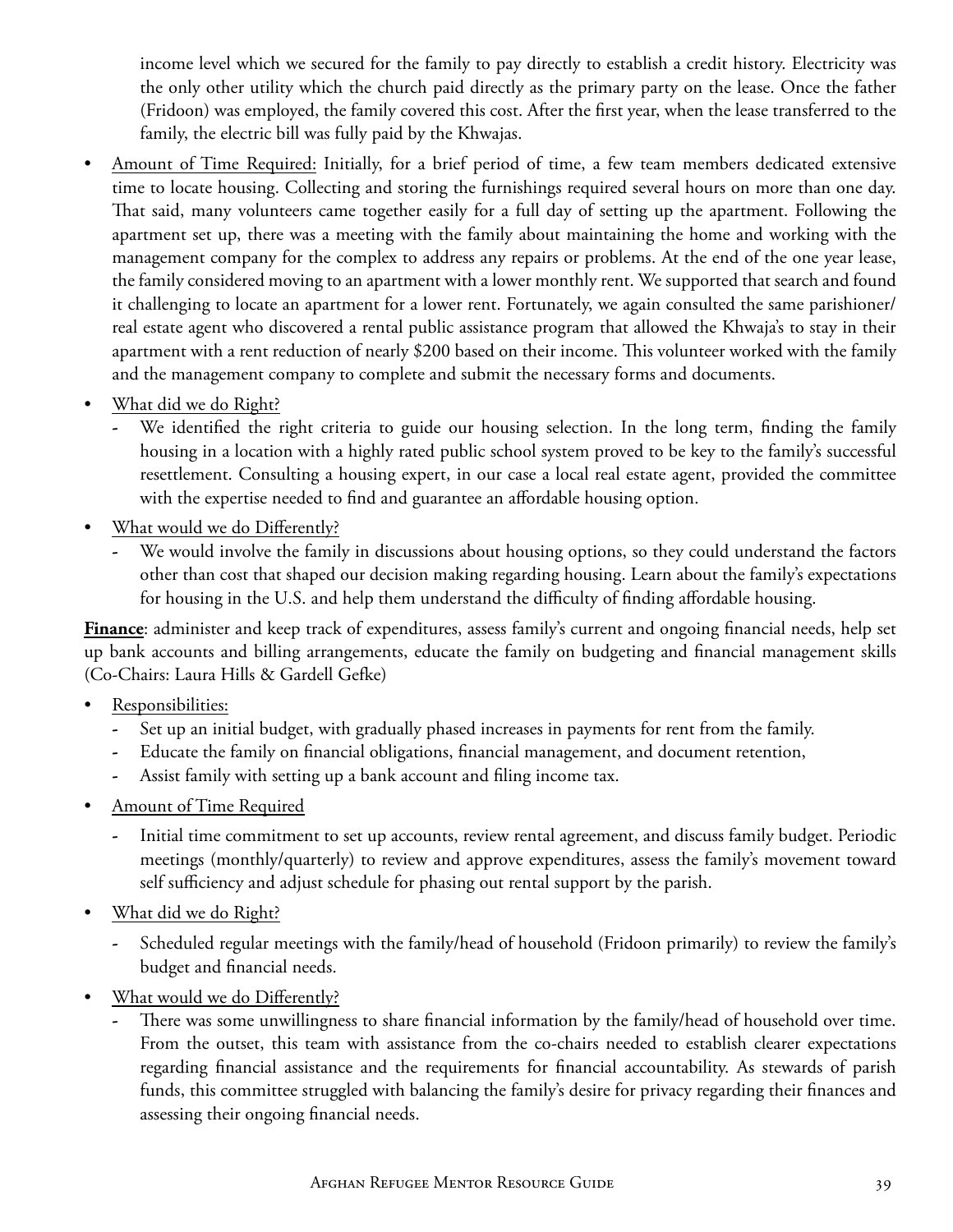**-** Assess how our contribution to the cost of rent would impact their benefits. We didn't fully appreciate how the church's rental assistance, considered income, would impact public benefits, specifically SNAP (food stamps) monthly benefit amount.

**Health**: set up medical appointments and follow-ups with family members and coordinate ongoing attention to medical and dental health. (Co-chairs: Adrienne Clamp and Judith Kozlowski)

- Responsibilities: LSS scheduled initial arrival screening and applications for Medicaid. RRM Health Committee arranged for follow-up visits, school physicals, and set up files for keeping track of medical records, especially children's vaccination records. This team was on call for medical emergencies which the family did experience during their first year. Guidance also was provided to the father (Fridoon) on seeking treatment and ongoing physical therapy for a work-related back injury. Dental care for all the family members, particularly the youngest child, became an immediate concern, requiring multiple visits to a dental clinic that accepted Medicaid.
- Amount of Time Required: Initially, the time commitment to schedule and accompany the family members to medical and dental appointments was significant. Over time, it became much less intensive and only periodic depending on the health and well-being of the family.
- What did we do Right?

Recruited volunteers from within the parish with an understanding of the U.S. medical system and medical expertise to advise the family on care. Respected the request for a female doctor to care for the mother (Shakeba) and found a female PCP.

- What would we do Differently?
	- **-** We were unprepared for their need for immediate dental care. We also lacked an understanding of Medicaid benefits, and the limits of dental coverage for adults. On more than one occasion, we needed to secure pro bono dental care for the mother (Shakeba) because Medicaid only covers routine dental hygiene care for adults.
	- **-** Manage expectations regarding health and dental care in the U.S. Fridoon and Shakeba expected that care in the U.S. would be better and were disappointed by the costs associated with some of their dental care.
	- **-** Maintaining the family's medical and dental records proved to be challenging. Setting up a system and instructing the parents on the importance of these records is critical.

**Employment**: help secure employment for adult family members, identify job training programs and opportunities, and support submission of job applications, resume writing and job interviewing. (Co-Chairs: Alice Goodman and Susan Laing)

- Responsibilities: Assessed employment skills and provided job search assistance primarily for Fridoon (father). Encouraged Fridoon to take an HVAC course at Montgomery Community College. Identified HVAC positions, helped Fridoon submit job applications, and prepare for interviews. Assisted Shakeba (mother) with the launch of a home-based catering business. Helped Shakeba acquire an internship with Foodhini.
- Amount of Time Required: Periods of very active engagement for job searches and preparation for interviews.
- What did we do Right?
	- **-** Assessed Fridoon's job skills and employment history. Proceeded patiently in a search for a higher wage job in the area of HVAC in which Fridoon had previous experience rather than encourage him to accept the first unskilled low wage job. Encouraged higher expectations than LSS case manager. Fridoon secured an HVAC job installing metal duct work with a firm in Rockville. Based on Fridoon's need to be at different job sites, we helped Fridoon get a driver's license and car with our support. Unfortunately, Fridoon seriously reinjured his back while on the job. After missing a few weeks of work for physical therapy, Fridoon returned to this job, but had to reduce his work hours. Ultimately, Fridoon decided he had to leave this job because he could not continue to carry out the heavy lifting required without risking permanent injury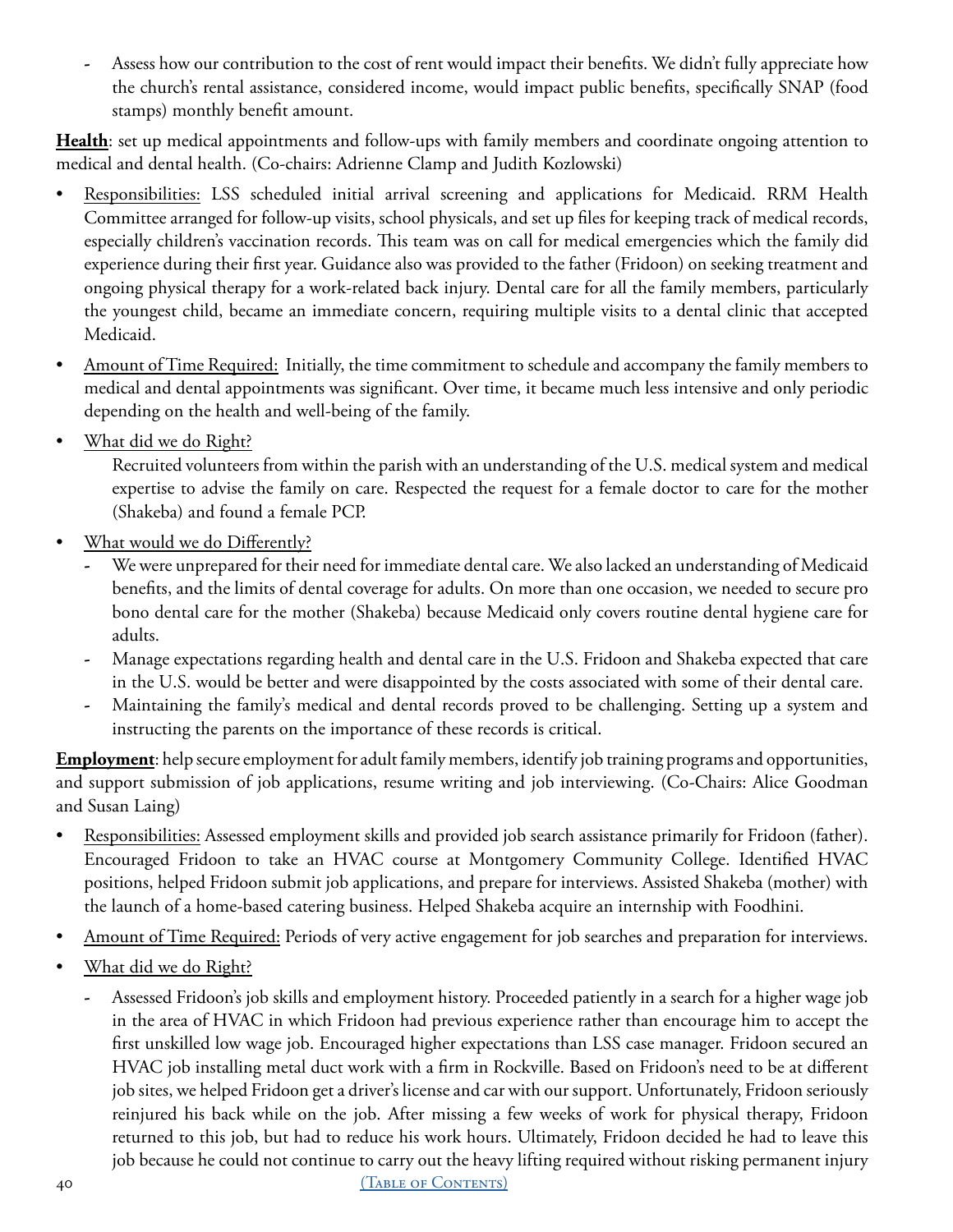to his back.

- **-** Helped Fridoon obtain a car to get to various construction sites for his first job. Having a car allowed him to replace his first job with driving for Uber. He continued as an Uber driver until the pandemic shut down his business. Later, he obtained a job as a cashier at Giant, however he was sometimes frustrated by the lack of full time hours. As an essential worker, Fridoon had to combine part-time jobs to obtain the income of a full-time job.
- **-** Encouraged Shakeba's interest in cooking by helping her launch a small home-based catering business supported initially by parishioners and their friends. Later, once she had acquired more basic English fluency, we helped her obtain an internship at Foodhini.
- **-** Supported Siddiqi's (son) efforts to secure computer certifications. Reviewed his resume multiple times and carried out mock interviews.
- What would we do Differently?
	- **-** Research more job training programs at Montgomery Community College and other institutions. Rely less on LSS for employment assistance as they encouraged taking any first job offered as a source of income rather than securing a more skilled or higher-paying job, if possible.
	- **-** Provide more training on work habits and requirements, especially for Shakeba who had no previous work experience. She had difficulty understanding her employer's expectations and keeping up with the pace of the work in a busy catering company.
	- **-** Recognize the parent's English fluency and literacy limitations and their impact on employment. We encouraged Fridoon to continue his study of English at MCC, but he found it difficult to find the time.
	- **-** Seek more support from the broader parish on potential employment opportunities.

**Education Committee**: support English language acquisition for the family, assist with enrollment of children in school, monitor children's progress in school, and assist parents with building a relationship with the school (teachers, admin, and other families). (Co-Chairs: Alex Acosta & Elsa Skaggs)

- Responsibilities: Ensure parents acquire basic English verbal fluency as well as functional literacy in English. Identify classes for English language instruction for parents. Supplement ESOL classes with 1:1 tutoring and/ or group conversation practice.
	- **-** Enroll children in school via Montgomery County Public Schools International Student Office. Provide student records/history and confirm testing for school placement.
	- **-** Maintain records, including vaccination records needed for enrollment in school, activities, sports program and summer camps.
	- **-** Provide tutoring and/or homework assistance to children, as needed.
	- **-** Monitor and Instruct the parents on school/teacher communication via email.
	- **-** Accompany parents to school conferences and events to help integrate into community and advocate on their children's behalf as needed.
	- **-** Advise on educational opportunities and programs for older students, including grade level placement, community service and college planning. For younger child, advise on summer camp programs and secure funding for camp attendance to provide care and ongoing English acquisition.
- Amount of Time Required: intense periods involving enrollment and parent-teacher conferences as well as regular engagement for tutors or those gathering for conversation hour.
	- **-** School enrollment and testing is intense, involving several days for a few hours each day depending on the number of children.
	- **-** Monitoring the progress of the entire family is time consuming and involves regularly checking-in with family members, teachers, and tutors, among others.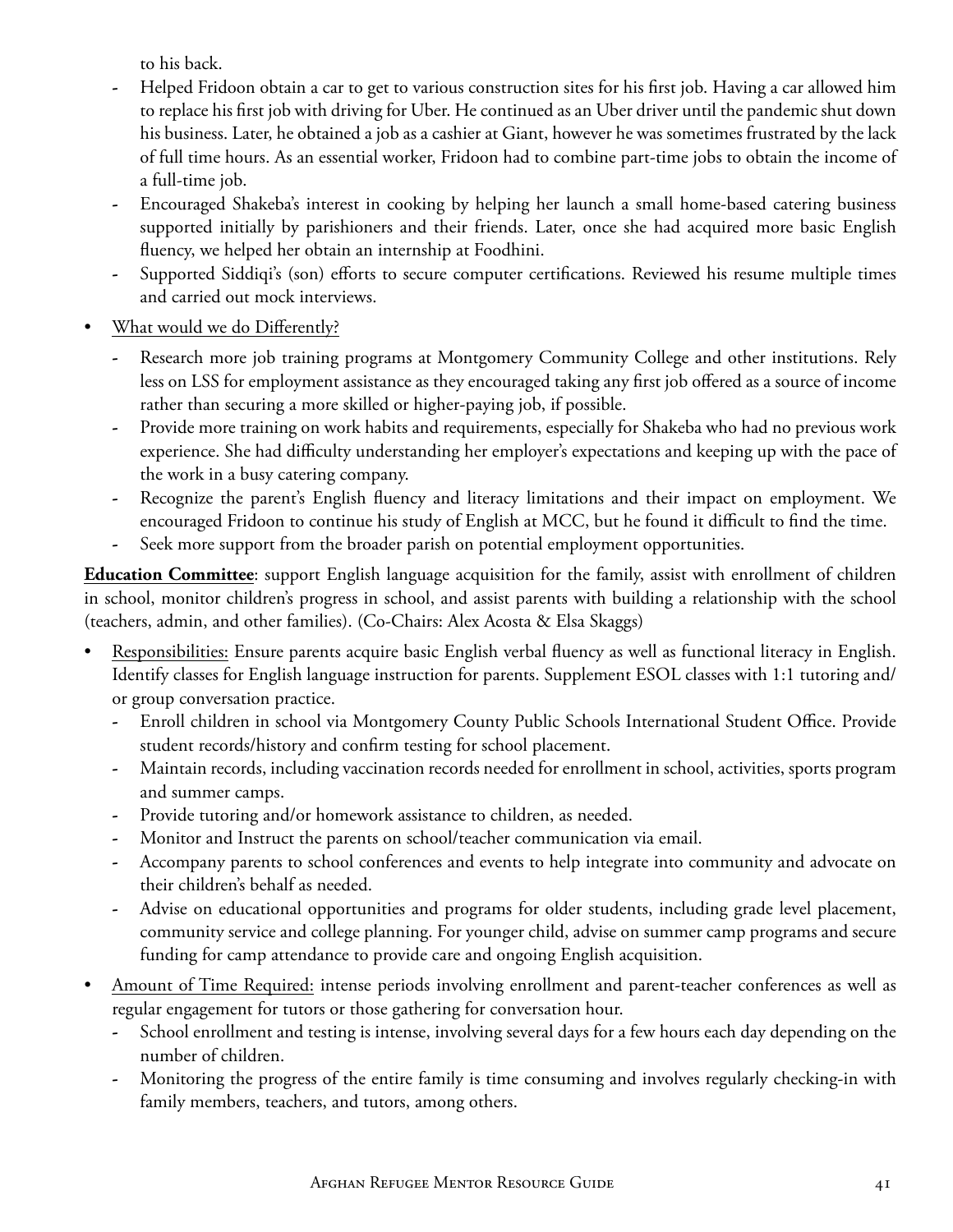- What did we do Right?
	- We were fortunate that Fridoon had basic verbal fluency, though reading and writing English were challenging tasks for him. Shakeba arrived without any fluency in English. Committee identified ESOL classes provided by Montgomery County Refugee Training Program at Montgomery College, Takoma/ Georgia Avenue Campus. Both parents were tested and attended ESOL classes at their appropriate level at this program located a short bus ride from their apartment. Fridoon attended classes for a much shorter period of time as he needed to be employed first. Shakeba was able to continue the classes regularly with all three of her boys in school. The classes helped Shakeba gain basic English fluency, but also provided her with new friends.
	- **-** Supplemented ESOL classes with 1:1 English tutoring weekly, specifically English reading instruction, for Fridoon.
	- **-** Organized "Tea and Conversation" gatherings for Shakeba with women parishioners on a weekly basis for several months to provide an additional opportunity for Shakeba to practice speaking English and increase engagement by the parish with the family.
	- **-** Worked in partnership with teachers, administrators, and counselors to ensure the Khawaja boys had appropriate academic support and to monitor their progress.
	- **-** Provided/Secured funding for the youngest son to attend summer camp and for the older boys to attend summer sports camps during summer break to continue their integration into the community and English acquisition.
	- **-** Provided Khwaja boys with needed technology to be successful in school, including laptops, software, and scientific calculators.
	- **-** Supporting Usman's passion for soccer by enrolling him in a league and ensuring his participation did more for his acquisition of English than probably any other activity outside the classroom.
- What would we do Differently?
	- **-** Encourage both parents to consider the job training programs at Montgomery College. We didn't fully appreciate the skill assessment as well as training and job placement provided. Given Fridoon's previous experience, as well as his eagerness to find employment, we didn't fully consider this option with Fridoon,
	- **-** Research ESOL tutoring and train volunteers with a curriculum. Over time, tutoring was not a focus of our efforts, though both parents would have benefitted from additional support. The tutoring provided by some of our volunteers was varied and inconsistent. It's challenging to train, manage, and schedule volunteers for this work and we had limited guidance by anyone with expertise in this area. The parents increasingly had busy schedules which made them more reluctant understandably to commit to tutoring.
	- **-** Tutoring and/or homework help for the children became less a priority as they were diligent students and Shakeba ensured they dedicate themselves as students. It's difficult to say how much more tutoring would've impacted their progress.
	- **-** Involve the children even more with the children and youth programs at St. Columba's. The older boys benefitted from participating in a summer service program with St. C's youth.

**Transportation**: arrange transportation for the family for appointments and instruct family on public transportation. (Co-Chairs: Keri Piester & Cindy Anderson)

- Responsibilities: provide transportation to key appointments during the first 3 months, instruct the family by accompanying them on public transportation, including the Metro and bus lines to get to schools, jobs, and shopping.
- **-** Setup and maintain a shared Google calendar of family appointments for an initial period of time (approx 6 months).
- **-** Assist adult family members in obtaining a driver's license.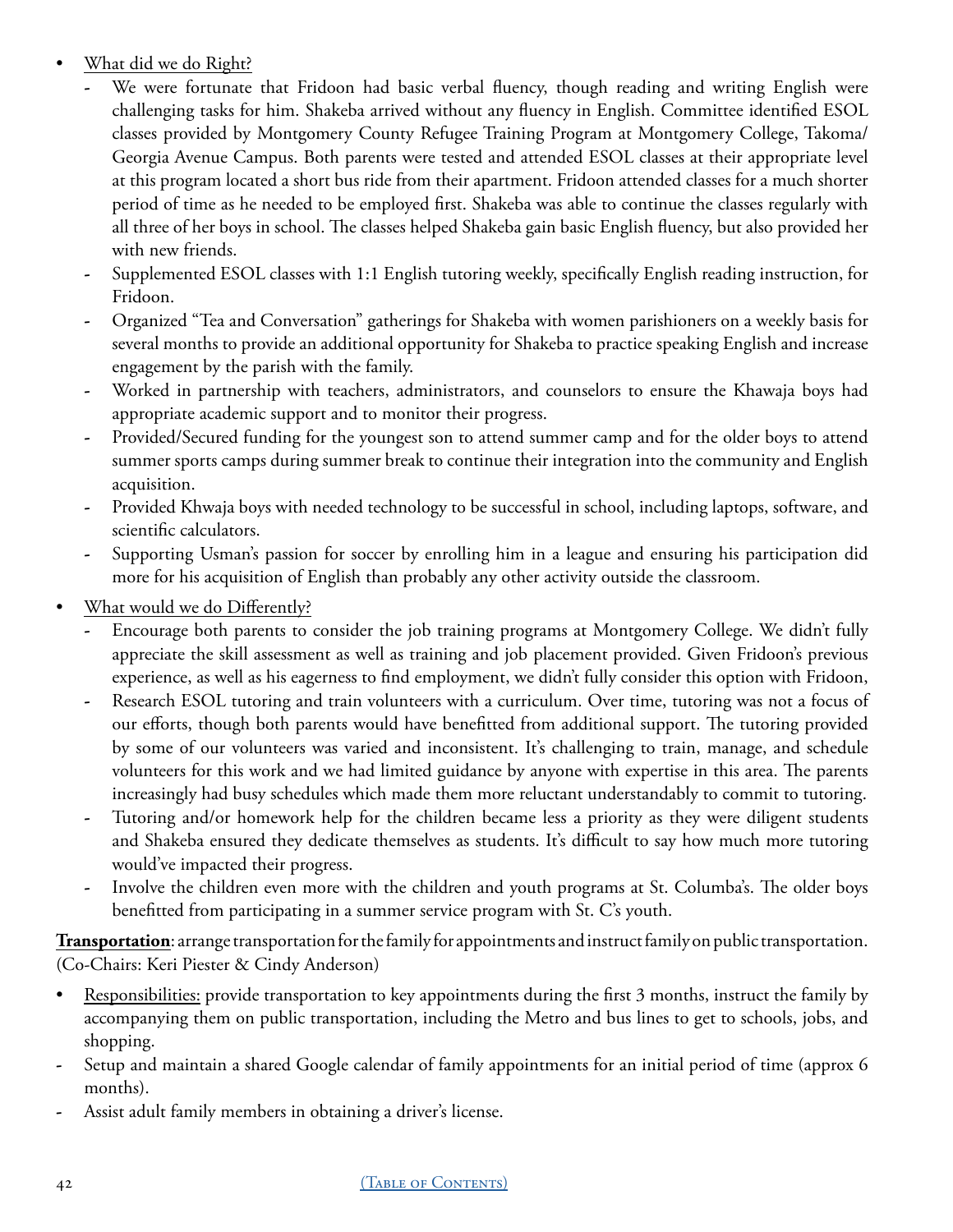- Amount of Time Required
- **-** Initial time 2-3 hours per week, once the family understood public transportation & obtained car assistance by request only.
- What did we do Right?
	- **-** Found housing within walking distance to public transportation.
	- **-** Secured Dari translator for driver's exam.
	- **-** Supported the family acquiring a car with the financial assistance of a parishioner.
	- **-** Use of Google calendar to schedule appointments and needed drivers.
- What would we do Differently?
	- **-** Encourage practical instruction of public transportation from the outset.
	- **-** Prioritize driving needs and appointments vs taking on driving commitments for school age children in a variety of activities, especially soccer, that increased the demand for drivers who needed to be vetted &/or accompanied by another adult to drive the Khwaja children.

**Clothing and Food Support**: ensure family members have adequate food and clothing, assist family with shopping for both, provide/secure necessary school supplies and toys, books, games for children. (Co-Chairs: Joanne Lin and Greg Chen)

- Responsibilities:
	- **-** Providing initial clothing packets for the family at the airport depending on season.
	- **-** Collect gently used and/or new additional clothing for family members by season fall/winter and spring/ summer.
	- **-** Periodically monitor and check-in on clothing needs of growing children.
	- **-** For food, initially provide two weeks of groceries for a family of five. Research and identify stores for obtaining groceries that would fulfill their needs and diet restrictions.
	- **-** Instruct the family on reading labels, finding specialty stores, particularly a butcher carrying Halal meat, and help them use SNAP benefits. For clothing, the initial challenge was finding clothing appropriate for the weather and sizes.
- Amount of Time Required:
	- **-** Mostly intense the first few weeks, then a few hours monthly to monitor and obtain clothing needs. Collecting used clothing that was weath appropriate and the sizes needed proved to be a challenging task. By spring, we opted to provide the family with Visa gift cards to purchase clothing and we accompanied them to discount clothing stores. This proved to be less time consuming and more respectful of their needs and selections.
- What did we do Right?
	- **-** Worked with the family to determine their food and clothing needs.
	- **-** Identified places for them to shop themselves, so they felt more independent of us.
	- **-** Provided a small clothing budget after the first six months to allow the family more independence in this area.
	- **-** Shared meals with the Khwajas to learn more about Afghan cuisine.
- What would we do Differently?
	- **-** Use budget for clothing items at reduced cost vs collecting used clothing. This task is time consuming for volunteers and difficult to manage regarding quality and sizes vs family preferences. Providing a small clothing budget worked well and proved to be more respectful of the family's preferences.
	- **-** Educate ourselves prior to the family's arrival about Halal food, local availability, and grocery stores and butchers providing Halal food, particularly meat.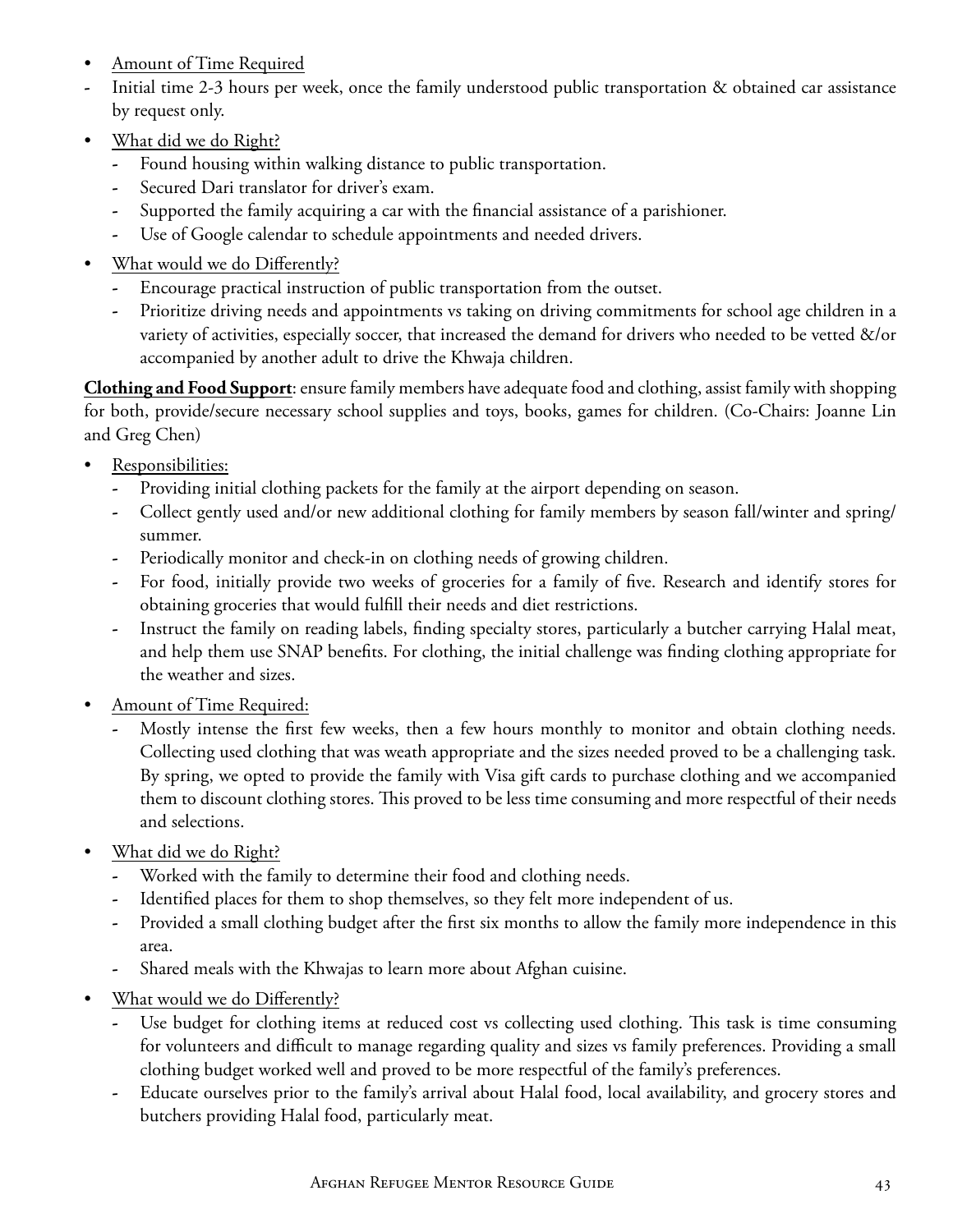# **Refugee Response Ministry (RRM) Retreat 2019: Successes, Challenges and Lessons Learned**

As the Refugee Response Ministry team approached the end of its nearly two year sponsorship of the Khwaja family, a half-day retreat was held on **January 12, 2019** to explore the following:

- (1) Discuss what was successful about the work of the RRM to date.
- (2) Discuss what was challenging about the work of the RRM to date.
- (3) Share ideas about next steps and possible new work with refugees and immigrants the St. Columba's community should consider going forward (not included in full detail in this report).

### **Successes of the RRM:**

The following top successes were identified by RRM members:

- (1) Achievement of tangible and successful outcomes for the family: Although the family did not achieve complete self-sufficiency in the originally proposed 12-month time frame, the family achieved multiple successes over a two year period with our assistance, including stable affordable housing, employment for the father, a vehicle for transportation, attendance for children at very good public schools in Montgomery County, improved English acquisition, and integration into the community.
- (2) Responsiveness and resourcefulness of RRM members: RRM members found the committee structure encouraged by LSS to be very successful for handling complicated logistical challenges, being adaptive and resourceful when responding to emerging difficulties (e.g. health issues and need for new employment) and identifying and resolving emerging family needs (e.g., identifying need for a vehicle and arranging to help the family secure one).
- (3) Engagement opportunities with the family: RRM members expressed satisfaction with their opportunity to get to know the Khwaja family, especially those involved with transportation duties allowing for conversation and relationship-building with members of the family. And, more recently, "Tea & Conversation," weekly gatherings of volunteers with the mother, Shakeeba, to support her English language learning, both deepened existing relationships and developed new ones. Overall, the fact that over 60 parishioners were involved, in some way, with the family through this ministry was considered a success. However, there was recognition that we could have organized even more activities for the family and involved them more often in the life of the parish.
- (4) The opportunity to build friendships with fellow parishioners active in the ministry. Several RRM members said that a benefit of involvement with this ministry was the opportunity to meet members of the congregation, to make new friends within the congregation, or to deepen relationships with parishioners who they already knew.
- (5) Personal satisfaction for RRM members: Many RRM members felt personally connected to the mission of the ministry and found personal satisfaction in many aspects of the work. They enjoyed learning new things about Afghanii culture, Islam, refugee and immigrant issues, and social service resources. They enjoyed feelings of satisfaction by demonstrating resourcefulness and persistence in problem-solving. They also appreciated working as a team, and feeling a part of a larger effort to live God's love as a member of a faith community engaged in serving the community.

## **Challenges Facing the RRM:**

The following top challenges were identified by RRM members at the retreat: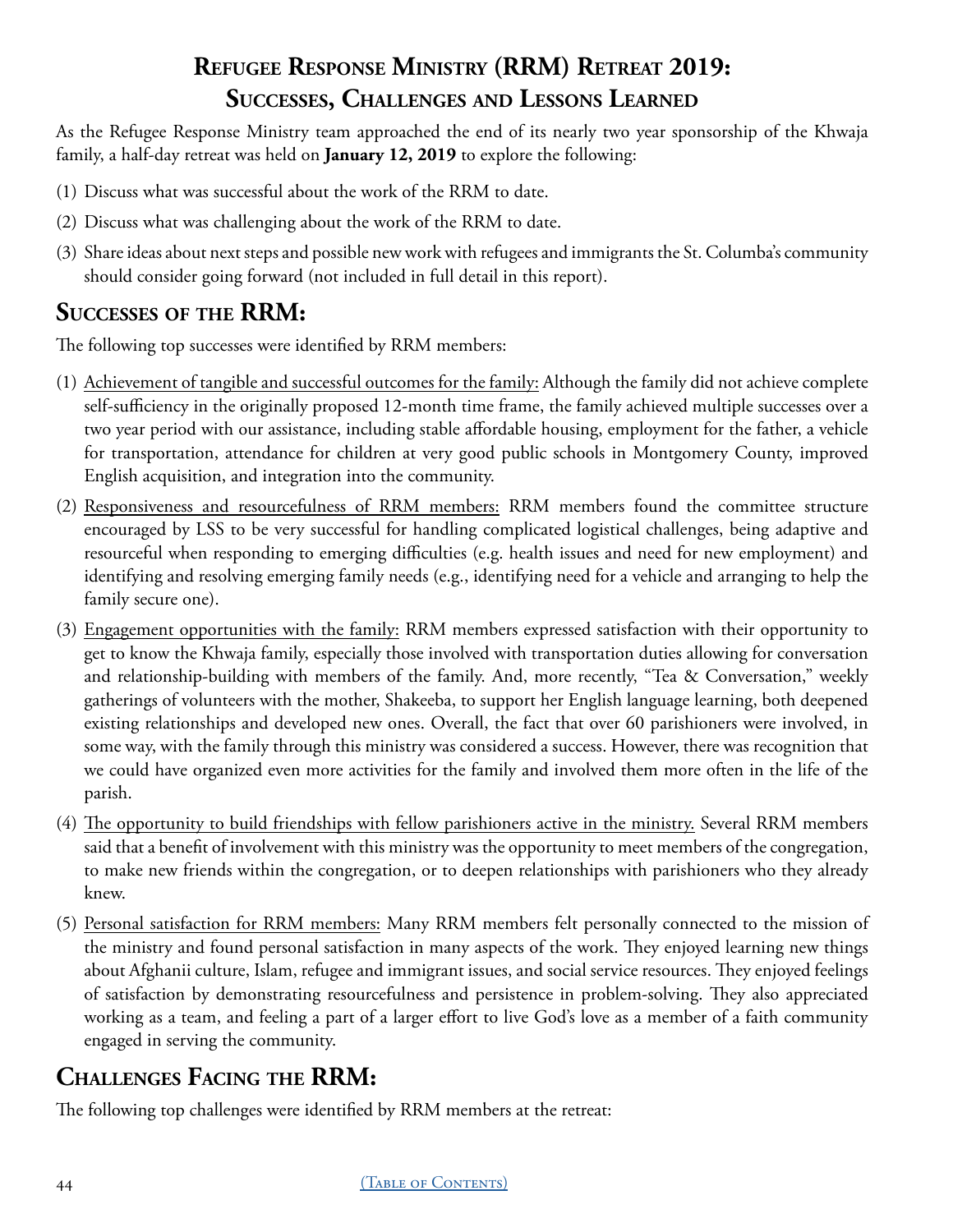- (1) Managing expectations: The RRM had a goal of family self-sufficiency in 12 months based on guidance provided by LSS, which proved to be unrealistic. In addition, some members and the parish-at-large had expectations about how involved they would be in personally interacting with the family, which were not fully met. The family also had expectations of what their new life in America would provide (e.g., financial opportunities, size of housing) which were either not met quickly or fully as they got settled. We learned the importance of establishing realistic expectations from the outset of sponsorship of the family, their knowledge levels and ours regarding public benefits, employment training programs, and the learning capacity of the family and our volunteers.
- (2) Communication: There was some frustration about internal group communication processes. Some members wanted more invitations to share input with the RRM leadership, as well as opportunities for more crosscommunication between committees. Others felt the frequency and content of communication from the RRM leadership met their needs. Regular updates about the family and the work of the RRM to the parish via the church website have proved valuable, but a few felt this work could be improved by making communications more often.
- (3) Parish engagement: A number of RRM members were concerned that the RRM was unable to sustain widespread enthusiasm and engagement from the parish over time. RRM members agreed that a lack of roles for potential participants could be a factor – whether simply there were more people initially who wanted to work with the family than the family size/needs could accommodate, or that the RRM didn't have the right number of appropriate roles for congregants who wanted to do more than donate funds, but who could not commit to the time-intensive committee work needed. Over time, team exhaustion became a concern as several committee leaders faced burn out. Given the extended time horizon of sponsorship, having support in place for leaders as well as ways to share the responsibilities over time are critical challenges.
- (4) Structure of the RRM: Some RRM members worried that the committee structure led to being "siloed" and that increased information sharing between committees would have led to better collaboration and possibly improved outcomes for the family given the interrelated nature of the work. Others felt the sub-committee structure was appropriate and effective in meeting the ever-changing needs of the family. There was some discussion about the ideal frequency of meetings – some members thought there were too few, while others thought there were enough or even too many.

### **Two Additional Key Takeaways to Strengthen the Ministry**

One key takeaway from the retreat is the need to deliberately cultivate fellowship in ministry work. RRM members suggested creating a designated "fellowship lead" role. The fellowship lead would be responsible for integrating fellowship opportunities into the regular order of business of the ministry – for example, ensuring that meetings start with a fun or inspirational activity. The fellowship lead would also be responsible for coordinating "nonbusiness" activities for ministry members such as a quarterly or semi-annual group lunch, or a group outing to see a film or art exhibit about the refugee experience. RRM members felt a sustained focus on cultivating fellowship could increase congregant engagement and build better communication, trust and teamwork among ministry members.

A second takeaway is the need for spirituality to be more deliberately integrated into the work of the ministry. RRM members wanted more time and opportunities to discuss the connection between their faith and the practical work of the ministry – through prayer, scripture reading, and guided discussion about how their faith has been impacted by their ministry work. One possibility would be to ask clergy to periodically guide a discussion. Another possibility would be for ministry members to participate together in a spiritual activity such as a special interfaith prayer service or labyrinth walk.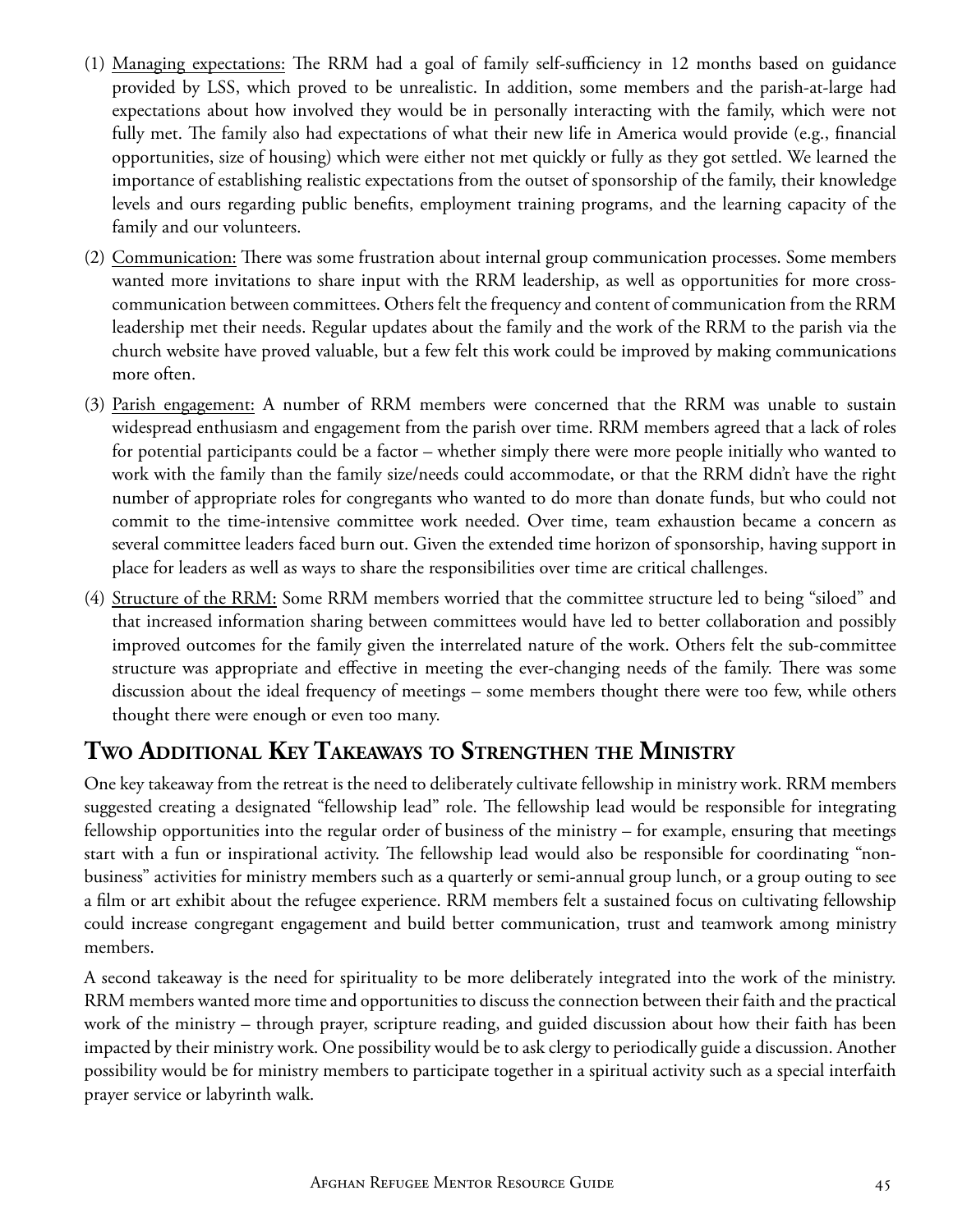# **Update on the Khwaja Family: What Successful Resettlement Looks Like in 2021**

By the end of 2019, the Khwaja family was financially independent of the church. Following a schedule, the Khwaja's took on full responsibility for their apartment rent and all other costs of living. Regular interaction with the committee co-chairs and volunteers came to an end, though there was periodic support provided, particularly by the employment, housing, and education committees. The RRM Co-Chairs continued regularly calling and meeting with the family to assess overall progress and well-being through the end of 2019 and to a lesser extent in 2020.

Today, the Khwaja family remains self-sufficient, though St. Columba's briefly provided some rental assistance at the start of the pandemic when Fridoon like many others could no longer make a living driving Uber. Based on advice Fridoon sought from a member of our Employment Committee, he took a position as a cashier at Westbard Giant in Bethesda. Fridoon continues working in this position part-time and also has resumed driving for Uber. All the family members are fluent verbally in English, though Shakeba's fluency is more basic than the others. Currently, Shakeba is considering working outside the home again as a part-time salesperson for a clothing store of an Afghan friend at the Wheaton Mall. The family continues to live in their original apartment at a reduced rent due to a subsidy provided by a Maryland public housing assistance program. The apartment is very much their home and reflects their preferences and style in terms of additions to and replacement of some of their original furnishings. Other Afghan families now live in the same apartment complex and we're confident the Khwajas are a source of knowledge and support.

All the children are thriving, in great part due to the opportunities they took advantage of in Montgomery Country Schools. Siddiq, the oldest, graduated from Bethesda-Chevy Chase (BCC) HS during the pandemic, having completed all the requirements at BCC and the Computer Technology program at Thomas Edison HS of Technology. Like many other high school graduates of the Class of 2020, Siddiq postponed his academic plan to attend Montgomery Community College for two years followed by a transition to the University of Maryland. To assist his family, Siddiq took a part-time position at Giant while simultaneously taking computer certification courses. With the assistance of a few of our volunteers, Siddiq updated his resume, wrote cover letters, applied for entry level tech jobs, and prepared for interviews. Today, he is employed as a tech dispatcher at a computer consulting and cybersecurity firm based in Alexandria, Virginia with a salary and benefits that ensures the family's economic security. With the support of his employer, Siddiq continues to acquire certifications with the full intention to obtain a college degree as a part-time student. In 2022, Omer also will graduate from BCC HS and also will complete the dual enrollment program with Thomas Edison HS of Technology with industry certification in automotive science. Omer's passion for cars no doubt placed him on a career path that will provide him with a job following graduation. And, finally, Usman continues to progress academically and seems like a typical American tween, still a standout player on his soccer team.

St. Columba's Refugee Response Ministry, its leaders and all the volunteers, are gratified by these successes. And, while there have been challenges, tensions, and even disappointments, by most measures the Khwaja's resettlement has been a success. From the start, we found the Khwaja's – individually and collectively – to be resilient, faithful and joyful. It's hard to assess how much of an impact our sponsorship had on their resettlement. What we do know is that we built a ministry committed to doing this work – now with much greater capacity and knowledge – and, as important, built many life-long relationships with a family very different from those we most often encounter in our lives. And, this is genuinely what we're called to do as faithful followers of Jesus and practicing Christians.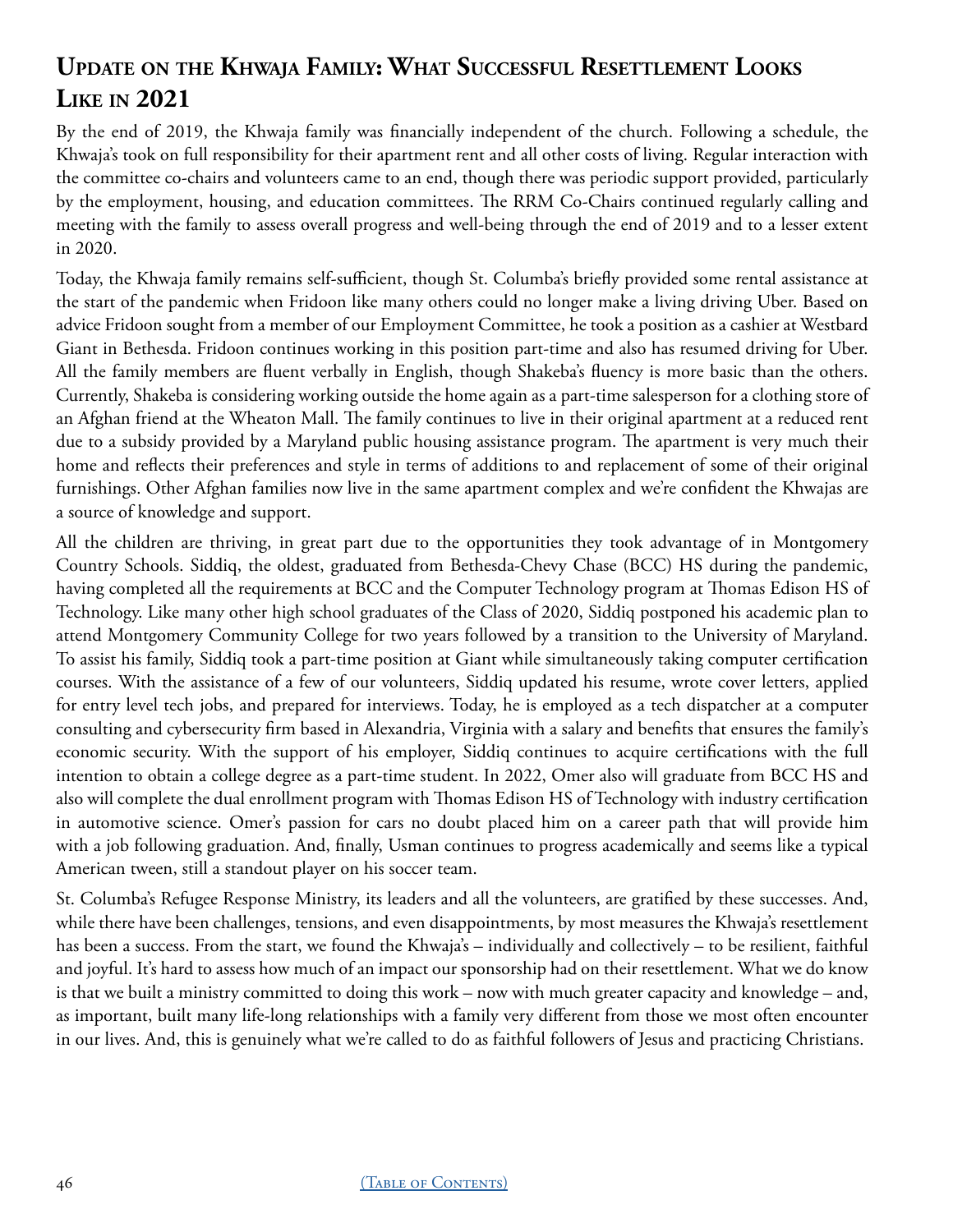# <span id="page-46-0"></span>Collaboration Among Three Churches in Helping Afghan Refugees

Helping a refugee family can be very time-intensive and expensive, but the rewards are great. Depending on the commitment made, it will take hours of volunteer labor. These include the time helping families become oriented to the U.S., transportation to various appointments (*e.g.* medical, dental, Medicaid and other services), assisting in finding employment, helping children register for public school, getting health insurance for the family, helping the family set up banking and credit relationships, assisting with telecom needs (mobile phones, Internet access), and many other time consuming activities. The expenses come with assistance with clothing and food (not a substantial expense, given food stamps/SNAP), child care and nursery school costs, transportation costs, and – especially – assistance with rental costs.

Beginning in early Fall 2016 our three churches – All Souls Episcopal, Christ Church Georgetown, and St. John's, Georgetown – all wanted to help a refugee family, but the two smaller churches (All Souls and St. John's) did not have the capacity to provide the full range of assistance that we jointly felt was necessary to help a family from the time they arrived to the time they were fully self-sufficient (a multi-year process, as it turned out). We all attended orientation events sponsored by Lutheran Social Services, and connected in that way. We began corresponding, with the approval of our vestries, and eventually representatives from all three churches began meeting regularly to plan our joint initiative. This process took several months, during which we set up teams and recruited volunteers for each team from all three churches. Our teams were Finance; Housing; Furnishing/ Food and Clothing; Transportation; Welcome/Family Support and Communication; Medica/Dental; Education/ Language; and Employment. Representatives from each church worked separately with their vestries and with their mission/outreach groups to establish commitment to the endeavor and develop financial support. Between the three parishes, we raised \$40,000. In addition, a separate donation from a church member that allowed the family to purchase a car for Dad's commute to work. (While these amounts were realistic to support our family for a year, given that this family had good employment prospects and came through the SIV program with its Medicaid and SNAP support, a family that does not have that governmental support or have good employment prospects will likely need substantially more financial support.)

There were many challenges to having the collaboration, including the time needed to coordinate so many "moving parts," but by doing this we were able to sponsor a family and afford to pay for pre-school and rent expenses, as well as transportation costs to and from pre-school and English lessons. We were able to take them from their arrival at Dulles airport straight to their newly rented and furnished apartment in Mt. Rainier, Maryland. We then helped their older daughter enroll in kindergarten, and eventually enrolled the younger daughter in pre-school. By paying for rent for a full year, Dad (an engineer who had worked for the Corps of Engineers in Afghanistan) was able to study for and pass his basic engineering exams and then obtain employment. Initially he worked as a construction worker/supervisor, which led to a job working as an engineer on the Purple Line. The family, in addition to their two daughters, now has added two sons, both born in the U.S., and have been able to purchase their own town house in Virginia (being furnished with help from one of our churches). It has been a rewarding experience to see the children grow and the family become settled into a stable path towards full participation in American life.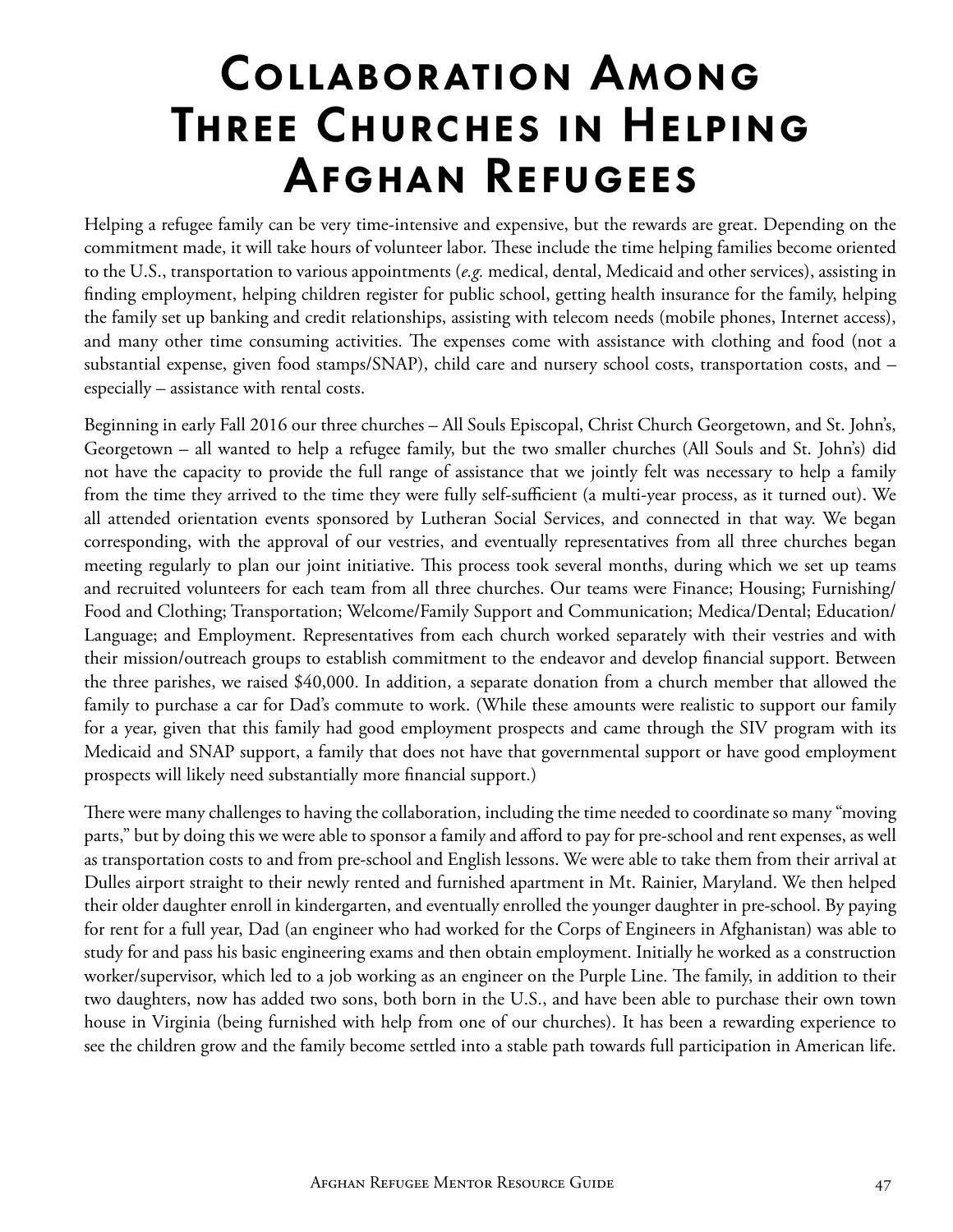# <span id="page-47-0"></span>How Good Neighbors of Capitol Hill Furnish Refugee Apartments

Over the past five years, Good Neighbors of Capitol Hill (GNCH), a coalition of eight Capitol Hill congregations plus numerous other volunteers, has been working with Lutheran Social Services of the National Capitol Area (LSSNCA) and other partners to support refugee families as they adjust to their new lives and to furnish apartments for dozens of refugee families in the metropolitan Washington, DC, area.

Since furnishing the first apartment in 2016, the GNCH team has gathered and installed furniture in apartments for some 65 families, primarily from Afghanistan, but also an extended family from El Salvador. After the US military's exit from Afghanistan in August 2021, GNCH began to receive dozens of offers of volunteer help and supplies. How does it all work? The following is a summary of where we have been and where we are going in the area of providing furnishings.

### **BACKGROUND**

Beginning with our organizing meetings in 2016, GNCH has been involved in many aspects of assisting refugees. In our first months, we did the following:

- 1. Recruited our first volunteers some 30-40 people came initially from Lutheran Church of the Reformation, St. Mark's Episcopal, and Capitol Hill Presbyterian. Later, we were joined by from five other congregations, including Capitol Hill United Methodist, Hill Havurah, Christ Episcopal, Latter Day Saints of Capitol Hill, and St. Peter's Catholic Church.
- 2. Began forming teams to work as volunteers in areas suggested by LSSNCA: General Coordination, Employment, Finance, Food and Clothing, Housing and Furnishing, Transportation, and Welcome.
- 3. Participated in LSSNCA training –more than 30 people attended the training in July 2016. Followup included scheduling background checks for participants interested in working directly with refugees.
- 4. Began meeting monthly in mid-2016 to decide in which areas we wanted to concentrate. By late 2016, each of the areas above had coordinators and were in planning stages.

Later we added other areas of concentration, including fundraising, tutoring support, job search assistance, assistance with green card requirements (for the Salvadoran families; the Afghan SIV families were already on track to receive green cards), and special health care needs, e.g. locating inexpensive dental assistance, etc.

In mid-2016, GNCH decided to take on one family at a Level 1 sponsorship – working closely with the family to assist with a wide variety of needs. In September 2016, we located a Cheverly apartment – available, but in need of considerable work – and teams began cleaning, painting, arranging for appliances, and getting the apartment ready for furnishing.

While we awaited the family's arrival, we practiced by furnishing apartments for two families who had been assigned apartments at a housing development that welcomes refugees in Prince Georges County. We later learned of a number of such Prince George's County housing complexes – under the same management – that work closely with LSSNCA to provide apartments for refugees as they are needed. The managers of these complexes arrange for the apartments to be cleaned, painted, repaired, and prepared in advance of the families' arrival so that our teams can focus on other aspects of the work.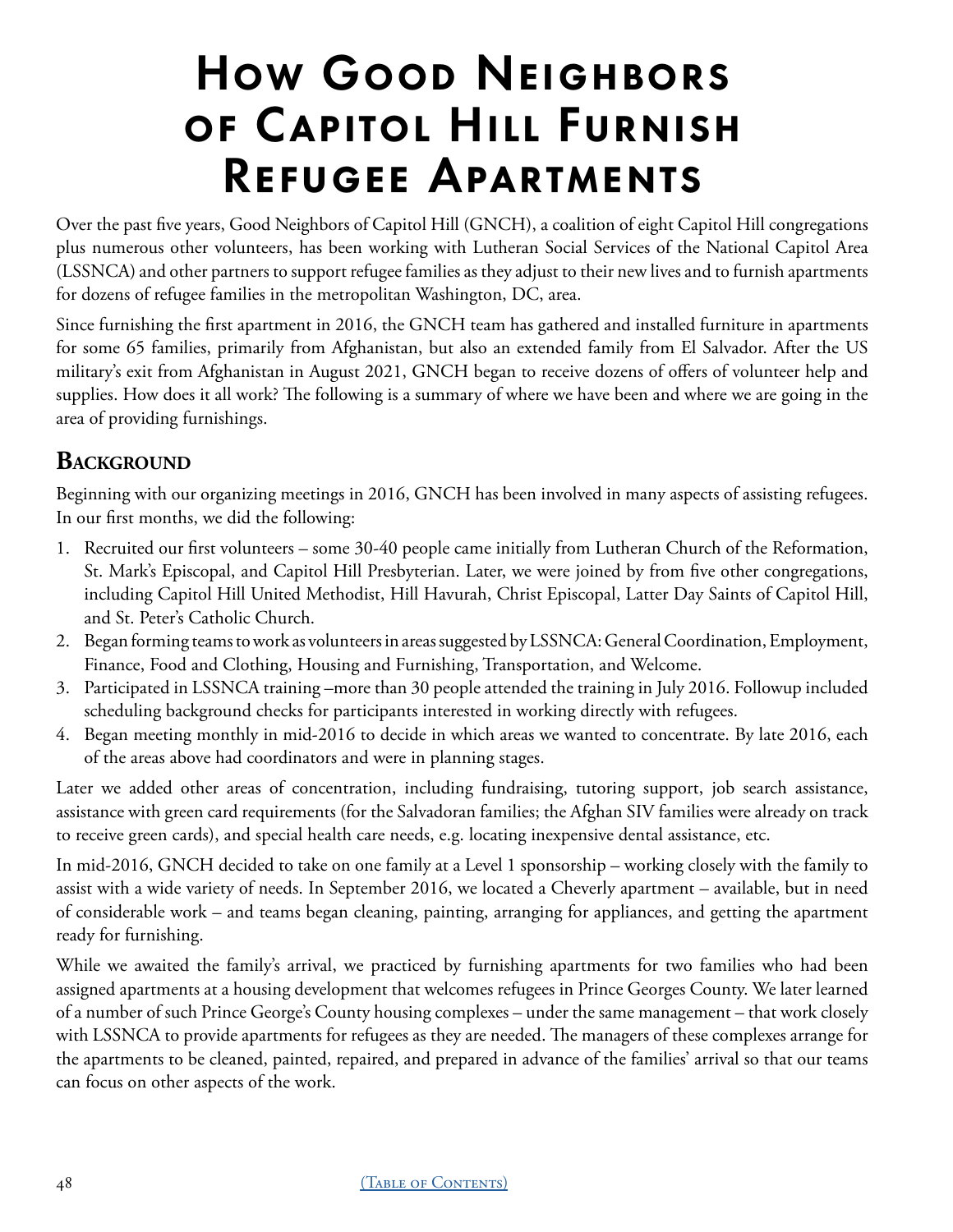## **A Furnishing Focus**

These early efforts laid the groundwork for our subsequent work furnishing apartments. As we started out using teams for various broad categories, we did the same with furnishing apartments.

A list of supplies needed for every apartment was provided by LSSNCA and we supplemented it with other items identified by our teams. We broke the list down into categories so that procurement, storage and deployment could be managed by a smaller group of volunteers. The broad categories evolved over time, but eventually included

- Furniture and décor for each of the rooms (living room, dining room, bedrooms, kitchen and bathroom);
- Kitchen cookware etc., and dining ware;
- Linens for the bedrooms;
- Personal toiletries:
- Household cleaning supplies;
- Babies' and children's supplies, school backpacks and toys tailored to the family's composition;
- Appliances such as vacuum cleaners and irons;
- Information technology such as a radio, television and computer;
- Tools and other needs, such as office supplies, a tool kit, extension cords, lightbulbs, hangers;
- Food a two-week supply for each new family;
- Outerwear coats, hats, boots, mittens (but not other clothing, which varies in sizes, styles)

The teams formed based on the talents and interests of various congregations. Reformation Lutheran, which had an old, but serviceable large van and a volunteer leader interested in both sourcing furniture and beautifying living spaces, took the lead in obtaining large furniture, lamps, tables, and decorative needs. St. Mark's Episcopal took on providing bed and bath linens. A team from Capitol Hill Presbyterian organized to furnish kitchen and dining ware. Hill Havurah took on providing two weeks of food including staples, fresh fruits, vegetables, and other groceries, and for the Afghans, halal meats, Afghan bread and spices, as well as the pressure cookers requested by the Afghan families. St. Peter's provided needed cleaning supplies. Christ Episcopal, the Mormon church, and others provided various needed items including infant, toddler, and children's supplies, outer winter clothing; vacuum cleaners, televisions, microwaves, and miscellaneous supplies on a long list that continued to grow.

### **Acquiring Furnishings**

Each team developed its own process for procuring the items needed. For example, at first, LSSNCA was requiring that all mattresses be new and linens new or lightly used. The team from St. Mark's responded by purchasing linens at a relatively inexpensive source such as Ikea. Eventually, the restrictions loosened, and the linens crew was able to take advantage of lightly used and well washed donations that became more and more available from the Capitol Hill community.

Reformation's furniture team acquired a newer, larger van, to pick up furniture from many sources. There were thrift stores and furnishings resale stores like Community Forklift in Hyattsville and Second Chance in Baltimore that offered used furniture at lower prices. There were perfectly good and usable items left on the curb for pickup. As GNCH became better known, there were donations, especially from Capitol Hill residents who were remodeling, moving, downsizing, or whose family member had passed away. The team leader estimated that donations of these furnishings amounted to a thrift store value of goods in excess of \$8,000 per apartment.

The kitchen team received many donations from various sources and was careful to count, wash, and package each kitchen and dining set so that it could be unloaded by two people in a half hour at the apartment.

Other teams have used other methods to obtain the needed supplies. Some of the recent volunteers who are unaffiliated with a congregation have used Amazon wish lists and similar sourcing methods to obtain everything from diapers to televisions. The food team, usually the last to purchase and deliver items to each apartment, has worked with Afghan advisors to develop a shopping list of typical foods. They use two sources—an economical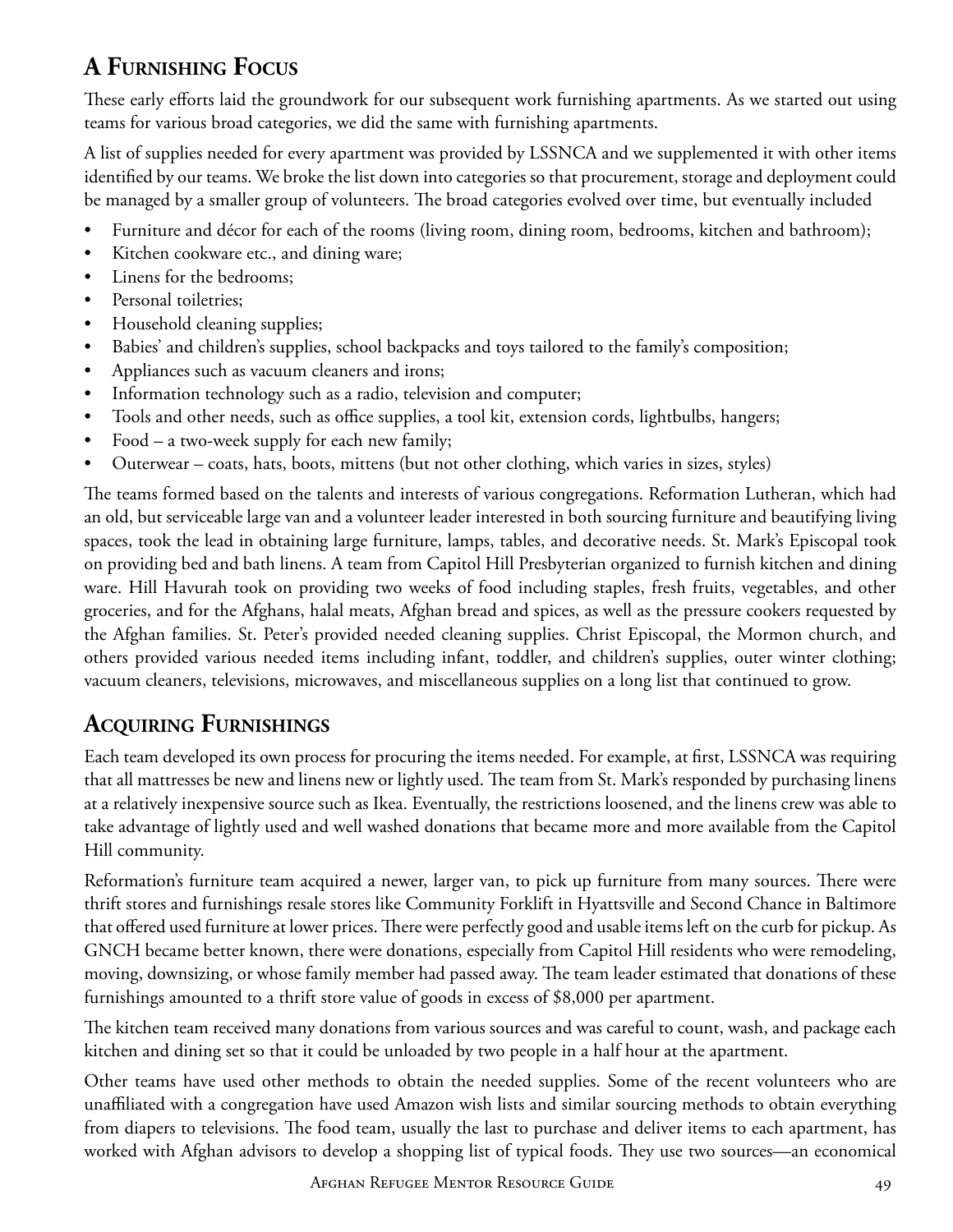store like Aldi for fresh fruits and vegetables and many staples, and a nearby halal store for Muslim-friendly foods like Afghan bread, halal meats, and commonly used Afghan spices.

Most of the furniture and supplies used to furnish the apartments come from generous donations, Craigslist, thrift stores, organizations like Mothers on the Hill (MOTH), wherever it can be found. But there is also a need for some funds. GNCH, LSSNCA, and the families we support are always extremely grateful for donations of household goods, cash, and/or volunteer help.

## **Space for Receiving and Storing Supplies**

As donations and demand have increased, the issue has been where to store furnishings between donation and installation. Three garages in Cheverly have served as temporary storage that occasionally is reclaimed for other purposes. During the pandemic, Lutheran Church of the Reformation allowed use of several of its temporarily unused rooms to be used for storing beds, mattresses, couches, and donations of all kinds of household goods. But as the pandemic eased, these rooms were again needed for their earlier purposes.

When the situation in Afghanistan shifted and more families began to arrive in late August 2021, there were more volunteers and many more offers of needed furnishings that in turn required temporary storage. We asked donors to hold on to items for donation until needed, if possible. We began looking around and asking for spaces on Capitol Hill—whose residents provided many donated goods—and in nearby Prince George's County. Capitol Hill Presbyterian offered temporary use of the garage connected to its manse, which was being rented temporarily. A Capitol Hill resident offered use of their garage. And as a place for donors to drop off donations approved by the Furnishings team, Reformation arranged for temporary rental of a storage pod, now installed in its parking lot.

## **Recruiting and Managing Volunteers**

As more refugees are being processed—and a large number are expected to arrive soon—there has been an increasing need to recruit and manage volunteers. And many volunteers have been coming toward Good Neighbors over recent weeks. We continue to be in the process of learning how best to make use of volunteers' time and energy we want them to keep coming back! We try to make sure that those who show up to help have appropriate work to do, whenever possible. From the supply perspective, our communications team has created a form that helps them and us identify the kind of work volunteers are available and eager to do, as well as the time they may have to give.

From a demand perspective, we are always looking for help, especially from people willing and able to lift furniture, who can offer assistance, yes, on weekends, for collecting donations, but also and especially when it is most needed for furnishing apartments. We have used a combination of young people, who tend to be more available on weekends and evenings, and still active retired people, who are more likely to be available on weekdays, when much of the apartment furnishing work takes place.

In short, managing the welcome inflow of new volunteers is a skill we continue to develop and learn more about.

## **The Furnishing Process**

Once a family is on the way or has arrived and needs a furnished apartment, LSSNCA contacts our furnishing team leaders and requests assistance. If the full team agrees, LSSNCA provides information about the arrival date, family size and genders of children (families have ranged in size from two to as many as 11 members), address of the apartment and when it will be available for furnishing. One of the furnishing team leaders notifies the team of the relevant facts, then goes to the leasing office on the appointed day, picks up the key, and puts it in a lockbox on the door to the apartment. Each of the furnishing teams schedules a time so that there is not too much overlap—this is especially important during covid. The furnishing process begins, usually with installation of the large furniture. And the furnishing process begins, usually with installation of the large furniture.

50 (TABLE OF CONTENTS) After as long as a week, or as short a time as 10 hours, the family arrives to the welcome of a comfortable and beautifully furnished and decorated apartment.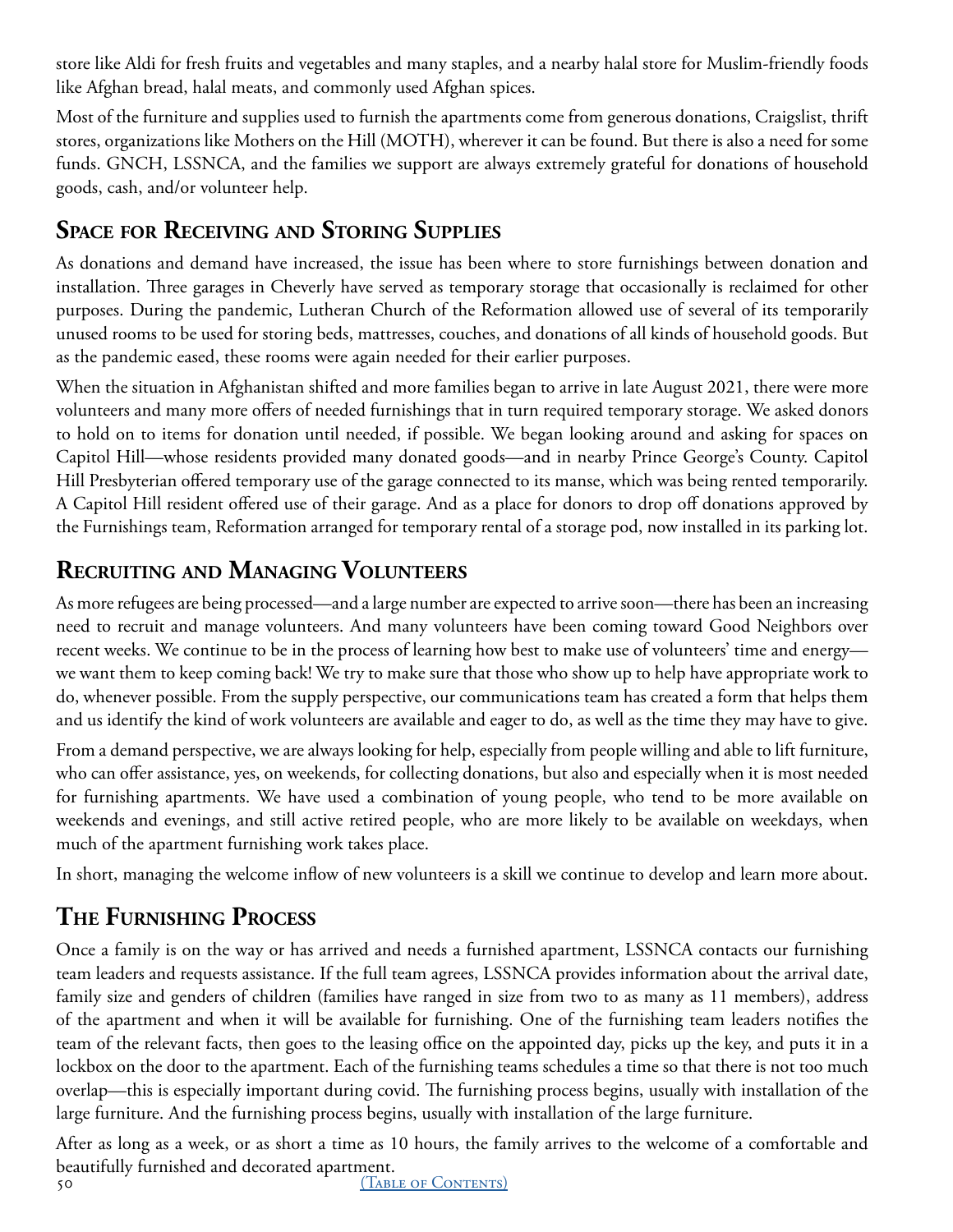## **Coming Soon**

What's next? Many of the families being sheltered while they are approved for immigration will soon be ready for housing. Some 800 individuals—and counting—are expected to be resettled in the metropolitan Washington, DC area in the next couple of months.

GNCH has been accepting volunteers for the work of furnishing apartments as well as other kinds of efforts, and we are in the process of streamlining our processes for involving them, as well as accepting, storing, and inventorying furnishings. We look forward to the ongoing teamwork of installing them in the home of a new American family.

Kathryn Tobias September 21, 2021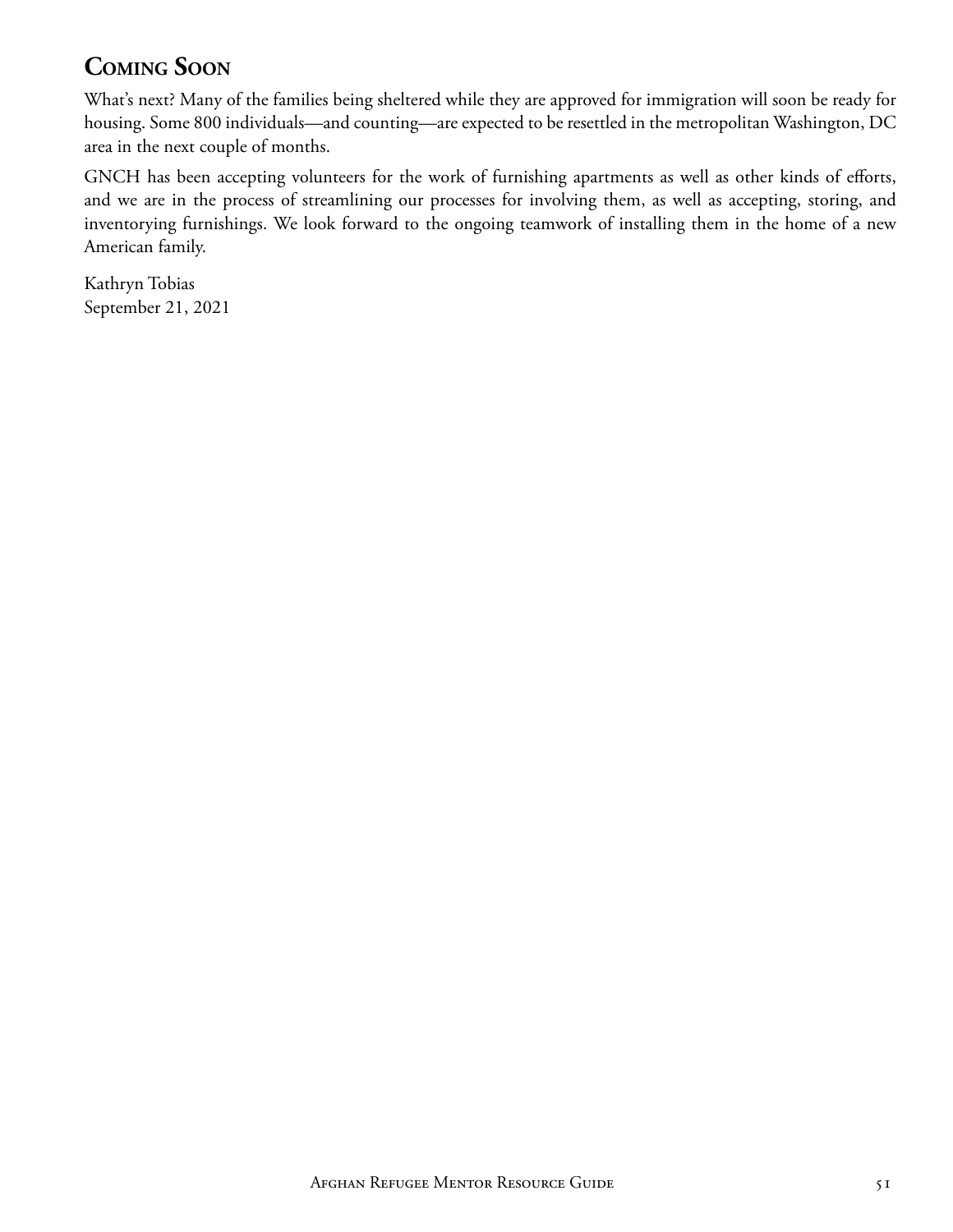# <span id="page-51-0"></span>Being a Caring and Supportive Sponsor: Understanding and Managing **EXPECTATIONS**

Sponsorship of a refugee family is one important way congregations participate in the U.S. refugee resettlement process. As sponsors, congregations supplement the public and official resettlement program resources and services provided, in this way helping newly arriving refugees achieve self-sufficiency and become integrated into life in the U.S., particularly the local community in which they are settled. As a sponsor, congregations strive to be caring and supportive as they accompany refugees during their first days and months of resettlement. It is critical that all involved in doing this work treat refugees with dignity and respect and foster cultural awareness and sensitivity.

In preparation for resettling a refugee family, congregations should consider their expectations of refugees as well as the likely expectations refugees may have about resettlement and the sponsoring congregation. Ministry leaders will need to manage expectations over time and potential challenges that may arise during the first year of resettlement and beyond. The previous refugee sponsorship experiences of parishes within the Episcopal Diocese of Washington (EDOW), most of whom served as *Good Neighbor Partners* with Lutheran Social Social Services, highlight some of the most common expectations as well as potential challenges that may face ministry leaders and volunteers.

### **What is Expected of Refugees as New Arrivals?**

**Employment** by one or more members of the refugee family is expected as critical to moving the refugee family to self-sufficiency. One of the most important tasks facing a sponsoring congregation is helping a refugee find employment. Increasingly, given the cost of housing in Maryland and Virginia, this likely means both husband and wife – or another family member like an adult child – will need to find work to achieve self-sufficiency. Lack of English language skills will not prevent refugees from getting a job, but it will limit the kind of job and hourly wage they can obtain when they first arrive. Given the need to move refugees to self-sufficiency, case managers from resettlement agencies like LSS typically urge refugees to accept the first job offered. While it's essential to maintain focus on this goal, sponsoring congregations may be in a position to help assess the refugee's skills and identify additional job opportunities, as well as consider job training programs that will allow the refugee to extend the time frame for securing employment. The extent to which a congregation can support this is dependent on funds available to support rental assistance and previous knowledge/research of job training programs and employment opportunities. Access to public transportation also will impact the refugee's job choices. It's likely best practice to expect one member of the refugee family to secure employment within the first six months. Congregations should recognize that changing and upgrading jobs is common, especially as a refugee's English and job skills likely will improve.

**English language acquisition** will have an impact on the refugee family's capacity to move to self-sufficiency. Obtaining basic English fluency – at least verbal – is a reasonable expectation to have of both the adult and children in the refugee family. That said, many factors will affect family members' willingness and ability to meet this expectation. Refugee parents face the challenge of learning sufficient English to function independently in daily life while simultaneously finding employment to become self-sufficient. Most refugee parents need to study part-time to improve their English language skills while they work and/or care for young children, however finding programs and tutors to fit their schedules and sustain their commitment can be challenging. Sponsors help by identifying ESOL programs, providing tutors, organizing opportunities for practicing English via cultural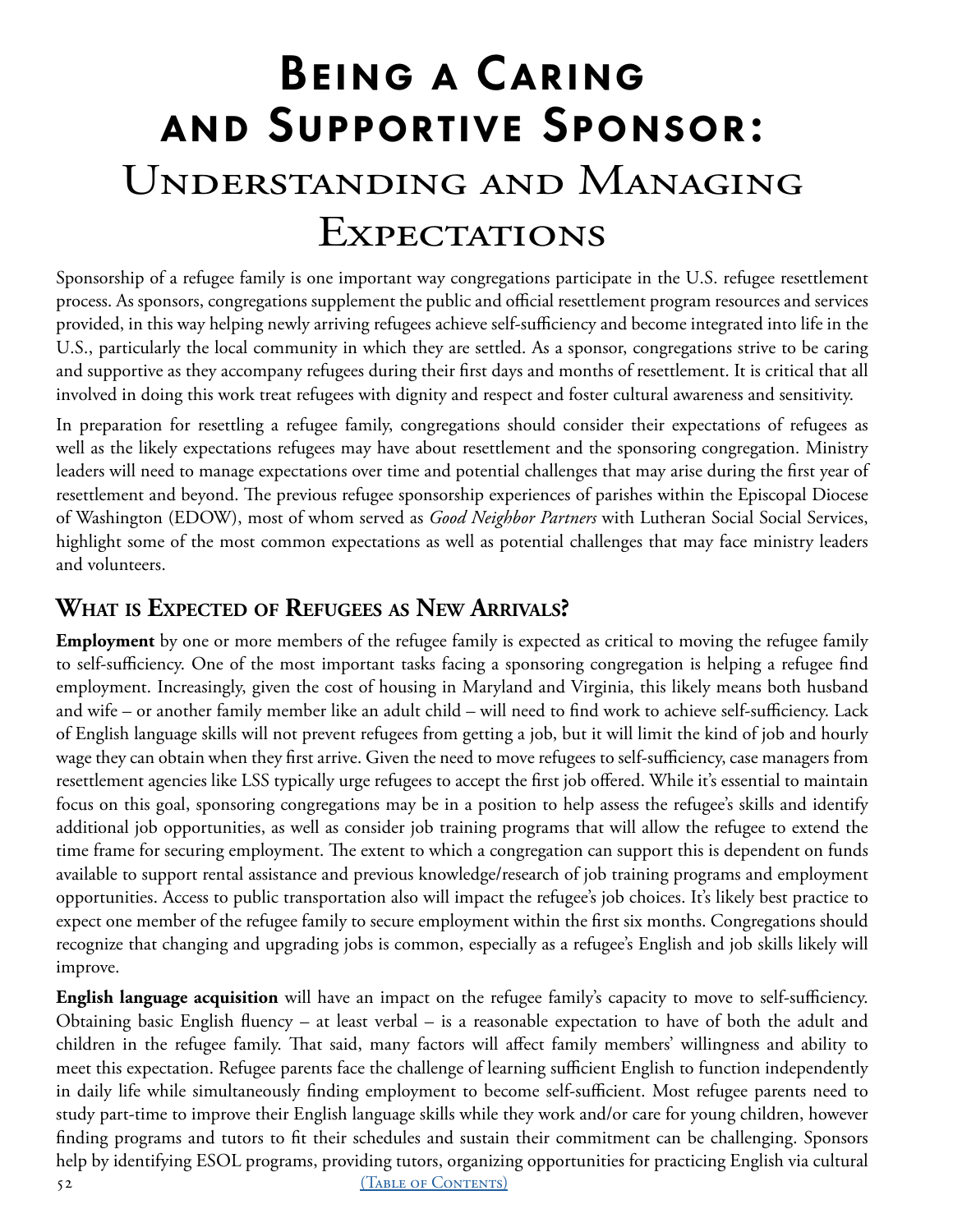and other small group outings and generally encouraging their efforts as important to successful resettlement in America.

**Cooperation** with the resettlement agency and sponsoring congregation will impact the success of the resettlement. While there is an expectation of cooperation, building a relationship based on trust and mutual respect is essential. It is important to remember that refugees have not only experienced loss of homeland, but often their sense of self-respect. Initially, refugees will likely experience feelings of grief, culture shock and even some depression. As sponsors, congregations can begin by letting the refugee family members know that they are glad they are here and accept them the way they are. Volunteers should be encouraged/trained to be patient, respectful and understanding of language and cultural differences, free from judgements about the refugee family's native culture. Moreover, volunteers working with the refugee family should keep information about their resettlement primarily confidential.

Cooperation relies on effective communication with the family. All volunteers involved in the resettlement effort should keep the ministry chairs/coordinator/leader informed of significant developments, successes, problems and concerns. Regular ongoing meetings should be scheduled with the refugee parents and the ministry leaders to determine agreed upon tasks and plans. Ensuring a cooperative relationship sometimes may require managing one or more well-meaning and generous volunteers, who in their desire to help the refugee family, impose their views, taking on a "we know best" attitude that doesn't sufficiently respect the dignity and self-determination of the family. It's also not uncommon that refugees will follow others advice or their own wishes, even if they don't seem in agreement with previously agreed upon plans or advice from the ministry leaders. This is not a sign of failure, though volunteers can feel surprised and frustrated when things don't work out as planned. It's important to recognize this can occur and be prepared to adjust plans and expectations.

## **What is Expected of Sponsoring Congregations?**

Working with resettlement agencies, congregations that serve as "sponsors" are expected to be a **source of information and assistance** for several months – often longer – to help move the refugee family toward selfsufficiency. Depending on the resettlement agency, sponsoring congregations often are involved in meeting the refugees at the airport, organizing a welcome meal, arranging for housing and/or setting up a home, and accompanying them to appointments with social service agencies and health providers, among other tasks.

**Financial assistance** for the refugee family is expected both by the official resettlement agency and the refugee family, though the amount and duration of the assistance often varies depending upon the resources available from the congregation and the needs of the family. Official sponsorship with a resettlement agency usually requires a commitment by the congregation to provide full rental assistance for three months and partial rental assistance for six months or more. In-kind donations of new and/or gently used furnishings and clothing also contribute to the family's beginning a new life, and congregations have found providing cell phones essential to ensuring regular communication. Following the refugee family's arrival, experience of other congregations highlights the importance of having the ministry's leader(s) and a volunteer with budget/finance experience meet with the family to discuss what it means to be sponsored and what types of support the family will get, when and how. For this meeting and other regular discussions involving the family's finances, it is recommended that an interpreter is provided unless the parents are fully proficient in English. Being open and honest from the start of the sponsorship about the monthly budget, a schedule for reducing the congregation's rental assistance, and the availability of other financial resources from the congregation will help the family toward making informed decisions and potentially avoid misunderstandings and disagreements. Parishioners should be discouraged from providing significant gifts – money or items – directly to the refugee family without consulting the ministry leaders and team of volunteers working with the family.

**Time Commitment** expected to provide support and services as a sponsor also varies, but the congregation should plan to be involved with the refugee family for at least six months, and more likely a year to 18 months to ensure